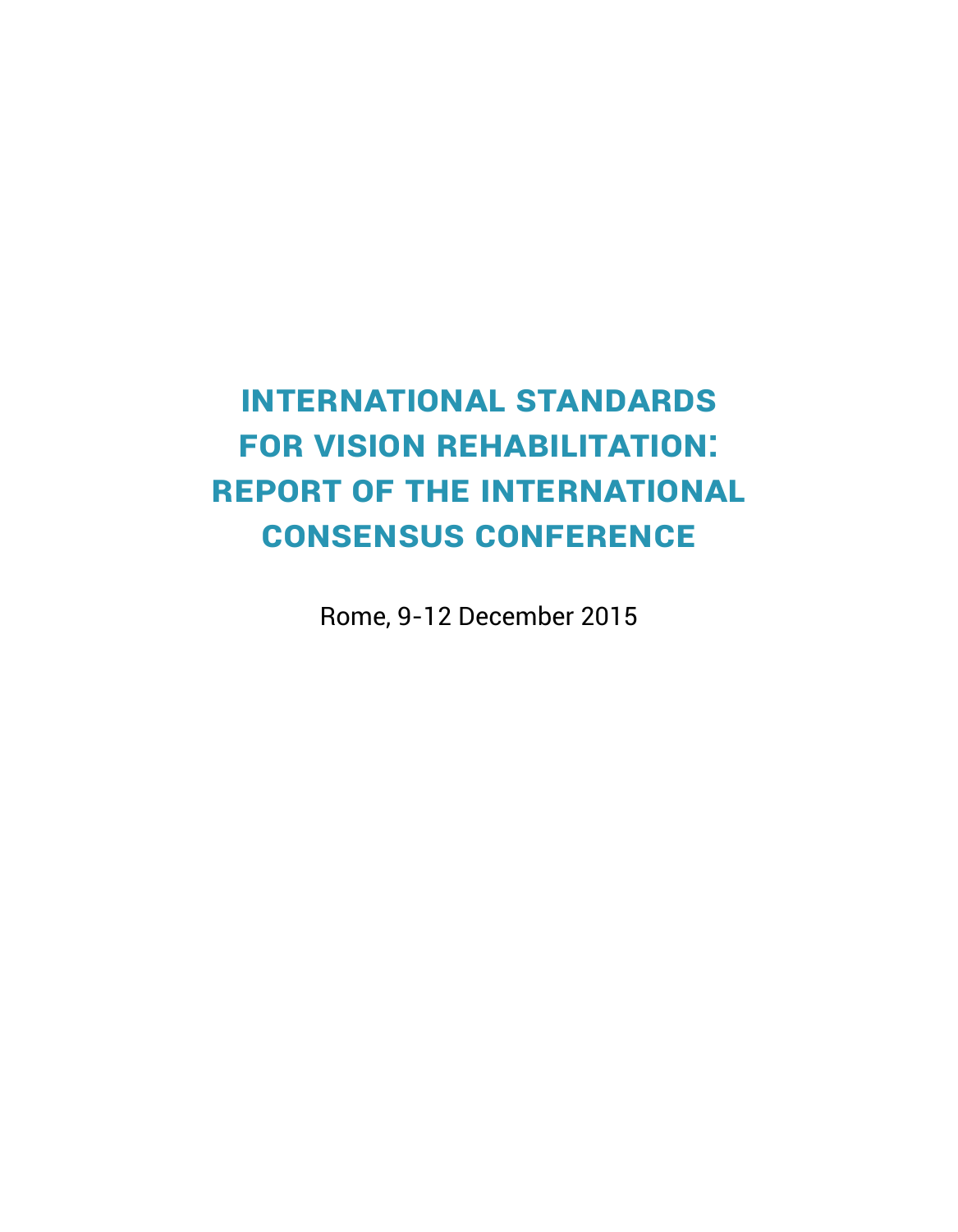Copyright 2017

ISBN: 978-88-97929-65-9

Printed in May 2017

FGE Editore Regione Rivelle, 7/F 14050 Moasca (AT), Italy Tel. 0141 1706694 - Fax 0141 856013 info@fgeditore.it - www.fgeditore.it

*All rights reserved. No part of this publication should be reproduced, stored in a retrieval system, or transmitted in any form or by any means: electronic, photocopying, recording, or otherwise, without the prior written permission of the editors and the publisher.*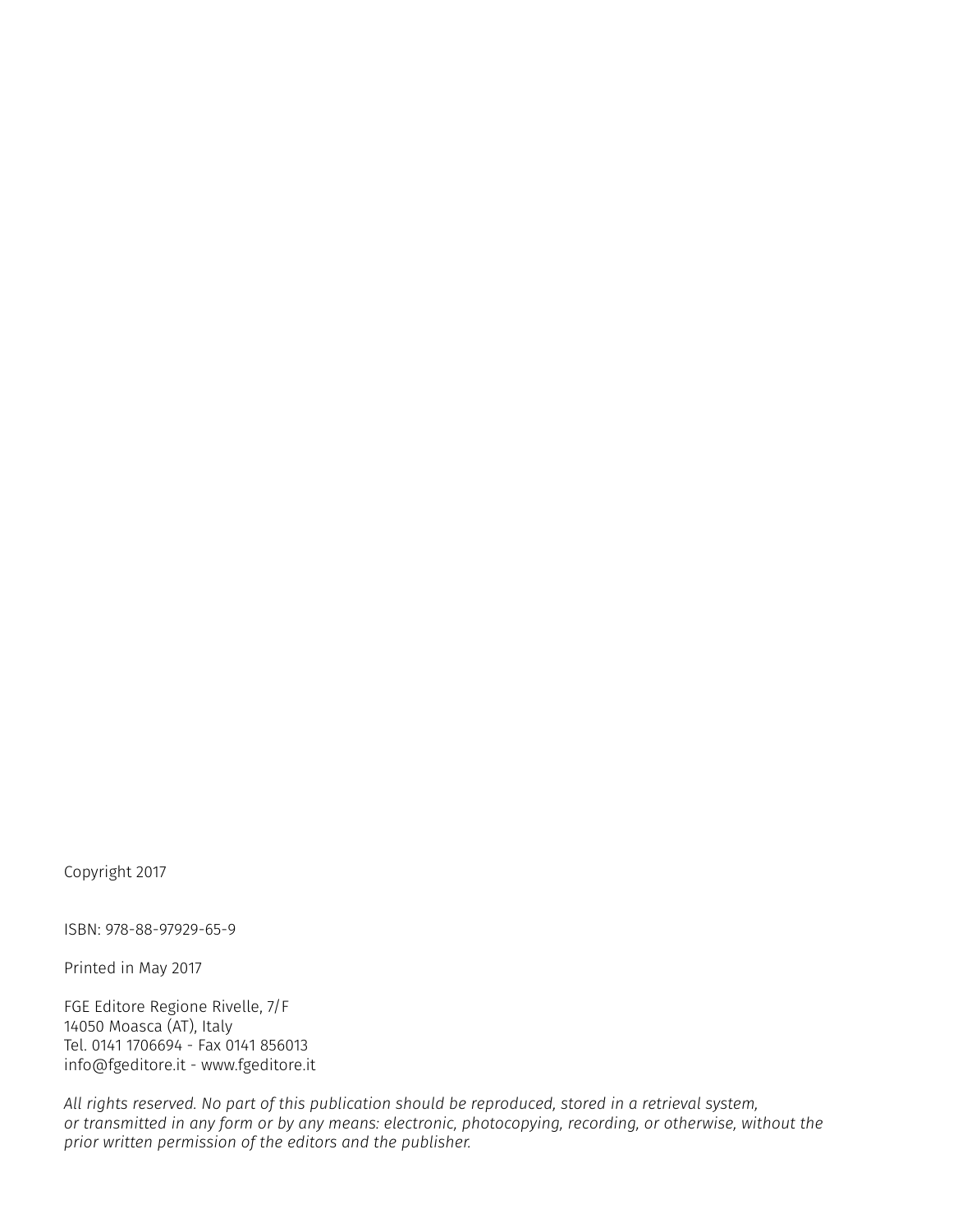### **WHO international conference on vision rehabilitation standards**

*This document is the outcome of a consultative process to elaborate international standards on vision rehabilitation. The process, which began in 2014, culminated in the International Consensus Conference on Vision rehabilitation, Rome (Italy) 9 – 12 December 2015. It was organized by the World Health Organization and supported by the Italian National Reference Centre for Services and Research for the Prevention of Blindness and Rehabilitation of the Visually Impaired, a WHO Collaborating Centre.*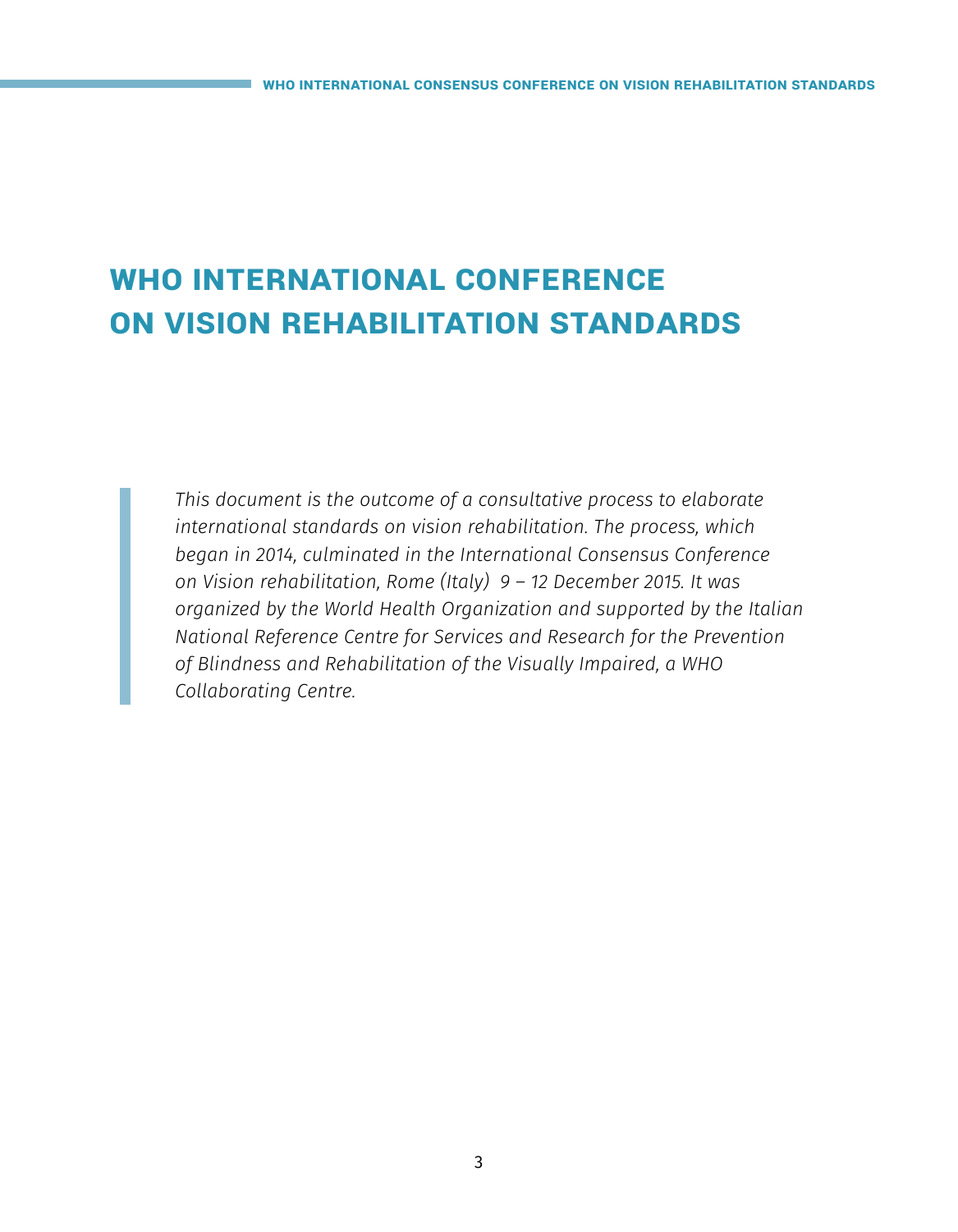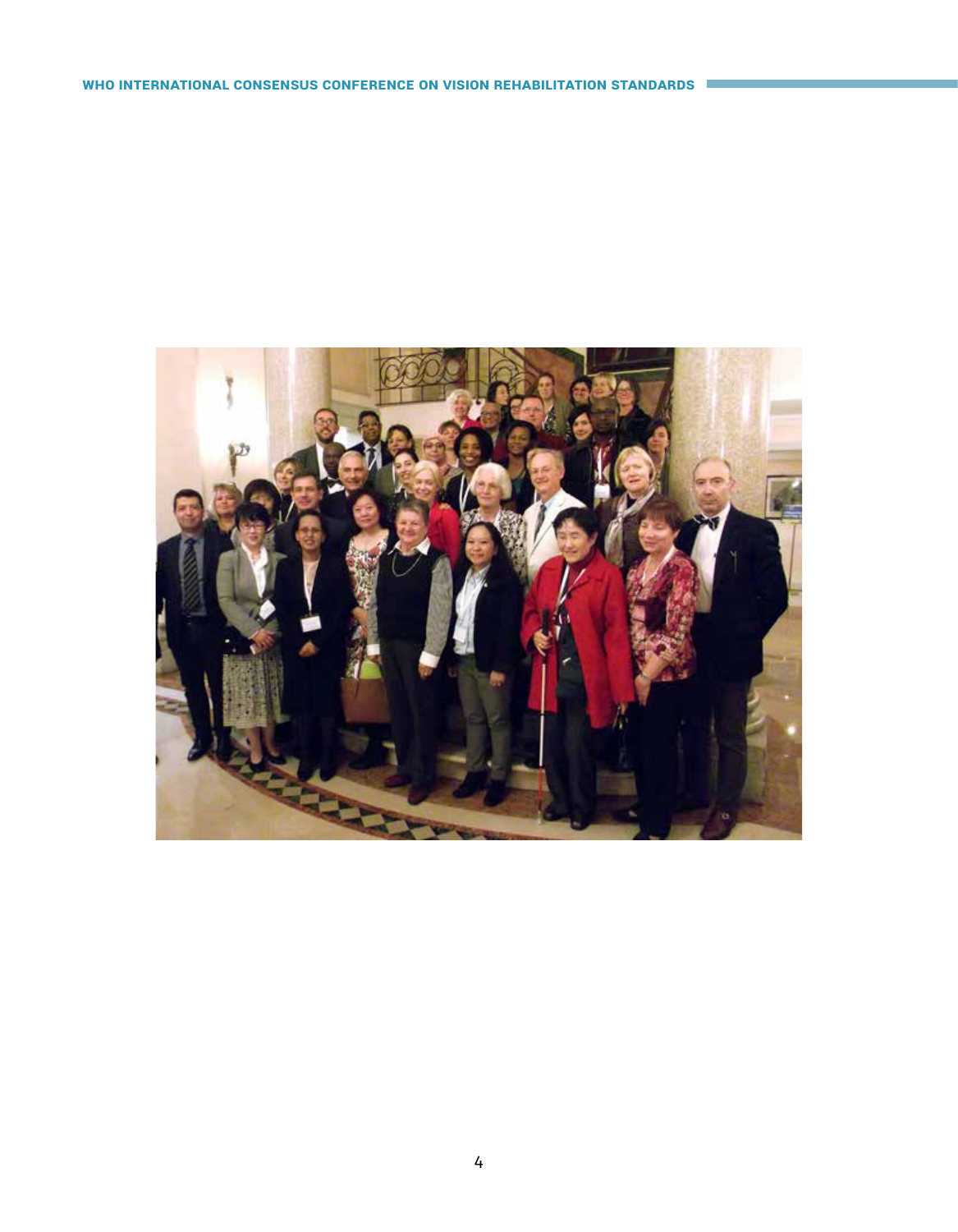# **Table of Contents**

**Contract Contract**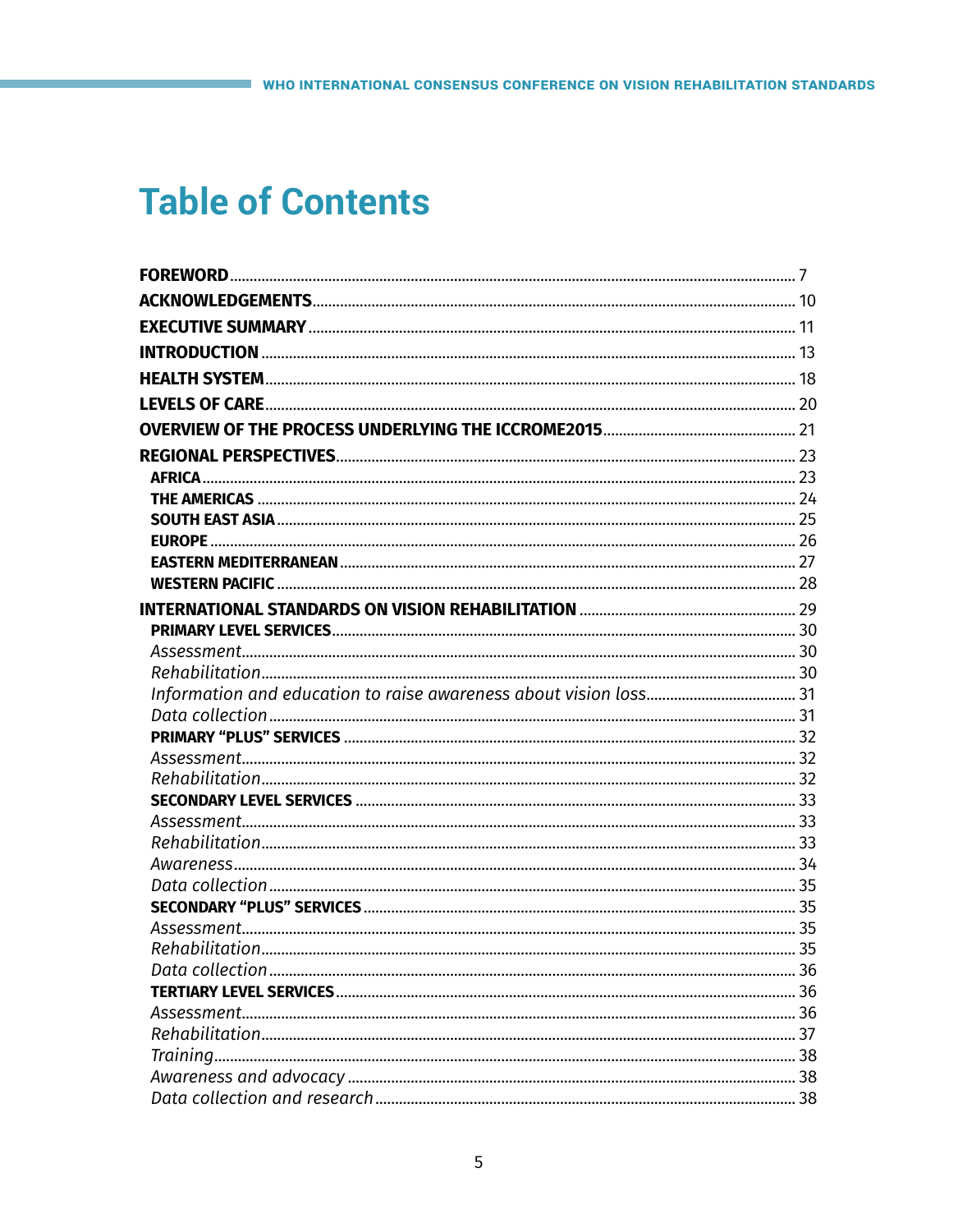| WHO INTERNATIONAL CONSENSUS CONFERENCE COMMITTEES                               |  |
|---------------------------------------------------------------------------------|--|
|                                                                                 |  |
| <b>INTERNATIONAL CONSENSUS CONFERENCE ON VISION REHABILITATION STANDARDS</b>    |  |
| "ICC Rome2015". ROME, ITALY, 9-12 DECEMBER 2015. FINAL LIST OF PARTICIPANTS  47 |  |
|                                                                                 |  |
| SUMMARY TABLE OF INTERNATIONAL STANDARDS FOR VISION REHABILITATION 50           |  |
|                                                                                 |  |
|                                                                                 |  |
|                                                                                 |  |
|                                                                                 |  |
|                                                                                 |  |
|                                                                                 |  |
|                                                                                 |  |
|                                                                                 |  |
|                                                                                 |  |
|                                                                                 |  |
|                                                                                 |  |
| LISTS OF DEVICES REQUIRED AT PRIMARY, SECONDARY AND TERTIARY LEVELS 67          |  |
|                                                                                 |  |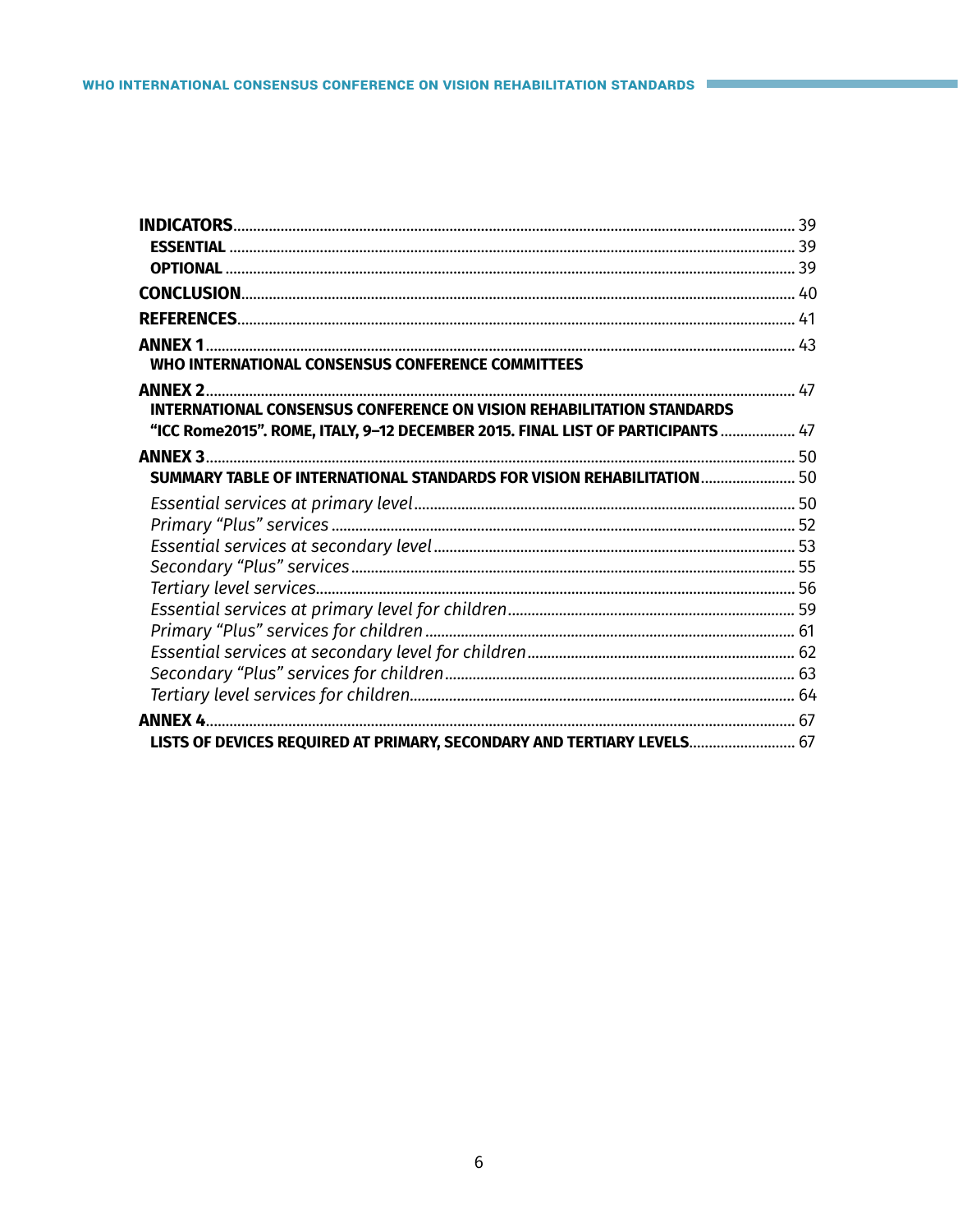## **Foreword**

The World Health Organization (WHO) is a specialised agency of the United Nations, leading the health sector. Provides policy advice and technical assistance to its 194 Member States, using published and practical evidence as the basis for its informed advice to Ministry of Health. WHO leads a large number of global or regional initiatives for health, and has been in charge of framing the Sustainable Development Goals. Universal Access is the global theme from WHO for its Member States, and is the theme for 2014-19 eye care global plan and it includes vision rehabilitation.

WHO has initiated an innovative global approach to public health, called Universal Health Coverage and Access.1

Universal Health Coverage (UHC) is the goal that all people obtain the health services they need without risking financial hardship from unaffordable out-of-pocket payments. It involves coverage with good health services, from health promotion to prevention, treatment, rehabilitation and palliation, as well as coverage with a form of financial risk protection. A third feature is universality since the coverage should be for everyone.

UHC is attained when people actually obtain the health service they need and benefit form financial risk protection.

Access is the opportunity or ability to do both these things. Hence, universal health coverage is not possible without universal access, but the two are not the same.

Access has three dimensions:

- 1. Physical accessibility: this requirement is fulfilled when the services are available, of good quality and located close to people.
- 2. Financial affordability: it takes into account not only the price of the health services, but also indirect and opportunity costs.
- 3. Acceptability: this captures people's willingness to seek services. Acceptability is low when patients perceive services to be ineffective or when social and cultural factors such as language or the age, sex, ethnicity or religion of the health provider discourage them from seeking services.

Improving health service coverage and health outcomes depends on the availability, accessibility and capacity of health workers to deliver quality people-centered integrated care, which focuses on the patient's needs rather than on building system and developing human resources only. A fundamental shift in service delivery is needed such that services are integrated and focused on the needs of people and communities. This includes reorienting health services to ensure that care is provided in the most appropriate setting, by well-trained and motivated health workers,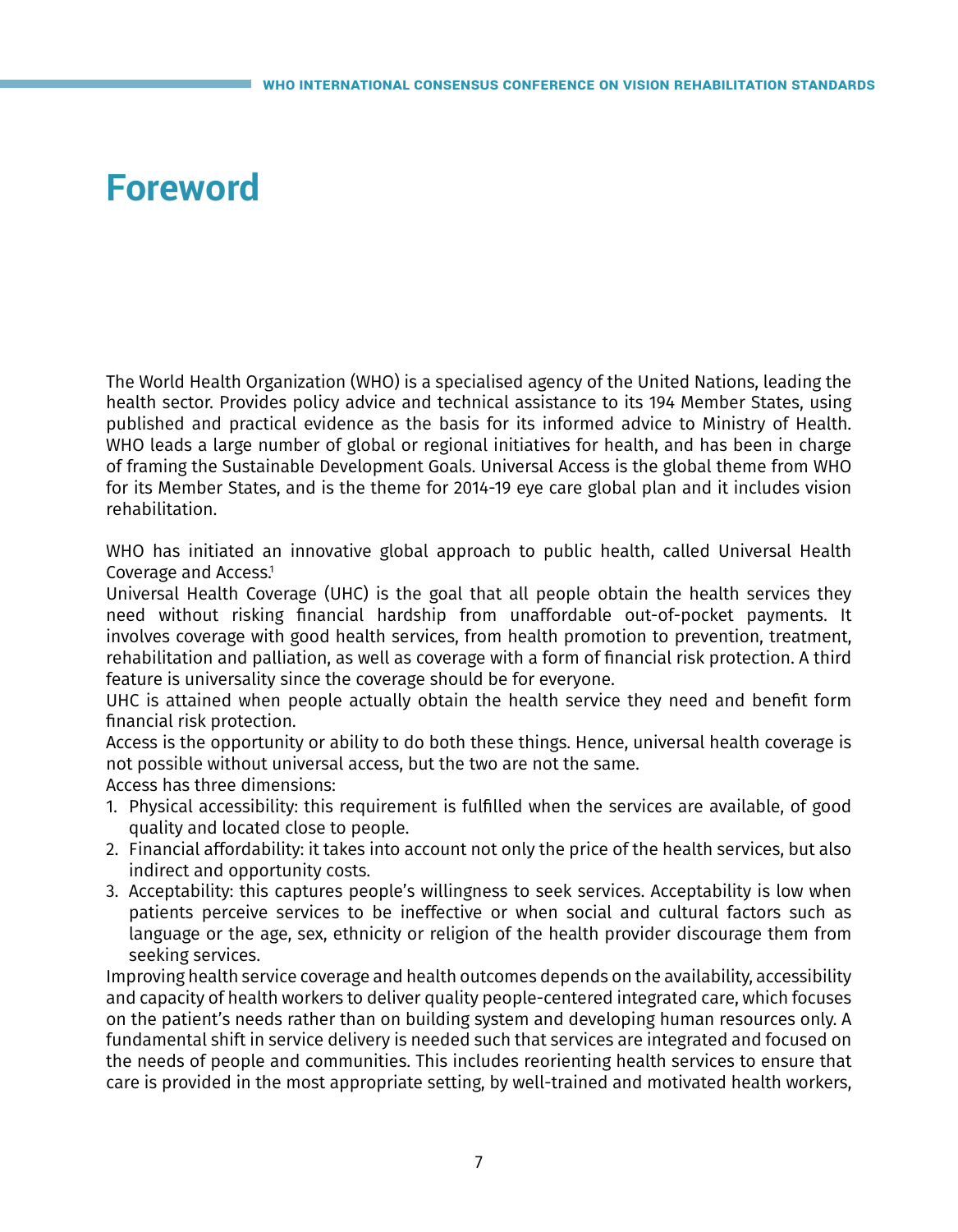with the right balance between out- and in-patient care and strengthening the coordination of care. This framework will lead the work in the health sector of the 194 Member States of WHO in the next 20 years, consistently improving the status of the general population in term of health. The above is part of the Sustainable Development Goals, set by the United Nations Members States as development objectives after the Millennium Development Goals. The 2030 Agenda for sustainable development includes 17 sustainable development objectives and objective 3 is intended to ensure healthy lives and promote well-being for all at all ages.

#### **Why an International Consensus Conference on low vision rehabilitation?**

WHO coordinates the international efforts to reduce visual impairment. It's role is to:

- monitor the worldwide trends of visual impairment by country and by region;
- develop policies and strategies to prevent blindness appropriate for various development settings;
- give technical assistance to Member States and partners;
- plan, monitor and evaluate programmes;
- coordinate effective international partnerships in support of national efforts.

WHO works to strengthen national and country-level efforts to eliminate avoidable blindness, help national health care providers treat eye diseases, expand access to eye health services, and increase rehabilitation for people with residual visual impairment or who are blind. Building accessible and comprehensive health systems is the focus of this decade.

In 2013, the World Health Assembly approved the 2014-19 Action Plan for the universal access to eye health, a rodmap for Member States, WHO Secretariat and international partners with the aim of achieving a measurable reduction of 25% of avoidable visual impairments by 2019. The aims of the plan are the prevention of the visual impairment and vision rehabilitation.2 It should be emphasized that for the first time the plan explicitly refers to vision rehabilitation as essential component of eye care. In fact, for long time the priority for action for WHO work in prevention of blindness was set by the Member States on infectious diseases prevention, in particular onchocerciasis and trachoma, and on cataract surgery. The action above has been used to build the backbone of eye care services in over 140 countries. However, currently, onchocerciasis and trachoma aren't anymore priority diseases for the prevention of vision impairment, but chronic eye conditions have emerged as priority for action, as crystallized in the WHA 66.4 resolution. For the first time in a WHA Resolution on prevention of blindness the reference to provide rehabilitation services was made.

Vision rehabilitation has been neglected in this first two decades of work due to competing priorities and insufficient resources available. Also, vision rehabilitation was part of the rehabilitation area of work, largely dominated by the work on mobility and mental disorders, due to the high prevalence of the same and to the visibility gained through awareness campaigns supported by international organizations of patients and of care providers. With the revised approach to health, vision rehabilitation has become part of Eye Care and therefore has gained visibility in terms of the need to define the subject, clarify its relevance in terms of burden, frame the condition for the interventions, define the expected outcomes and costs. However, when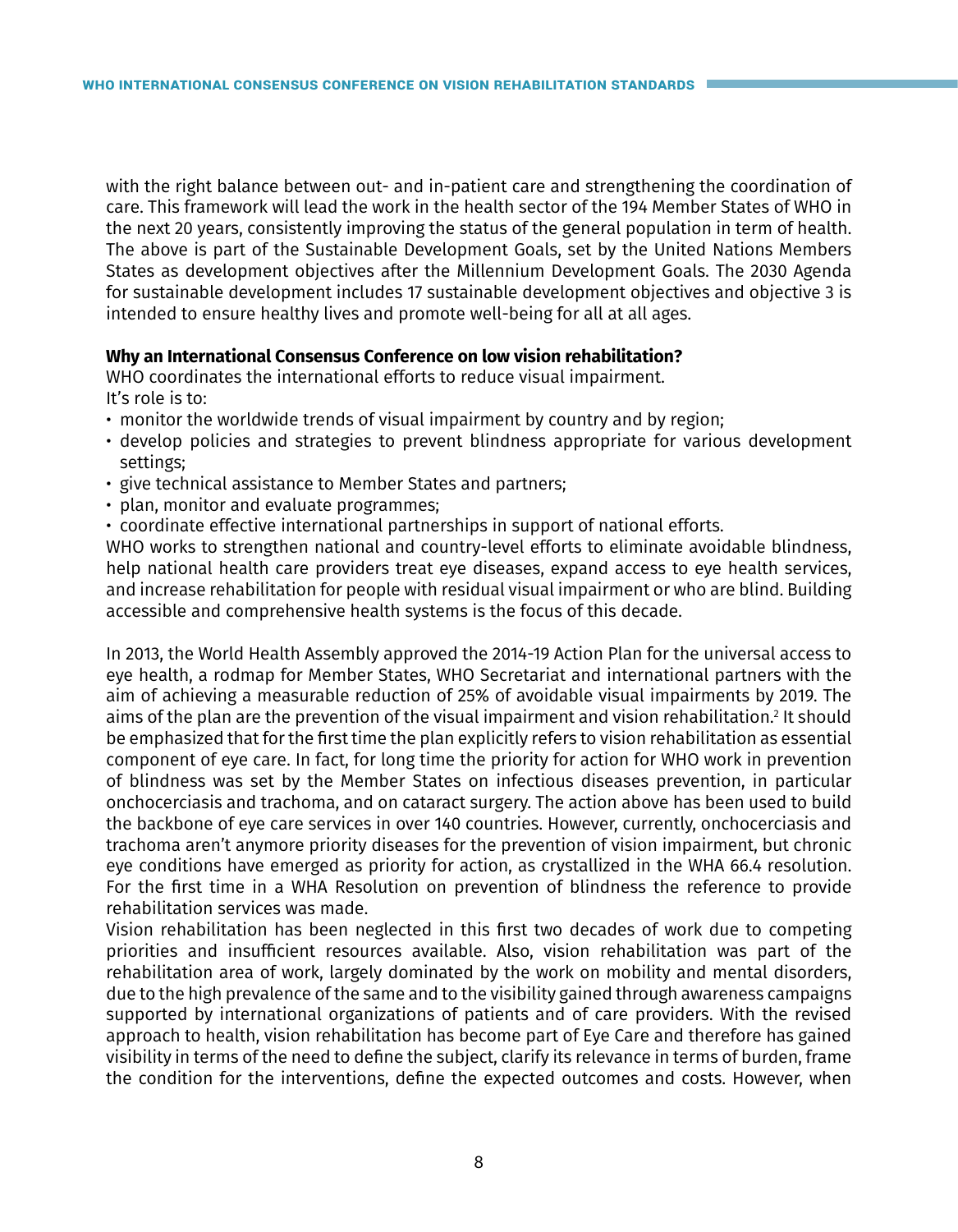informed Governments ask to WHO what should they do in developing a vision rehabilitation system, WHO have no master plan or guide to use for the answer and the current situation is the following:

- there is no internationally agreed definition on what professional vision rehabilitation is, no verified model to support a substantive evidence of its effectiveness and efficiency in different settings (high income countries, middle income countries, low income countries);
- there is no agreement on what are the core, fundamental, necessary standards of care to be offered which a government can use and known to have responded to the need of its citizens;
- there are no internationally agreed variables to be used in evaluation, no definition of acceptable costs, no indicators to monitor progresses in achieve the universal access which Member States can use to verify to be on the right track;
- many approaches exist, mainly in rich countries, many models and systems, definitions and outcomes, but no understanding of pros and cons of the same, no evaluation systematically done to verify the appropriate use of resources.

WHO supports a comprehensive approach to the work in rehabilitation, including human rights, inclusive education and living, provision of assistive devices, etc.

To provide policy advice and technical assistance to its Member States, WHO needs to develop the normative and standard framework to be offered to the Ministry of Health of the different countries, to be used as reference for crafting national policies and plans, and evaluate the current situation to be used as baseline to measure progresses. In agreement to these premises, WHO launched the process to reach an international consensus on the definition of vision rehabilitation and its various delivery levels and expected performances, linked to the development setting of the place where it is conducted.

The guidance need to come from approaches which are based on scientific evidence, acceptability by the population and are feasible to implement for the professionals and sustainable for the national health system, making therefore accessible to the people in need. There must be a minimum standards of care, which are required to be made available to all those in need in each and every member state of WHO, along the lines of universal access to health, the theme for the Sustainable Development Goals. In order to do this, a baseline for quality of care need to be agreed, as well as a step-wise development of services to be provided in order for the person with visual impairment to able to develop, produce, live satisfactorily in their own societies. WHO approached this trough a 15 months long work calling for involvement of all those who perceive the critical value for taking this opportunity to define quality standards of rehabilitation services, and wish to work in order to achieve an international consensus.

#### **Why a step-wise approach?**

"One fit all" is rarely a feasible approach for WHO Member States, resulting in neglecting intervention as perceived unrealistic for the development level of the population or of the health system. If standards are too demanding in terms of type of interventions to be offered to qualify the services provided, these can be replaced by other health interventions in the scale of priority.

At all level quality should not be compromised, but a careful selection of content of the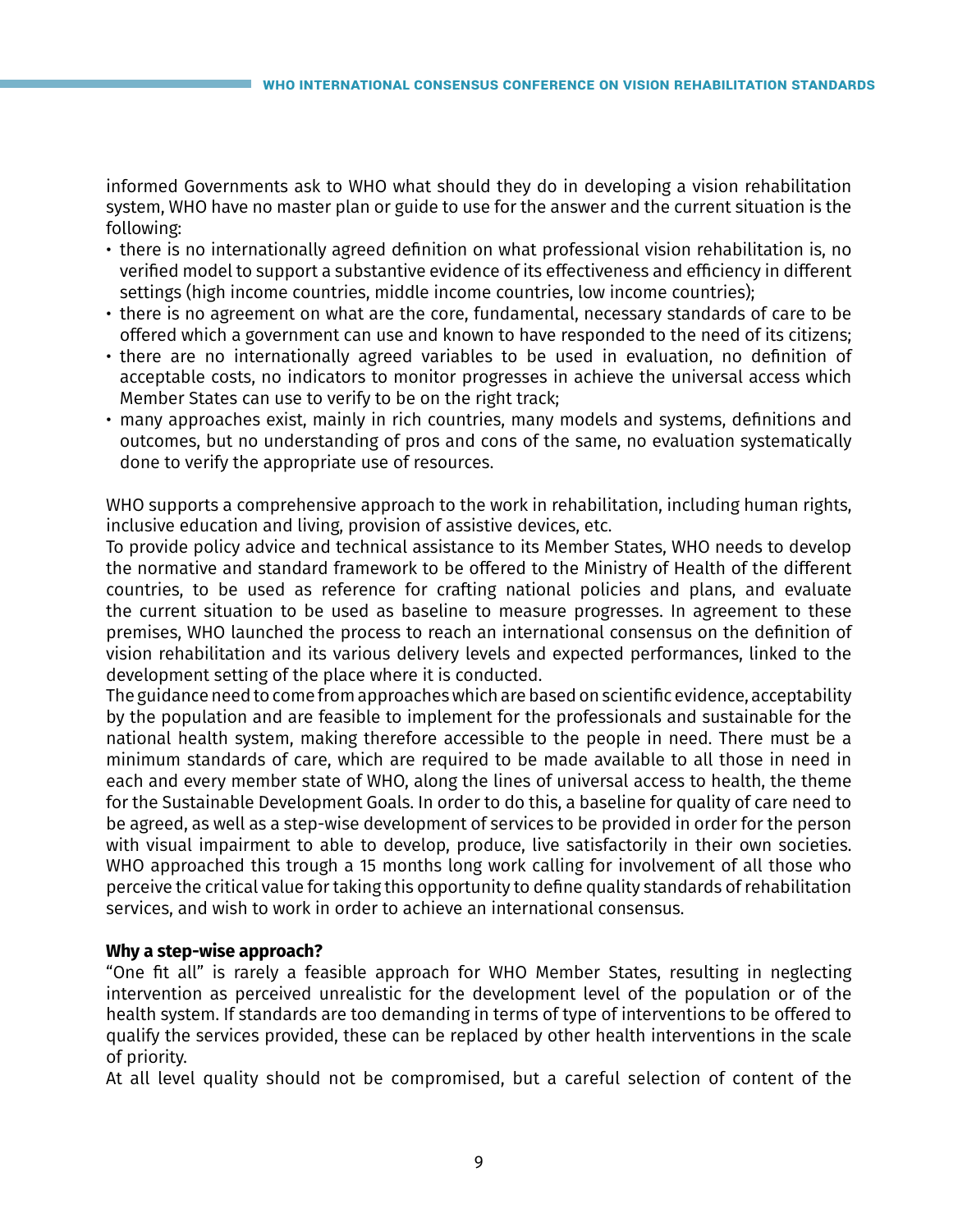rehabilitation offer can make it feasible and accessible to a wider number of people in need. A modular approach is likely to fit all WHO Member States, as they can modulate what is provided according to the development level and resources available in the community. The step-wise approach is not only for rehabilitation, but all health interventions are modelled to be feasible in the largest number of Member States according to their development level. Is not trading quality, but a modulation of the approach to health service provision.

## **Acknowledgements**

The International Consensus Conference was planned and organized by the Prevention of Blindness unit of the World Health Organization, Geneva.

It was coordinated by the National Reference Centre for Vision Rehabilitation, Polo Nazionale, A. Gemelli Hospital, Rome.

We wish to acknowledge the work carried out throughout the preparatory work and during the meeting by the Polo Nazionale team, namely F. Amore, S. Turco, S. Superbi.

The regional conference chairs, M. L. Jackson (Americas), J. Keeffe (Western Pacific), Z. Rashid (Africa), PY. Robert (Europe), S. Senanayake (South-East Asia), A. Trabelsi (Middle East), carried out the thorough regional work to gather evidence and best practices and were actively involved in the whole process.

The engagement and work of the paediatric vision rehabilitation group (V. Bosch, L. Fernandes, KA. Ferrell, L. Hyvärinen, L. Lawrence, C. Martinoli and D. Ricci) is also acknowledged.

The Conference was made possible by the financial support all through the process provided by the IAPB-Italia Onlus, and the support of G. Castronovo, M. Corcio and T. Melchiorre is acknowledged.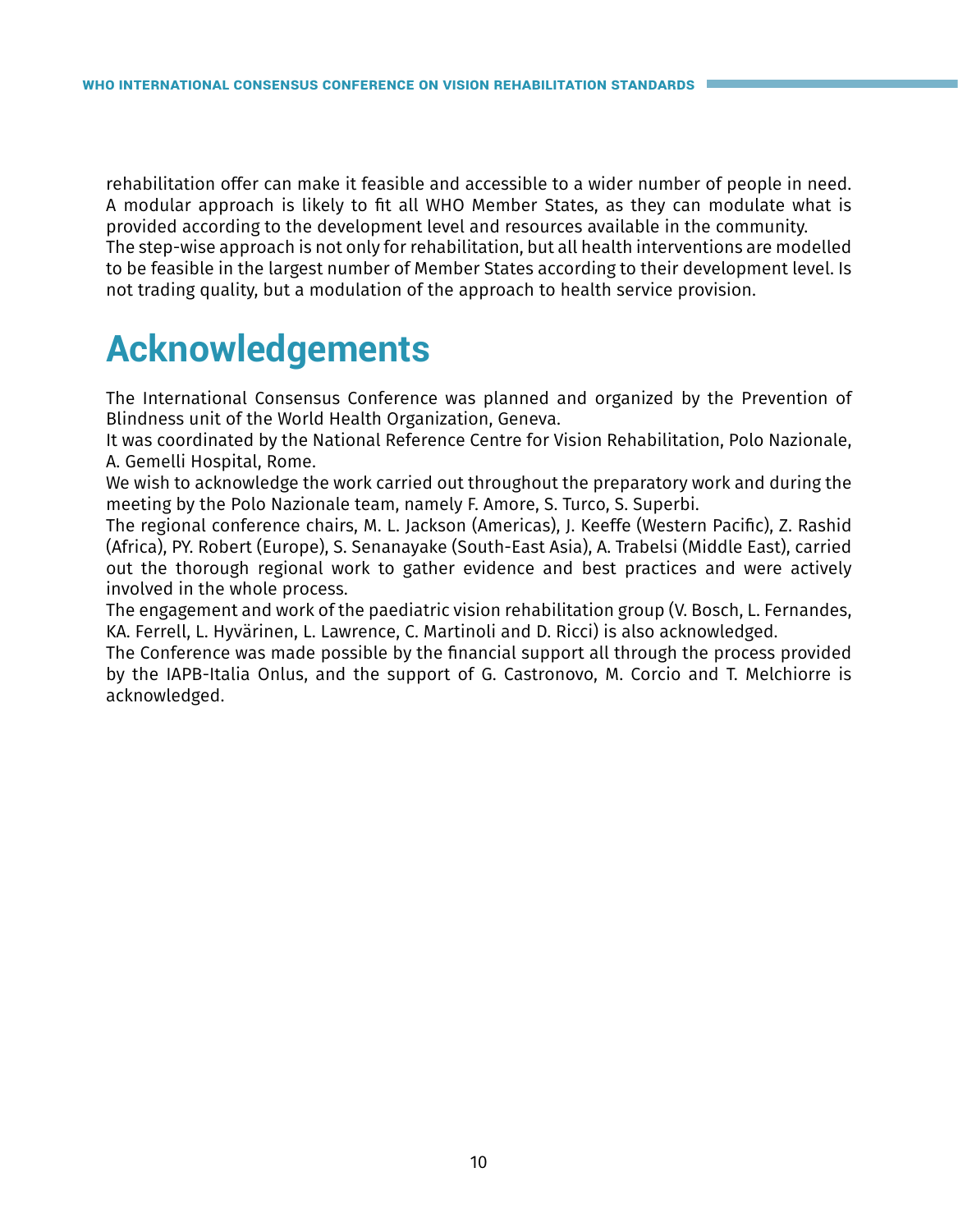# **Executive summary**

During the work an agreement was reached on the following points:

- the approach to the person who has a vision impairment and undertakes a rehabilitation program should be multidisciplinary and centered on the person and not clinically-focused;
- the rehabilitative intervention should be tiered on the basis of the individual goals and risks;
- is necessary to have collaboration, cooperation and communication between all professionals involved in the process of vision rehabilitation and between workers at different levels of the vision rehabilitation process;
- the lack of data at country level on need for vision rehabilitation requires that the collection of data occurs from primary level; the tertiary level will collect the data and analyze them to identify if needs of the population are satisfied;
- in children, the habilitative/rehabilitative intervention should start as early as possible;
- it is appropriate to revise the definition of a person with low vision as defined by the WHO in in following way:

"May eligible to vision rehabilitation patients with low vision as defined by WHO/PBL/93.27, and generally patients with bilateral visual defects, of troubles of visual cognition interfering with daily life"

- it is appropriate to speak of vision rehabilitation and no more of visual rehabilitation, since the vision should be considered as a multiple function: a function of perception, exploration, cognition and regulation, and vision rehabilitation should therefore be addressed through a multidisciplinary approach, tailored to the specific needs of the individual;
- the overlapping of competencies across the health system cadres makes it appropriate to speak of skills and not of professional roles, especially at the primary level, regardless of the economic setting;
- it is necessary therefore to develop curricula for operators of vision rehabilitation (eye care workers, health care workers and medical studies);
- it is recommended that a rehabilitation supervisor is assigned to every patient, to coordinate the multidisciplinary approach and to update patient's records;
- it is recommended to use the WHO-TARSS (Tool for Assessment of Rehabilitation and Support Services) as the tool to provide the information needed to assess the current rehabilitation needs and gaps in service provision and to monitor access to the same following the recommended process of the Universal Health Coverage. The TARSS is an innovative approach to access the accessibility, and the functionality of the services and systems for vision rehabilitation. This tool is based on a questionnaire to be administered to the national providers and users of rehabilitation services at national and sub-national level; due to its simplicity, low cost and resources requirement it can be repeated at short time interval to measure progresses.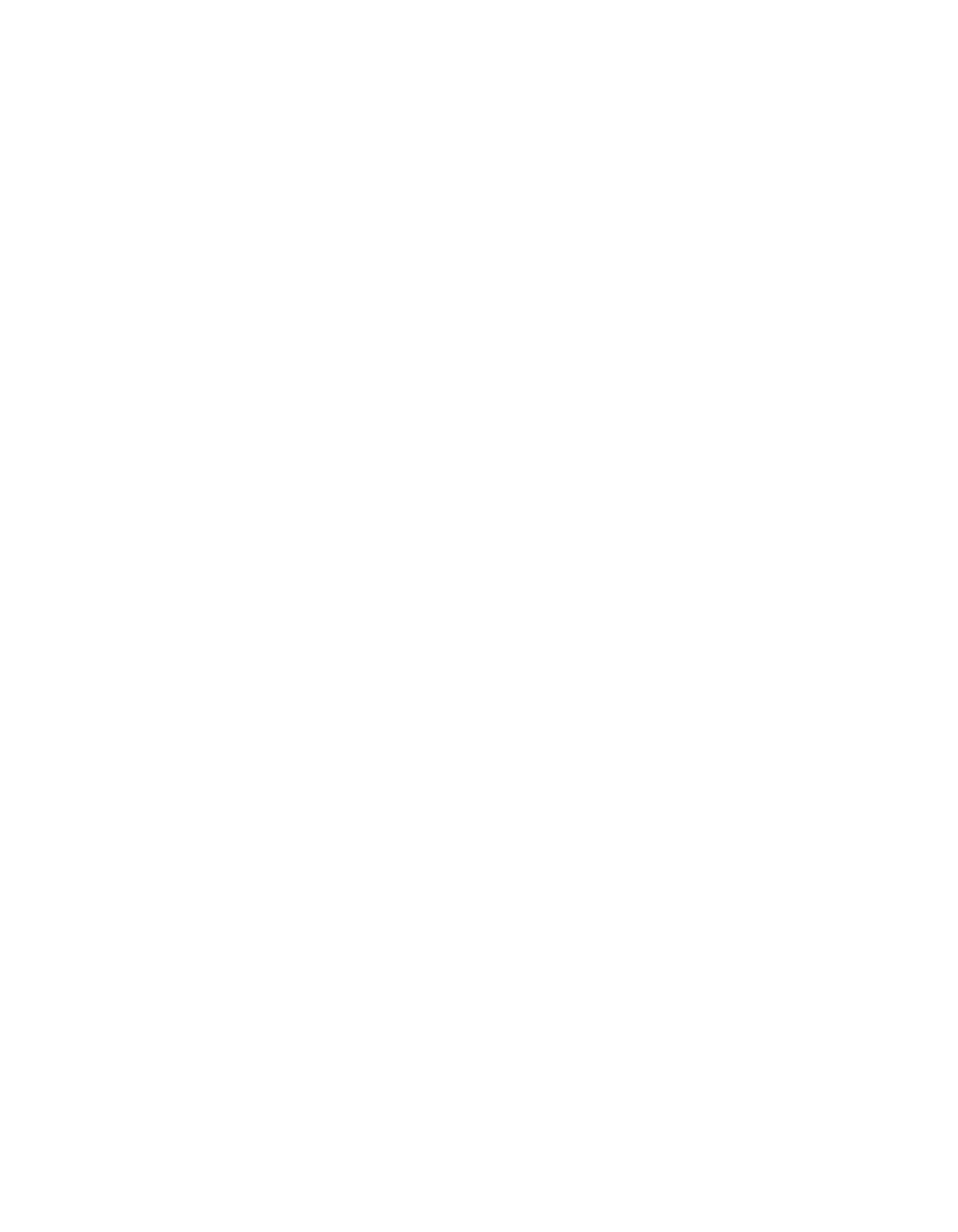# **Introduction**

In 2010, the WHO estimated that 285 million people around the world were living with visual impairment, 39 million of whom were blind and 246 had low vision. Visual impairment is more frequent among older age groups: in 2010, 82% of those blind and 65% of those with moderate and severe blindness were older than 50 years of age and this age group comprises about 20% of the world's population. About 90% of the world's visually impaired live in low-income settings. Globally, 80% of visual impairment can be prevented or cured.

An estimated 19 million children below age 15 are visually impaired. Of these, 12 million children are visually impaired due to refractive errors, a condition that could be easily diagnosed and corrected. 1.4 million are irreversibly blind for the rest of their lives and need vision rehabilitation interventions for a full psychological and personal development.3

In the next years, it is estimated that without corrective actions an increase people who are visually impaired will occur for the following reasons:

- the increase in life expectancy and, consequently, of chronic-degenerative diseases;
- improved treatments, for most eye diseases that once led to blindness while now they are resulting in low vision;
- the sudden change of which leads to obesity, hypertension and diabetes;
- the increased survival in premature children correlated with development of multiple disabilities in the surviving children.4

Vision rehabilitation services have a key role to play in mitigating the negative consequences of low vision, and enabling people children and adults with visual impairment to meet their full potential.

Rehabilitation is a set of measures that assists individuals who experience or are likely to experience disability to achieve and maintain optimal functioning in interaction with their environments. The rehabilitation involves the identification of a person's problems and needs, relating the problems to relevant factors of the persona and the environment, defining rehabilitation goals, planning and implementing measures and assessing the effects.

The rehabilitation objectives include:

- prevention of the loss of function;
- slowing the rate of loss of function;
- improvement or restoration of function;
- compensation for loss of function;
- maintenance of current function.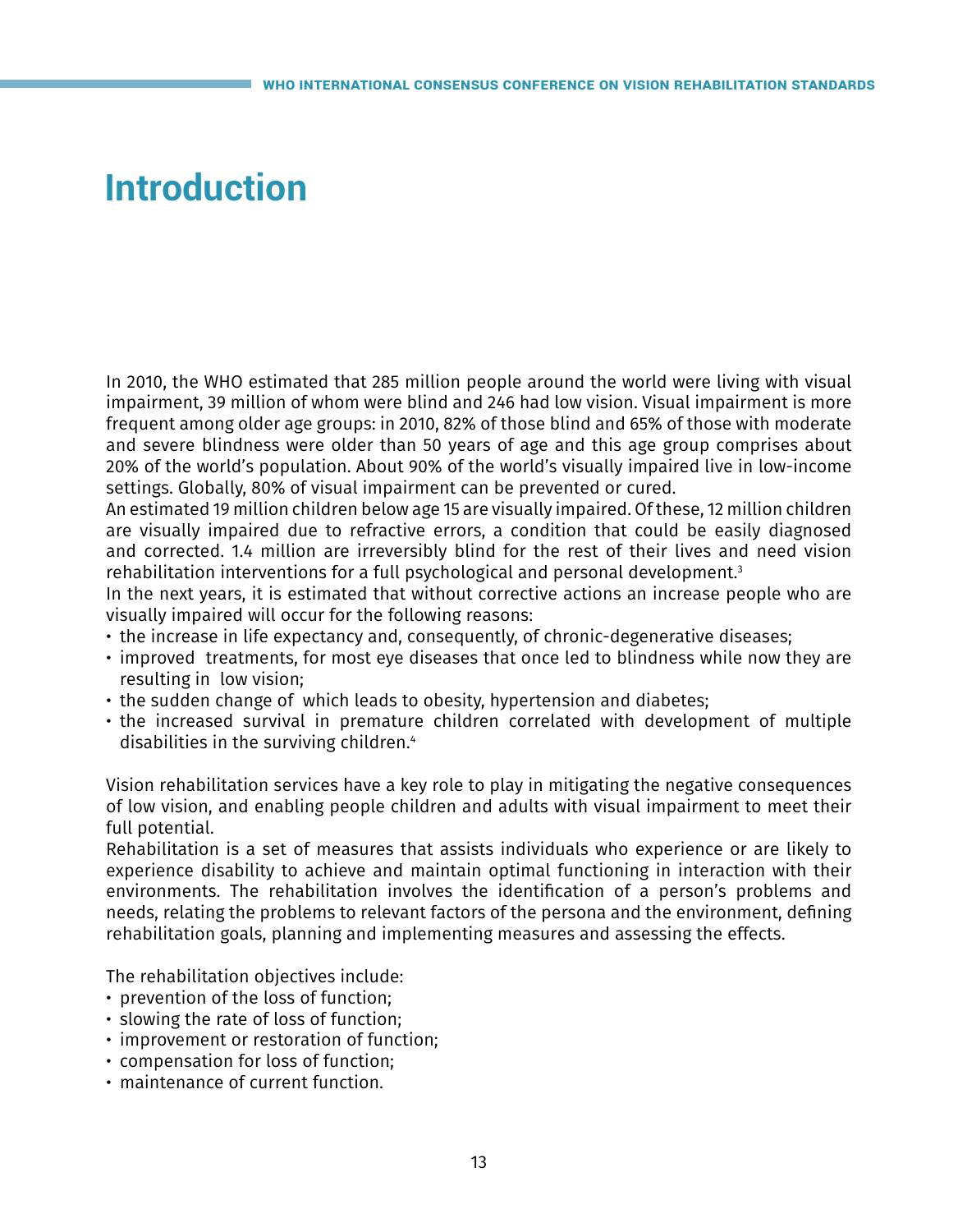

The rehabilitation outcomes are the benefit and changes in the functioning of an individual over time that are attributable to a single measure or a set of measures. They may include:

- increased independence;
- decreased burden of care;
- return to role/occupation that is age, gender and context relevant;
- improved quality of life.

As defined in the "WHO Right to Health" rehabilitation should rely on the following four principals:5

1. *Availability*

Functioning public health and health care facilities, goods and services, as well as programmes in sufficient quantity.

2. *Accessibility*

Health facilities, goods and services accessible to everyone, within the jurisdiction of the State party.

Accessibility has four overlapping dimension:

- non-discrimination;
- physical accessibility;
- economical accessibility (affordability);
- information accessibility.
- 3. *Acceptability*

All health facilities, goods and services must be respectful of medical ethics and culturally appropriate, as well as sensitive to gender and life-cycle requirements.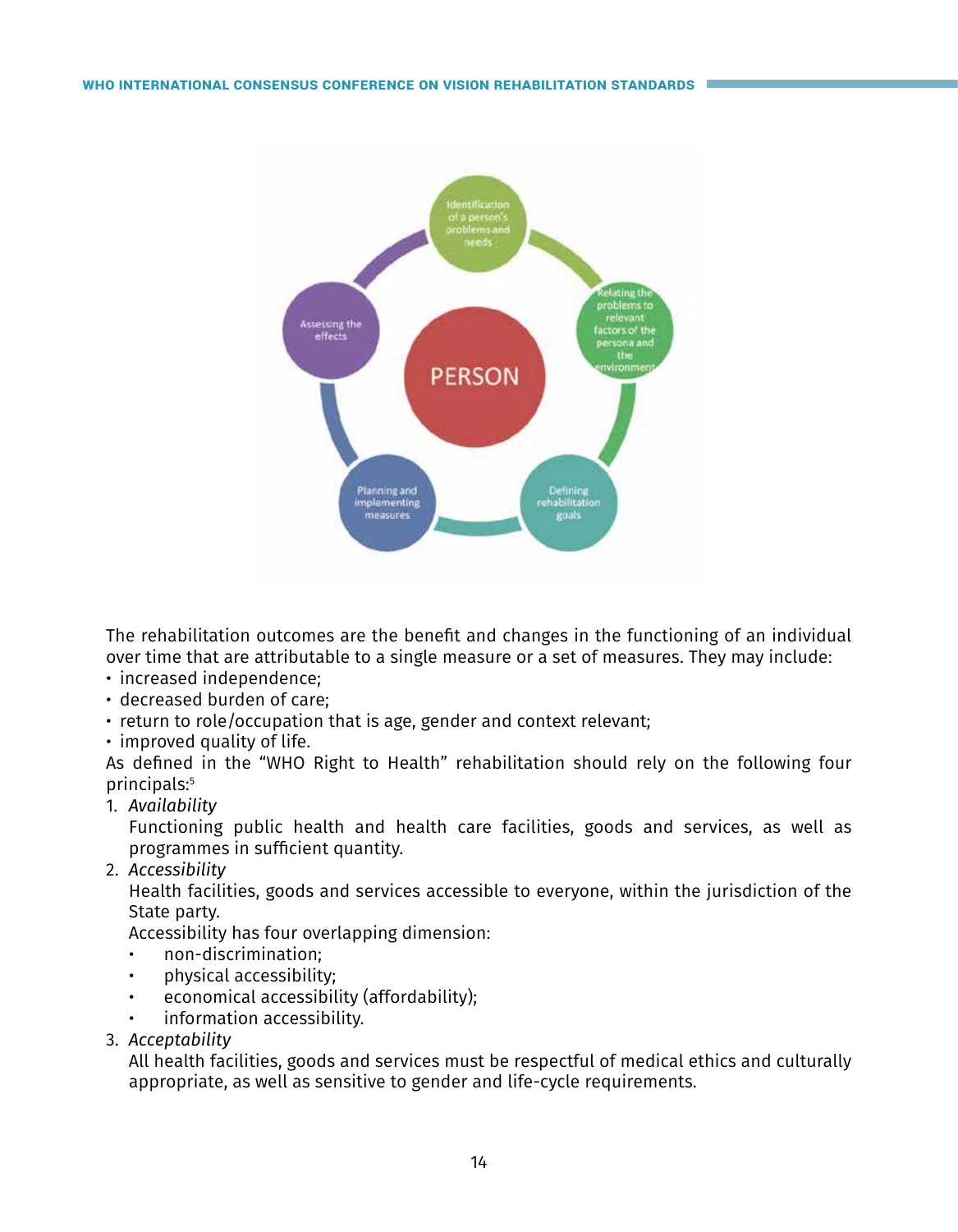#### 4. *Quality*

Health facilities, goods and services must be scientifically and medically appropriate and of good quality.

Despite the importance of vision rehabilitation for the performance of activities of daily living, accident prevention and general physical and psychological well-being, low vision rehabilitation services are only accessible to approximately 15 per cent of people around the world who would benefit. Given the ageing of the global population, the need for these services is on the rise.

People with visual impairment encounter a range of barriers when they attempt to access low vision rehabilitation services, including the following:

- limited availability of services;
- physical barriers;
- inadequate skills and knowledge of health workers;
- prohibitive costs.

Lack of access to low vision rehabilitation services can increase the effects and consequences of diseases, delay discharge, limit activities, restrict participation, cause deterioration in health, decrease quality of life and increase use of health and rehabilitation services.

Global data on the need for low vision rehabilitation, the type and quality of measures provided and estimates of unmet need does not exists. However, national-level data reveals large gaps in the provision of and access to low vision rehabilitation services in many low and middle-income countries. In many countries low vision rehabilitation services are inadequate. Services for children are different from services for adults. The former often require more complex, multi-disciplinary resources, and are family centred: in addition there are some unique populations:

- 1. Newborn to 3 y.o.: development milestones are assessed in addition to traditional methods for ocular diseases and visual acuity
- 2. Deafblind: dual sensory impairment requires additional evaluations and interventions
- 3. Multiple disabilities: cognitive, motor, and other sensory impairments with visual impairment need more specialized and intensive care

The United Nations Convention on the Rights of Persons with Disabilities<sup>6</sup>, in particular article 26 on habilitation and rehabilitation, the Global Disability Action Plan 2014–20217 , which aims, among other things, to strengthen and extend rehabilitation, habilitation and access to assistive technology and particularly relevant in the context of the 2030 Agenda for Sustainable Development and its accompanying Sustainable Development Goals, which have been built on the commitment to "leave no one behind".8

Taking forward the 3 above mentioned UN document and WHO initiatives, those could be directly applicable to vision impairment in children as follows:

- 1. Universal access and equity
- 2. Human rights
- 3. Evidence-based practice
- 4. A life course approach
- 5. Empowerment of people with visual impairment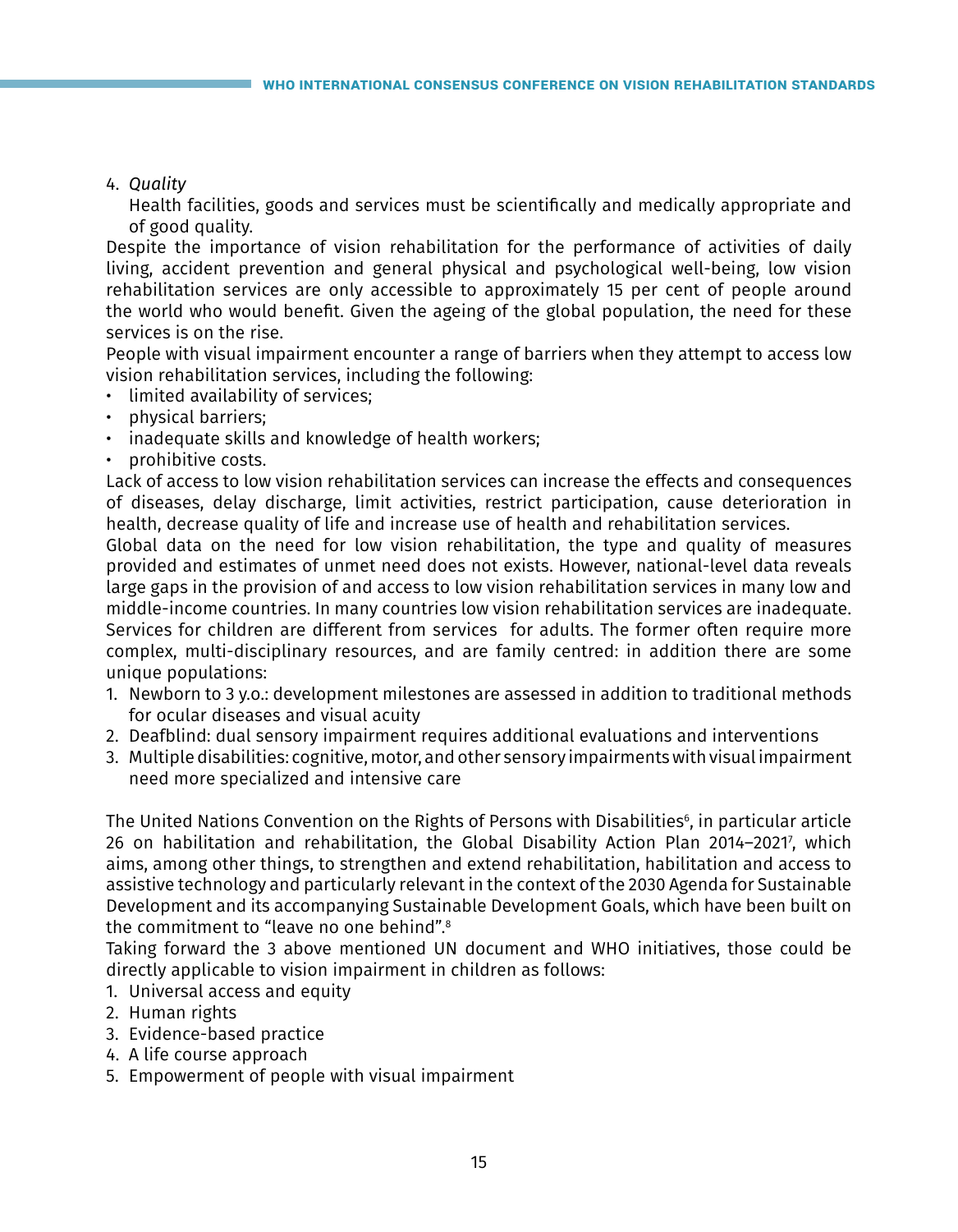### **Convention on the Rights of Persons with Disabilities**

#### **Article 1** Purpose

The purpose of the present Convention is to promote, protect and ensure the full and equal enjoyment of all human rights and fundamental freedoms by all persons with disabilities, and to promote respect for their inherent dignity. Persons with disabilities include those who have long-term physical, mental, intellectual or sensory impairments which in interaction with various barriers may hinder their full and effective participation in society on an equal basis with others.

#### **Article 26** Habilitation and rehabilitation

1. States Parties shall take effective and appropriate measures, including through peer support, to enable persons with disabilities to attain and maintain maximum independence, full physical, mental, social and vocational ability, and full inclusion and participation in all aspects of life. To that end, States Parties shall organize, strengthen and extend comprehensive habilitation and rehabilitation services and programmes, particularly in the areas of health, employment, education and social services, in such a way that these services and programmes: (a) Begin at the earliest possible stage, and are based on the multidisciplinary assessment of individual needs and strengths; (b) Support participation and inclusion in the community and all aspects of society, are voluntary, and are available to persons with disabilities as close as possible to their own communities, including in rural areas.

2. States Parties shall promote the development of initial and continuing training for professionals and staff working in habilitation and rehabilitation services.

3. States Parties shall promote the availability, knowledge and use of assistive devices and technologies, designed for persons with disabilities, as they relate to habilitation and rehabilitation.

Lets reword these for the child:

- 1. Universal access and equity for all **regardless** of age or ability There must be a unique attention to the needs of children.
- 2. Human rights for the **child**<sup>9</sup>

All children and adolescent should have the means and the opportunity to develop to their full potential. Life, survival, maximum development, access to health and access to health services are not just basic needs of children and adolescent, but fundamental human rights. The primary instrument for protecting and fulfilling these rights is the United Nations Convention on the Rights of the Child (CRC). The CRC reflects the international consensus on standards for ensuring the overall well-being of all children and young people up to the age of 18 years, and: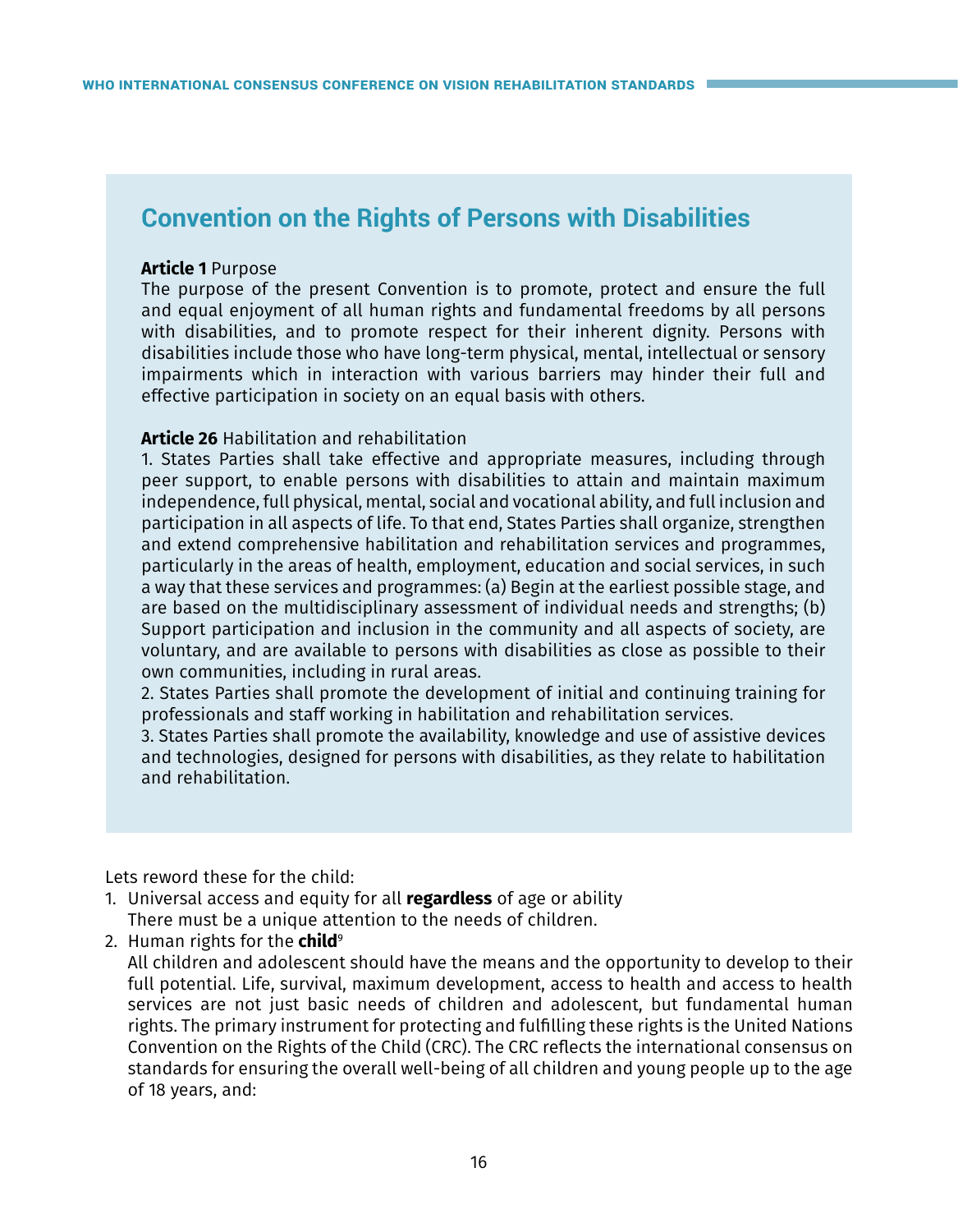- recalls the basic principles of the United Nations and specific provisions to certain relevant human rights treaties and proclamations such as the Universal Declaration of Human Rights;
- reaffirms the fact that children, because of their vulnerability, need special care and protection;
- places special emphasis on the primary caring and protective responsibility of the family, the need for legal and other protection of the child, the importance of respect for the cultural values of the child's community, and the vital role of international co-operation in achieving the realisation of children's rights.
- 3. Evidence-based practice for early intervention and accessible education **for all**. Children can only learn from what they see and hear. If they do not see or hear as others do, they cannot learn. So all education and teaching much then be made accessible, if not, the individual (in this case the child) is not able to participate in society, to fulfil their rights as a human being. Most children can participate in the educational system except for those at the other end of the developmental spectrum, whether visually impaired, other sensory impaired, or physical or intellectual disabilities that limit access. Those with visual impairment warrant identification to ensure all education is perceivable, comprehensible, and learnable. This means an individual approach matched to abilities of each child (including vision, hearing, intellect and motor).
- 4. A life course approach

The goal of interventions for children with visual impairment should be "to get it right for every child" (ref. GIRFEC – Getting It Right For Every Child, Scotland)<sup>10</sup>. All children with disabilities need to be identified, characterized, and attended to with the goal that they be successful learners, confident individuals, who are as independent as possible, and with good communication skills.

5. Empowerment of people (**child and family**) with visual impairment starting at the earliest age, so they gain social acceptance, access to life, and dignity as any other person, as well as support the development of advocacy skills for the child and family.

In order to respond to frequent requests from WHO Member States for technical and policy assistance for the implementation of the action plan, a process was launched to produce a set of standards for vision rehabilitation. These will serve as guidance and support for governments in all aspects of the establishment of visual habilitation and rehabilitation services at all levels of health care.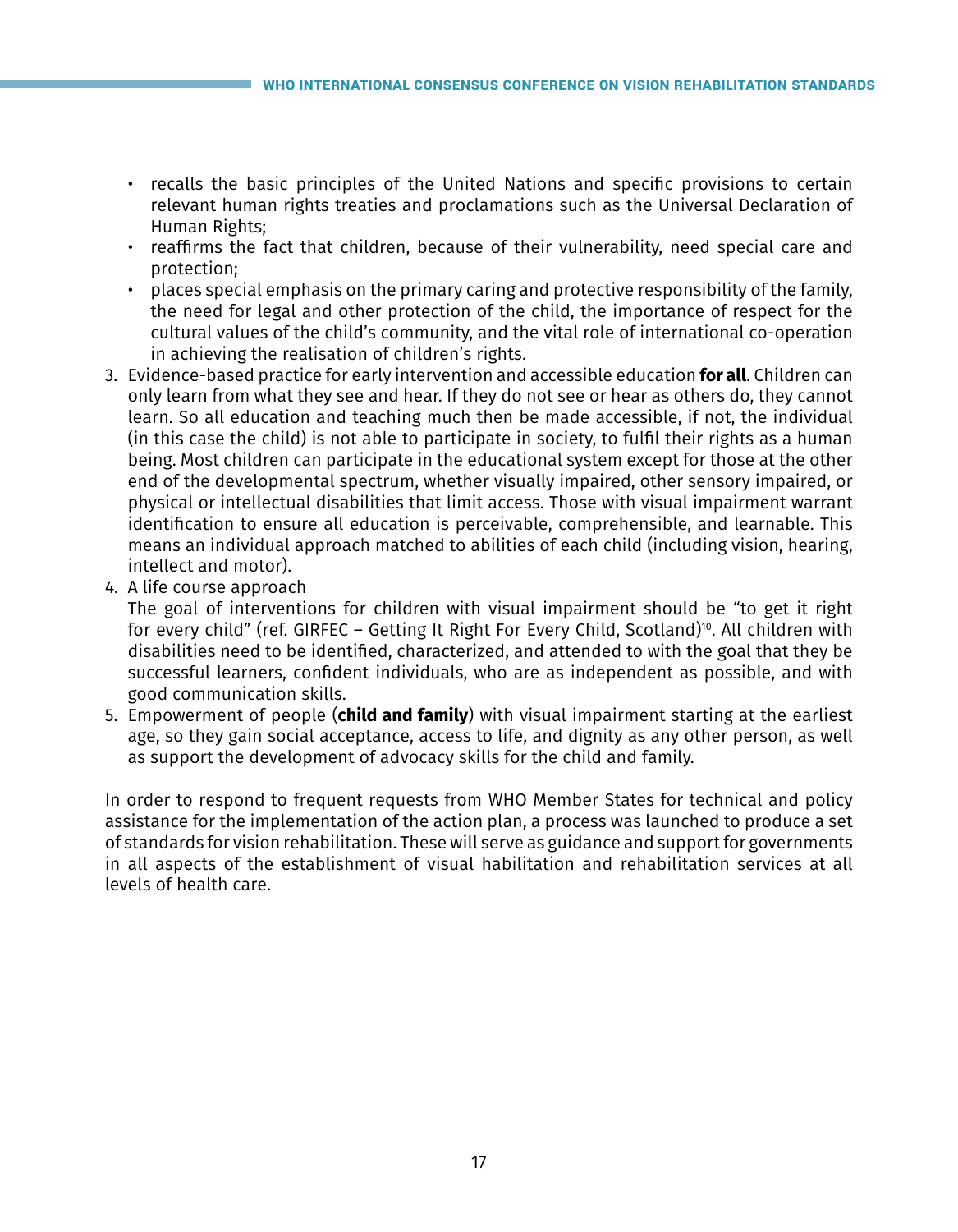# **Health system**

A health system consists of all organizations, people and actions whose primary interest is to promote, restore or maintain health.

Its goals are improving health and health equity in ways that are responsive, financially fair, and make the best, or most efficient, use of available resources.

A good health system delivers quality services to all people, when and where they need them. The exact configuration of services is different from country to country, but in all cases should reflect the WHO "Framework for Action" on health systems, who describes six clearly defined Health System Building Blocks that together constitute a complete system.<sup>11</sup>



The building block alone do not constitute a system, but the multiple relationships and interactions among the blocks convert these blocks into a system. All systems are contained within larger systems; among all of these sub-systems are reactions, synergies and interactions to varying degrees with all of the health system's other building blocks.

It is critical that the role of people is highlighted, at the centre of the system as actors in driving the system itself. This includes their participation as individuals, civil society organizations, and stakeholders networks, and also as key actors influencing each of the building blocks, as health workers, managers and policy-makers<sup>12</sup>.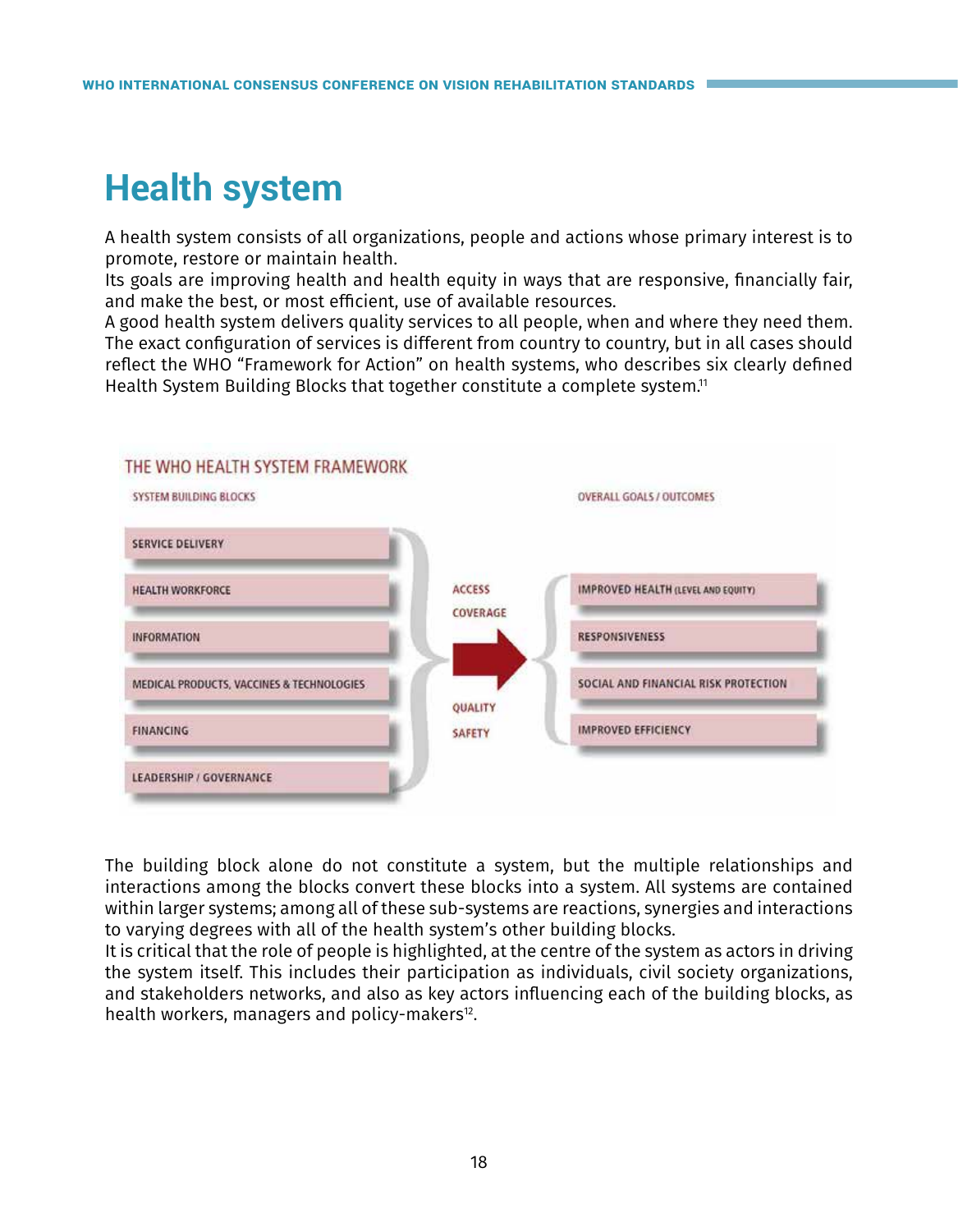

#### **Network of service delivery - Key characteristics**

| <b>Comprehensiveness</b>             | A comprehensive range of health services is provided, appropriate to<br>needs of target population, including preventive, curative, palliative,<br>and rehabilitative services and health promotion activities.                                                                                                                                          |
|--------------------------------------|----------------------------------------------------------------------------------------------------------------------------------------------------------------------------------------------------------------------------------------------------------------------------------------------------------------------------------------------------------|
| <b>Accessibility</b>                 | Service are directly and permanently accessible with no undue<br>barriers of cost, language, culture or geography. Health services are<br>close to the people with a routine point of entry to the service<br>network at primary care level. Services may be provided in the home,<br>the community, the workplace, or health facilities as appropriate. |
| Coverage                             | Service delivery is designed so that all people in a defined target<br>population are covered, all income groups and all social groups.                                                                                                                                                                                                                  |
| <b>Continuity</b>                    | Service delivery is organized to provide an individual with continuity<br>of care across the network of services, health conditions, levels of<br>care and over the life-cycle.                                                                                                                                                                          |
| <b>Quality</b>                       | Health services are of high quality, i.e. they are effective, safe,<br>centred on the patient's needs and given in a timely fashion                                                                                                                                                                                                                      |
| <b>Person-centeredness</b>           | Service are organized around the person, not the disease. Users<br>perceive health services to be responsive and acceptable to them.<br>There is participation from the target population in service delivery<br>design and assessment. People are partners in their own health care.                                                                    |
| Coordination                         | Local area health service networks are actively coordinated.<br>Coordination also take place with other sectors (e.g. social services)<br>and partners (e.g. community organizations)                                                                                                                                                                    |
| <b>Accountability and efficiency</b> | Health services are well managed so as to achieve the core elements<br>described above with a minimum wastage of resources. Managers<br>are allocated the necessary authority to achieved planned objectives<br>and held accountable for overall performance and results.                                                                                |

From: "Systems thinking for health systems strengthening". World Health Organization 2009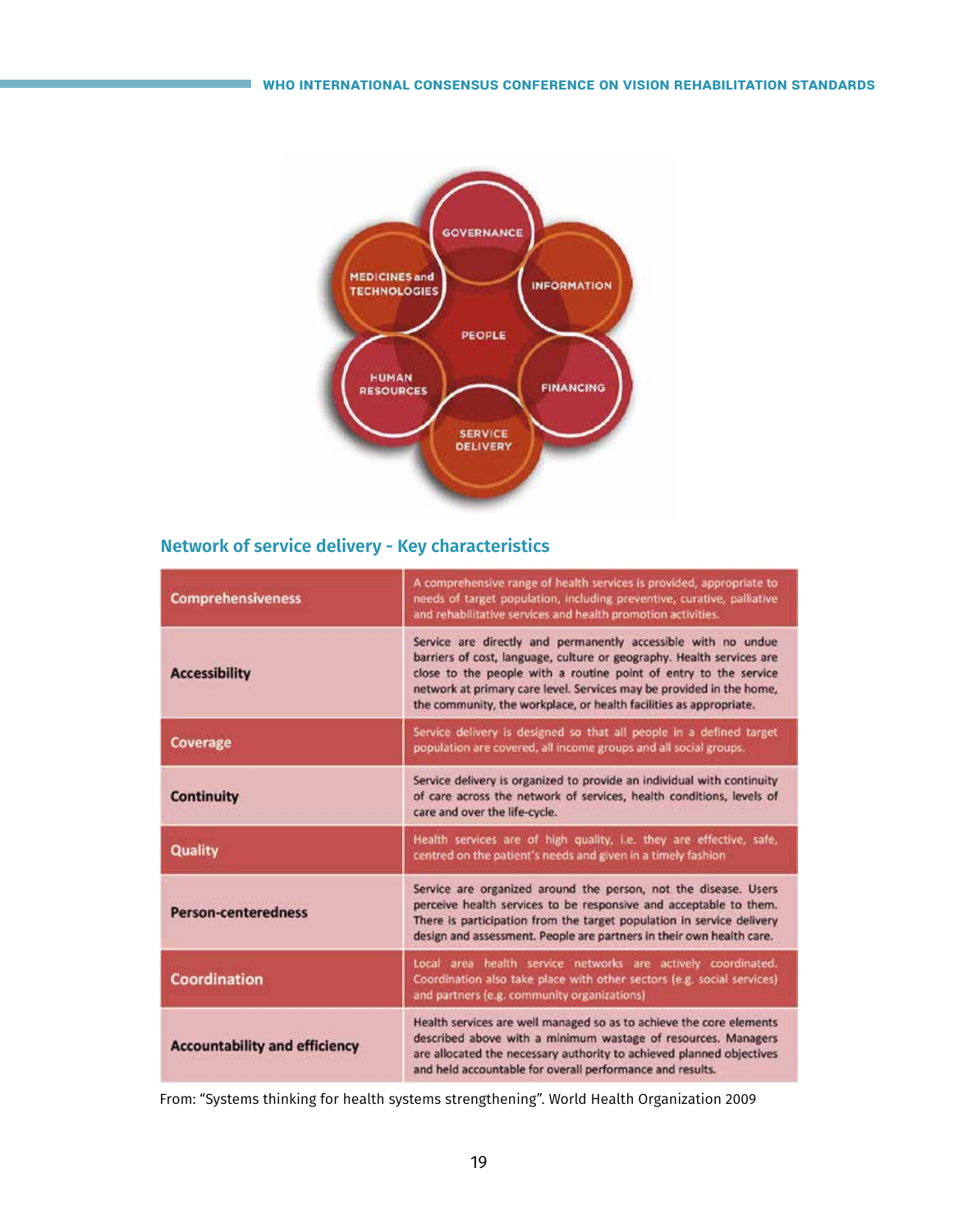# **Levels of care**

#### **Primary level**

Is the first point of contact for patients within the health care system, and provides a link to more specialized care.

It's usually based at the local level, and provided in a range of settings, typically communitybased setting. It should provide rehabilitation services for 50.000-100.000 individuals and, therefore, it should provide the lower tier of the rehabilitation needs.

#### **Secondary level**

Is health care services provided by medical specialists and other health professionals. It's usually based at the district/regional level, and provided in a range of settings, typically hospital and institutional settings. Hence, each secondary level should more specialized services for the rehabilitation needs and reflect the following territorial distribution: 100.000- 300.000 resident people.

#### **Tertiary level**

It's a specialized consultative health care, usually based at national level and provides in hospital settings. The tertiary level have a leadership/networking role for all centre as well as for planning, monitoring, advocacy and research programmes.

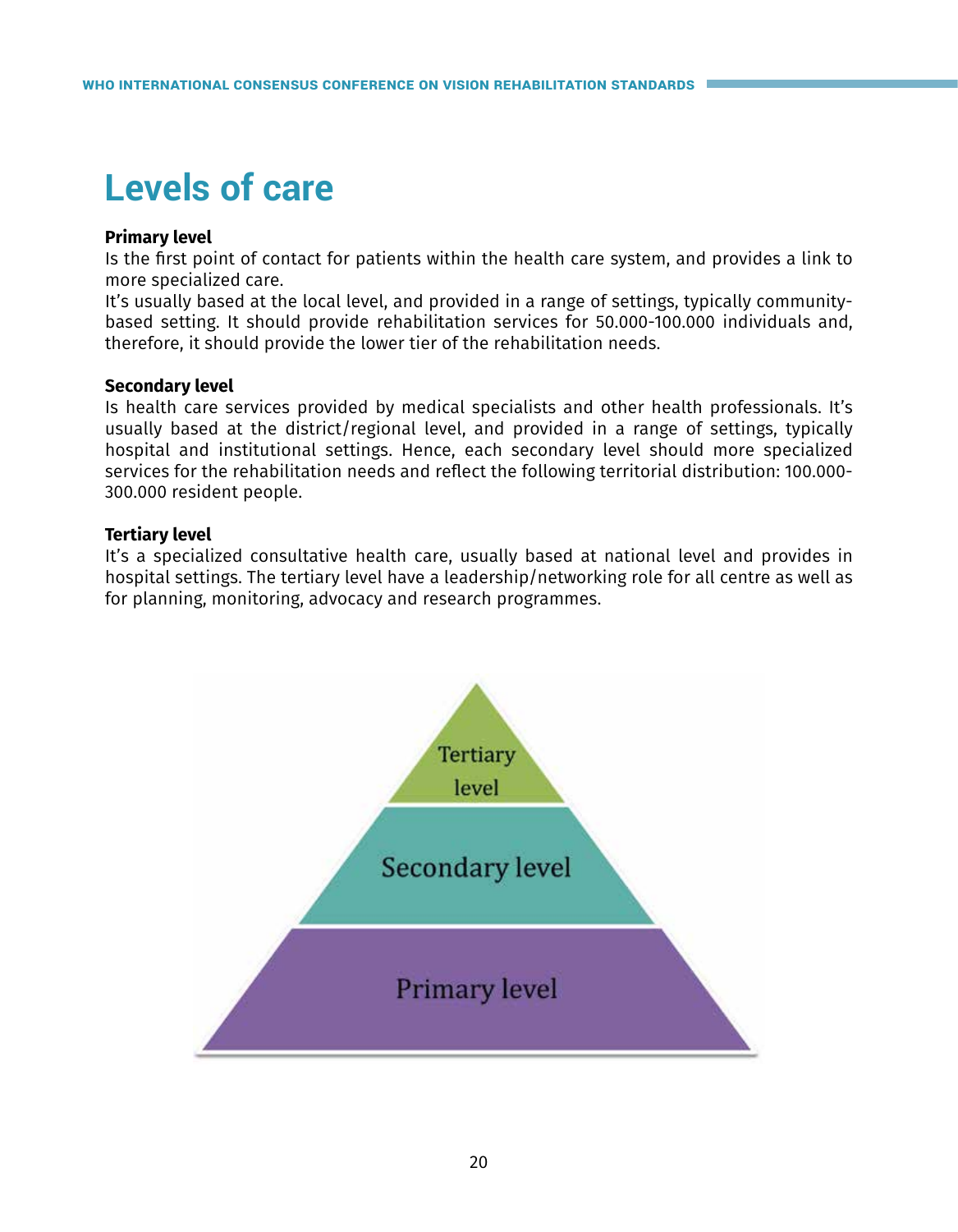# **Overview of the process underlying the ICCRome2015**

The first step of the process was the development of the conceptual framework for the task by the Italian National Reference Centre for the Prevention of Blindness and Rehabilitation of the Visually Impaired working with WHO as a Collaborating Centre for Vision rehabilitation and Blindness Prevention (WHO-CC). Among the objectives defined by WHO for the National Reference Centre there was the responsibility of coordinating an international process that would lead to an consensus conference to define the "Vision rehabilitation Standards". The process has foreseen three main phases.

- 1. During the first phase the planning of the Consensus Project has taken place thanks to the involvement of the WHO-HQ, the Italian Ministry of Health and the WHOCC.
- 2. The second phase consisted in the establishment of 3 main Committees (Steering Committee; Managing Committee; Core Scientific Committee) and the nomination of 6 Regional Chairs from the WHO Global Regions. Four members of the Core Scientific Committee were quickly identified, two of them serving also as Chairs of their respective Regions, for the other Chairs and technical experts there has been a considerable work in reviewing curricula and working experiences. In this process the role of the Chairs has been also important in identifying Scientific Committee's members and Working Groups members\*. Every decision was always shared with WHO. The official launch of the Consensus has taken place in Melbourne during Vision 2014.
- 3. In July 2014, the third phase has been carried out through the creation and mailing of WHO-ICC draft support document and templates. The templates have been developed bearing in mind the WHO levels of care, using a different approach for adults and children and identifying the different areas of the rehabilitative intervention. In each area on intervention were specified the objectives, the operators, the activities, the equipment and the outcomes.

From August 2014 to May 2015 were gathering the documents on existing scientific evidence in order to identify the useful models and to lead the Chairs to develop a thematic/description paper for each Region and to filling-in the provided templates. This phase of the work was carried out through teleconferences, ad-hoc meeting (AAO, APAO, ARVO), regular mailing, exchange and skype meetings.

In this "collection/elaboration of data", the process has not been really smooth and timings have been delayed. Therefore, a Preliminary Meeting with the Core Scientific Committee and the Chairs has been organized in Rome (8-9 July 2015). During the preliminary Meeting the Chairs gave on overview of vision rehabilitation in their own Region, making a SWOT analysis. Furthermore, it was reached a preliminary agreement on the definition of "vision rehabilitation services", the WHO-ICC outcomes have been reviewed in light of the need to define Minimum Standards in order to allow a start-up of these services especially in low income setting and it was decided not to differentiate the services provided to adults and children.

From July to October 2015 some previous decisions have been reviewed and amended, the Draft Models has been further discussed and comments collected, and Draft Model and Excel

\* See WHO International Consensus Conference Committees in Annex 1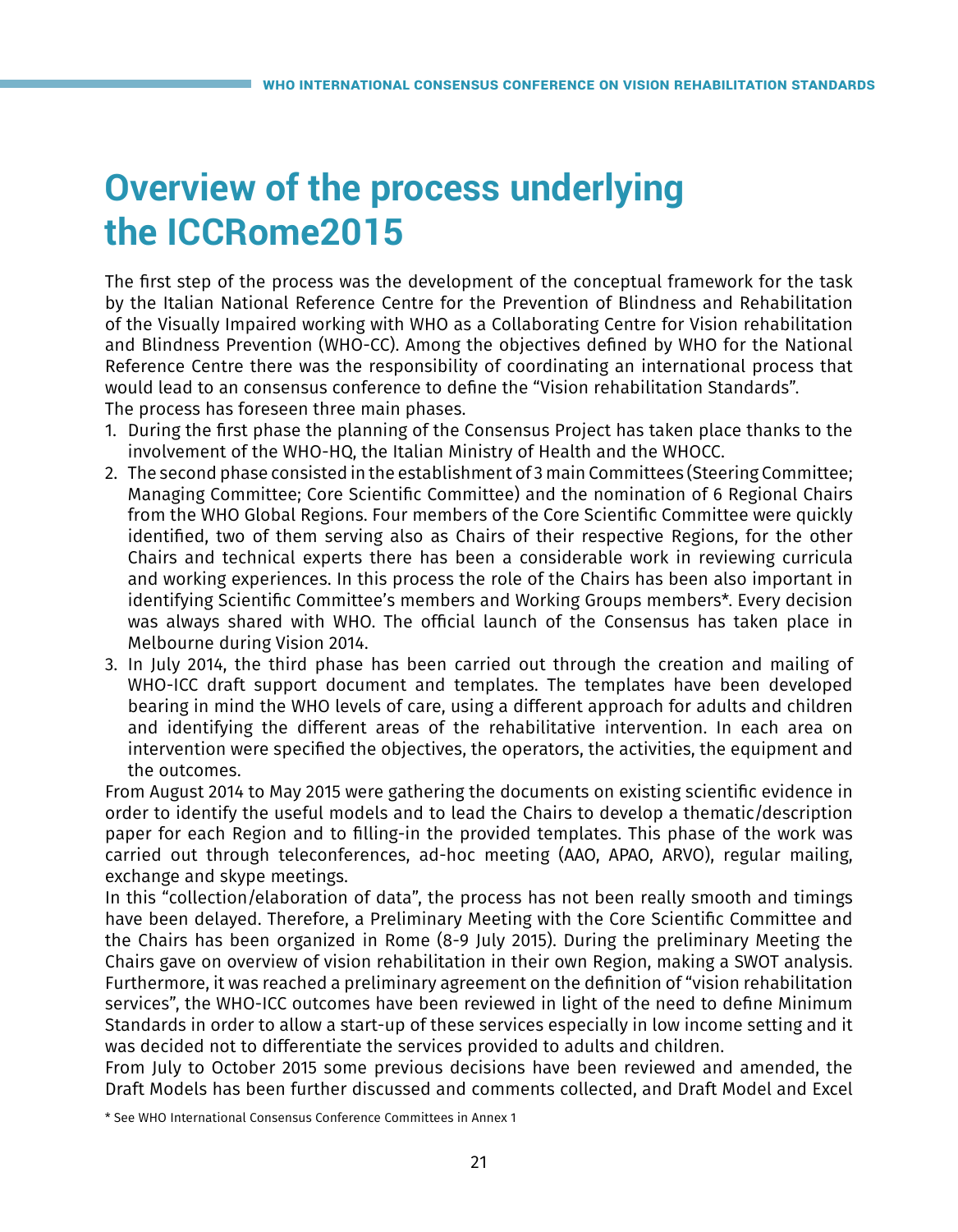Sheets presented in the ICCRome 2015 have been updated and circulated.

- The recommendations shared with the Chairs before ICCRome 2015 were the following:
- the definition of what is meant with "vision rehabilitation";
- what type of services are provided currently in the various regions to identify what should be provided as minimum standards;
- how these services could/should be carried out;
- at what level of the health care system and the expected/preferred referral pathways form health care system, eye care system and within the three levels of the system.

It was agreed to refer to three levels of services. For the primary and secondary level it has been agreed to identify minimum standards and minimum plus and the differentiation between adults and children has been reconsidered.

The main issues identified throughout the entire process were the following:

- poor representation of contacts/experts in some geographical areas for low vision rehabilitation;
- the availability of a Chair for the European Region;
- resignation of the Project Secretary;
- deadlines not always matched;
- failure to send/share the materials (often partial or incomplete documentation);
- lack of a consistent and shared approach;
- geographical distance/timings.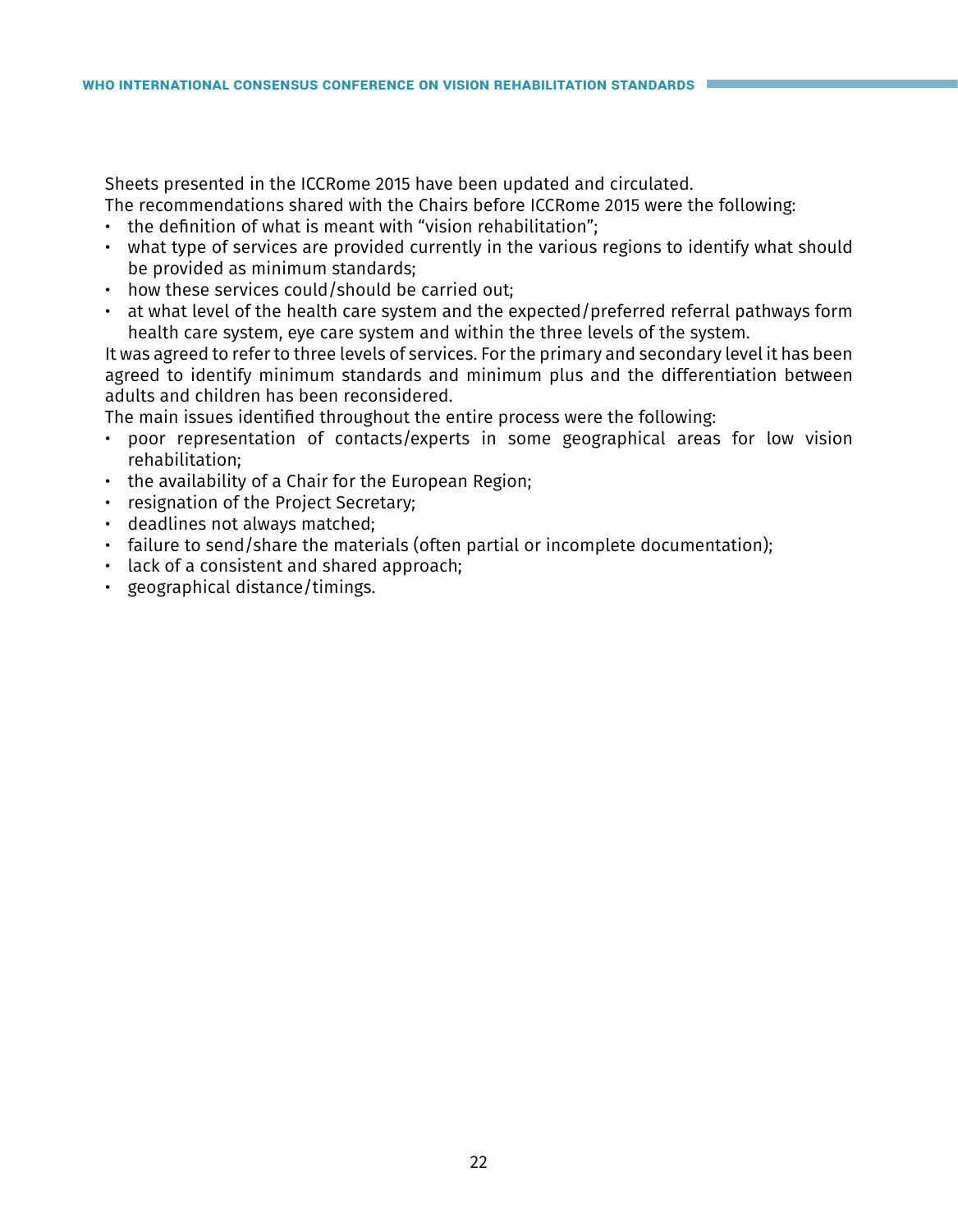# **Regional Perspectives**

#### **Africa** (Mrs. Zahra Aly RASHID)

Vision rehabilitation service provision varies across the African Region, between and within countries. In some settings, only very elementary primary level services are available, which still struggle to provide the most basic eye care and lack the requisite vision assessment skills to meet the needs of children and adults. In others, however, advanced tertiary level centers have been established. Low vision rehabilitation is not a government priority, since it is often overshadowed by other urgent health issues that are prominent in the Region, such as malaria, HIV and the high prevalence of cataracts. Gaps in service provision are therefore arising when non-governmental organizations withdraw, having set up services, while government support is not being provided to enable those services to continue. Research and access to reference materials is also lacking. Efforts are therefore required to make low vision rehabilitation a more attractive prospect for governments in order to garner greater support.

|        | <b>Strengths</b>                                                                                                                                                                             | <b>Weaknesses</b>                                                                                                                                                                                                                                                                                      |
|--------|----------------------------------------------------------------------------------------------------------------------------------------------------------------------------------------------|--------------------------------------------------------------------------------------------------------------------------------------------------------------------------------------------------------------------------------------------------------------------------------------------------------|
| nterna | Experienced professionals are<br>available, knowledgeable in the area<br>of low vision and are passionate<br>about their work<br>Eye care services are constantly<br>improving in the region | Many of the services provided are<br>only available in the private sector<br>Knowledge of rehabilitation other<br>than clinical low vision is lacking<br>Services face financial constraints and<br>time restrictions<br>• Information on education for children<br>with visual impairments is lacking |
|        |                                                                                                                                                                                              |                                                                                                                                                                                                                                                                                                        |
|        | <b>Opportunities</b>                                                                                                                                                                         | <b>Threats</b>                                                                                                                                                                                                                                                                                         |
| ternal | NGOs and governments are aware<br>of the need for vision rehabilitation<br>services and some work is already<br>being done                                                                   | NGOs tend to work in silos, in<br>competition with each other and with<br>governments<br>Eye care professionals tend to work in<br>competition with each other                                                                                                                                         |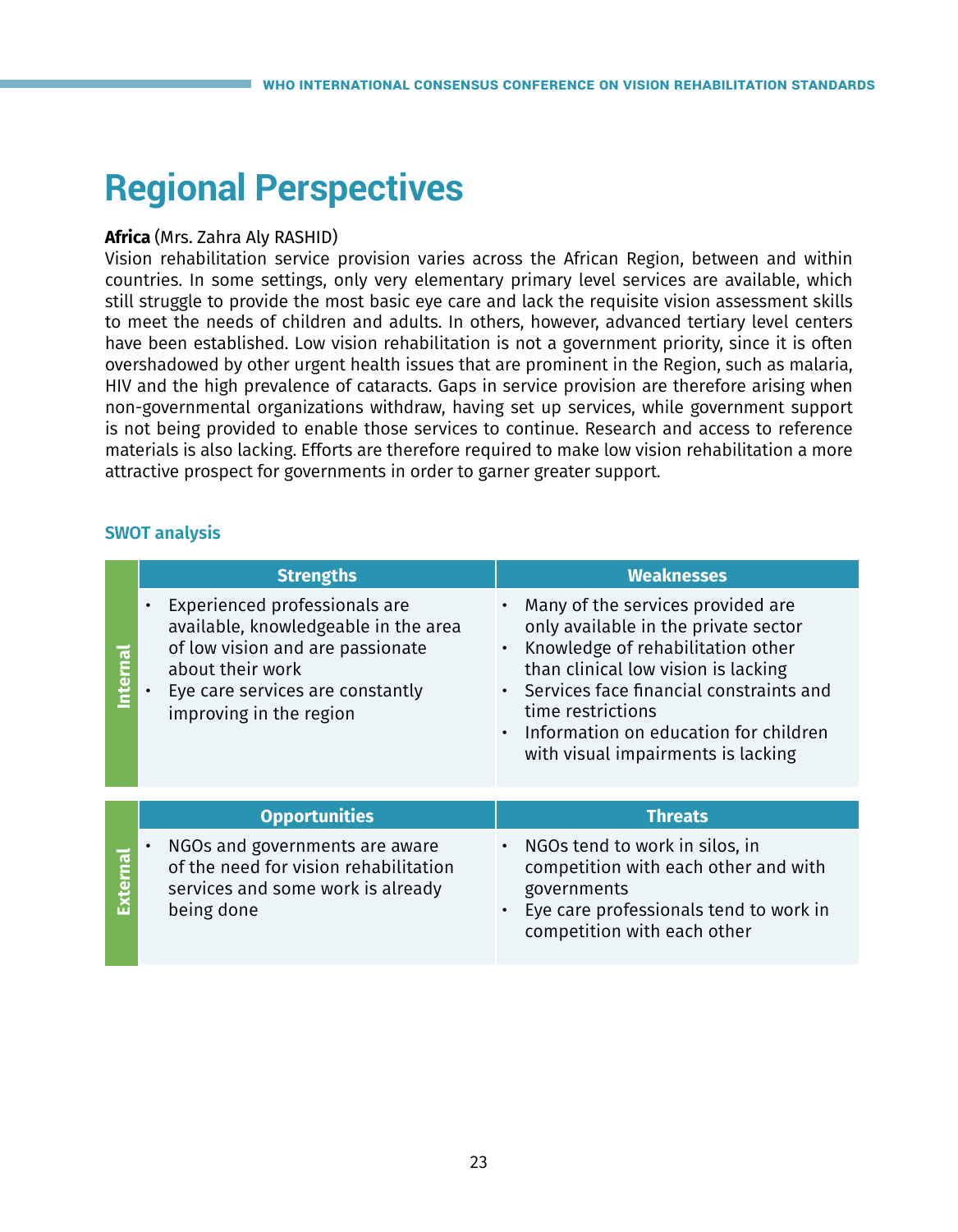#### **The Americas** (Dr. Mary Lou JACKSON)

Low vision rehabilitation service coverage varies across the Americas, with generally good coverage in Canada, unequal distribution of services in the United States, and low levels of coverage in Latin America, with no coverage in some Latin American countries. Access tends to be best in developed, urban settings, with rural and remote areas often remaining underserved. Access to assistive devices also varies. Some excellent models of care are available, one example being services provided by the United States Department for Veterans' Affairs, which triage and match individuals to the intensity of multidisciplinary rehabilitation service required. Evidence shows that low vision rehabilitation is a valuable element in preventing falls, depression, dependence and the need for long-term care.

|          | <b>Strengths</b>                                                                                                                                                                                                                                                                                                                                                                                  | <b>Weaknesses</b>                                                                                                                                                                                                                                                                                                                                                                                                                                                                                                                                                                                                                                                                                                                                                                            |
|----------|---------------------------------------------------------------------------------------------------------------------------------------------------------------------------------------------------------------------------------------------------------------------------------------------------------------------------------------------------------------------------------------------------|----------------------------------------------------------------------------------------------------------------------------------------------------------------------------------------------------------------------------------------------------------------------------------------------------------------------------------------------------------------------------------------------------------------------------------------------------------------------------------------------------------------------------------------------------------------------------------------------------------------------------------------------------------------------------------------------------------------------------------------------------------------------------------------------|
| nternal  | There is a broad range of expertise in<br>the Region<br>Stakeholders are engaged<br>Effective models of care exist                                                                                                                                                                                                                                                                                | There are many vision rehabilitation<br>$\bullet$<br>models<br>Triage to intensive rehabilitation,<br>when required, is often lacking<br>There is a lack of funding for training<br>in many settings<br>There is a lack of consensus regarding<br>$\bullet$<br>outcomes and hence effectiveness<br>Data collection is fragmented                                                                                                                                                                                                                                                                                                                                                                                                                                                             |
|          | <b>Opportunities</b>                                                                                                                                                                                                                                                                                                                                                                              | <b>Threats</b>                                                                                                                                                                                                                                                                                                                                                                                                                                                                                                                                                                                                                                                                                                                                                                               |
| External | New technologies are becoming<br>more affordable<br>Evidence supports the value<br>of support groups and self-<br>management programs and there<br>can be offered efficiently<br>There is an interest in efficiency<br>$\bullet$<br>in chronic disease management<br>in health care which may support<br>further development of efficient<br>models of multidisciplinary vision<br>rehabilitation | The ageing population, increasing<br>population and advances in medical<br>treatments will lead to increasing<br>numbers of individuals who will<br>require vision rehabilitation<br>Device coverage is insufficient and<br>affordability threatens access to<br>devices<br>Inadequate funding for services in<br>$\bullet$<br>some areas<br>Patients are unaware of the potential<br>benefits of rehabilitation<br>There are barriers to access, such as<br>$\bullet$<br>comorbidities and transport issues<br>Cost effective services are required<br>$\bullet$<br>for lower income settings<br>Referrals are lacking and there is a<br>general lack of awareness of the need<br>for vision rehabilitation services by<br>health care professionals, health<br>planners and administrators |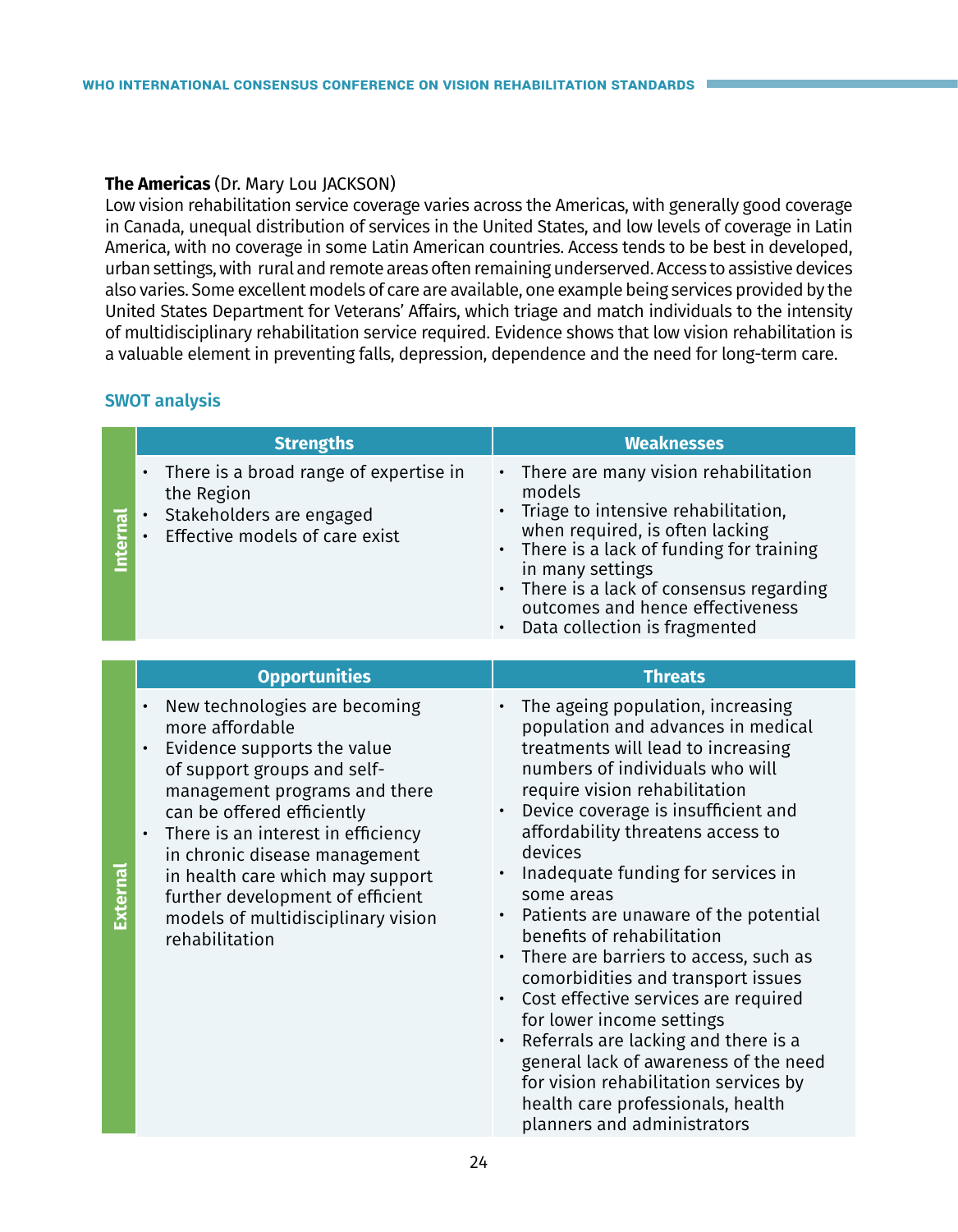#### **South East Asia** (Prof. Saman SENANAYAKE)

The South East Asian Region has an extremely large, ageing population, which is increasing the demand for vision rehabilitation. While almost all countries in the Region have some Vision 2020 initiatives in place, low vision rehabilitation has only been prioritized in one country. While Government funded services are available in the Region, coverage and accessibility are poor. The private sector and NGOs provide eye care, but at a cost, and very few people have health insurance coverage. An ideal model for the Region would be one of government ownership of eye care, led by a Government appointed focal person, with clearly defined roles for NGOs and the private sector.

|                 | <b>Strengths</b>                                                                                                                                                                                                                                                                                                                                                                                                                                                                          | <b>Weaknesses</b>                                                                                                                                                                                                                                                                                                                                                                                                                                                                                                           |
|-----------------|-------------------------------------------------------------------------------------------------------------------------------------------------------------------------------------------------------------------------------------------------------------------------------------------------------------------------------------------------------------------------------------------------------------------------------------------------------------------------------------------|-----------------------------------------------------------------------------------------------------------------------------------------------------------------------------------------------------------------------------------------------------------------------------------------------------------------------------------------------------------------------------------------------------------------------------------------------------------------------------------------------------------------------------|
| nterna          | Low vision services are available<br>and costs are often absorbed by<br>governments<br>There are adequate human resources<br>for care<br>Low vision care is already included in<br>some professional training courses<br>Centres of excellence with<br>$\bullet$<br>rehabilitation facilities exist<br>Primary rehabilitation services with<br>links to ophthalmology services have<br>been developed<br>Social services departments are<br>defining low vision as an area of<br>interest | The magnitude of the issue is not fully<br>understood by ministries of health<br>Low vision rehabilitation is not a<br>healthy system priority<br>The organization of low vision care is<br>particularly complex<br>Systems are not target driven<br>Government, NGOs and private sector<br>funding is not adequately coordinated<br>The data collection system is poor,<br>and data collection and monitoring<br>are inadequate<br>Collaboration between care providers<br>is poor<br>Continuity of care is underdeveloped |
|                 |                                                                                                                                                                                                                                                                                                                                                                                                                                                                                           |                                                                                                                                                                                                                                                                                                                                                                                                                                                                                                                             |
|                 | <b>Opportunities</b>                                                                                                                                                                                                                                                                                                                                                                                                                                                                      | <b>Threats</b>                                                                                                                                                                                                                                                                                                                                                                                                                                                                                                              |
| <b>External</b> | The country with the largest<br>population in the Region had<br>adequate human resources<br>Vision 2020 has been set up in all<br>countries in the Region<br>Countries are developing their own<br>strategies for low vision care<br>The rights of persons with disabilities<br>$\bullet$<br>are becoming better known<br>NGOs in the Region are actively<br>promoting low vision care                                                                                                    | Some eye diseases are gaining<br>prominence over others, owing to<br>better financial return for services<br>Professional training for low vision<br>care is not standard<br>Vision rehabilitation is not an eye<br>care priority<br>Collaboration among sectors is<br>lacking<br>Funding allocations are insufficient<br>Low vision care is not included in care<br>management strategies                                                                                                                                  |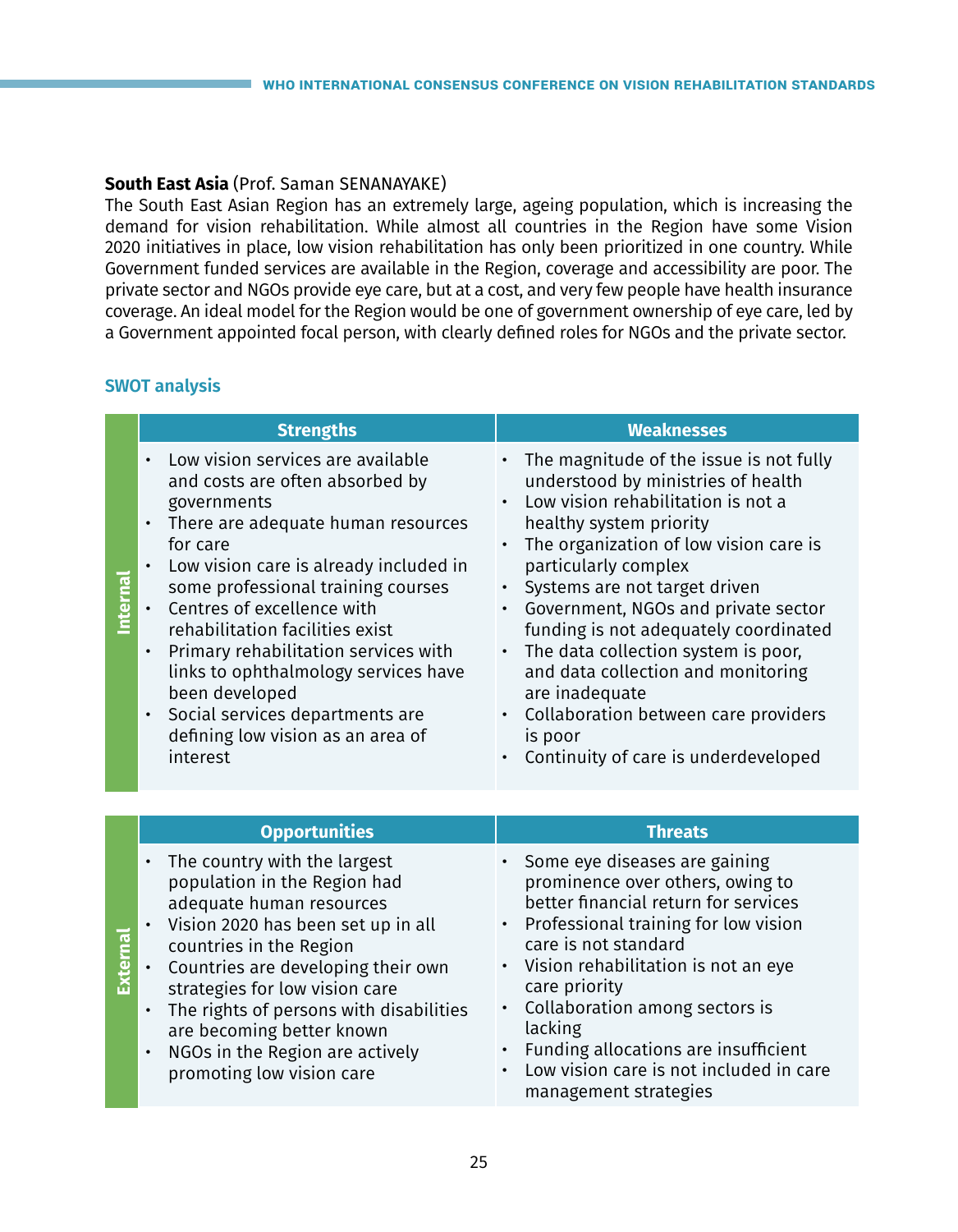#### **Europe** (Prof. Pierre-Yves ROBERT)

There are a large number of societies and organizations working on low vision in the European Region, but the number of professionals and specialized centres remain extremely heterogeneous from a country to another. Challenges are, however, posed by the lack of a harmonized definition of low vision and vision rehabilitation, inconsistencies in the recognized threshold for legal blindness, and differing definitions of eligibility for vision rehabilitation, all of which can lead to people being denied access to vision rehabilitation services.

#### **SWOT analysis**

|          | <b>Strengths</b>                                                                                                                                                                                                                                                                                                                                                                | <b>Weaknesses</b>                                                                                                                                                                                                                                                                                                                 |
|----------|---------------------------------------------------------------------------------------------------------------------------------------------------------------------------------------------------------------------------------------------------------------------------------------------------------------------------------------------------------------------------------|-----------------------------------------------------------------------------------------------------------------------------------------------------------------------------------------------------------------------------------------------------------------------------------------------------------------------------------|
| Internal | There is a wide range of professional<br>$\bullet$<br>experience in vision rehabilitation<br>across the Region<br>Institutions are strong in some<br>leading countries<br>Networks are well developed in a<br>number of regions<br>Private sector corporations and NGOs<br>$\bullet$<br>are active in vision rehabilitation<br>Associations of patients are strong<br>$\bullet$ | • Categorization and definitions are not<br>harmonized<br>Expertise, references and guidelines<br>are not standardized<br>• Assessment is lacking<br>There is insufficient coordination<br>Training of personnel is inadequate<br>• There is a lack of government<br>acknowledgment of the importance of<br>vision rehabilitation |
|          |                                                                                                                                                                                                                                                                                                                                                                                 |                                                                                                                                                                                                                                                                                                                                   |
|          | <b>Opportunities</b>                                                                                                                                                                                                                                                                                                                                                            | <b>Threats</b>                                                                                                                                                                                                                                                                                                                    |
| ಸ        | New treatments are becoming                                                                                                                                                                                                                                                                                                                                                     | • Economic crisis has put pressure on                                                                                                                                                                                                                                                                                             |

available for blinding diseases • Post-treatment rehabilitation can be further developed funding • Transport issues can cause barriers to access **Extern**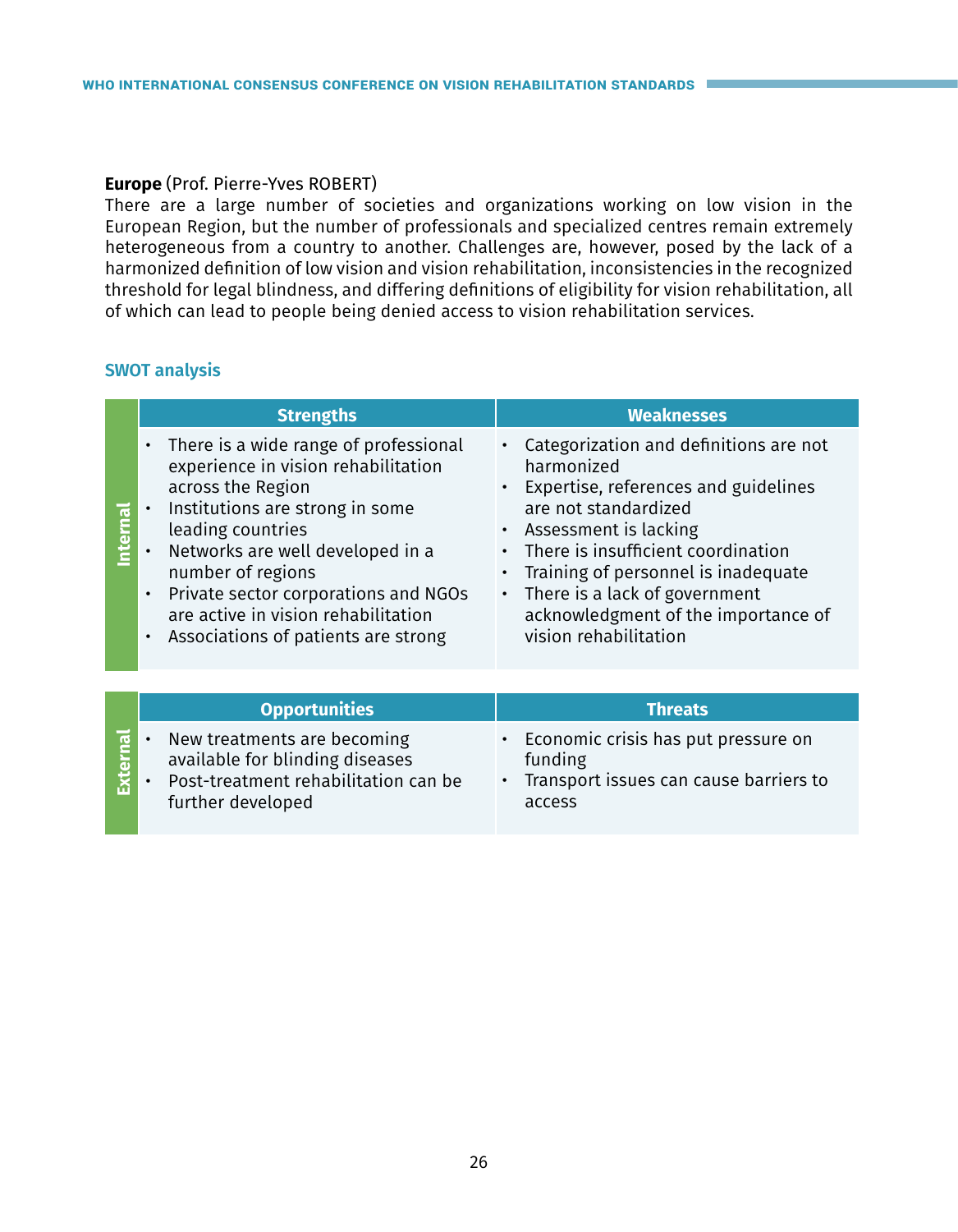#### **Eastern Mediterranean** (Prof. Ahmed TRABELSI)

Data on low vision rehabilitation in the Eastern Mediterranean Region is generally lacking, and many countries are not in a position to ensure monitoring or data collection owing to political instability. Low vision care services vary considerably from country to country. Meetings of experts at the regional level have concluded that regional guidelines on low vision should be elaborated. Countries that have no services at all should aim to establish a low vision clinic and those that already have services up to tertiary level should increase coverage at the district level as part of comprehensive eye care. There are large numbers of children with visual impairment in the Region, thus making early intervention in low vision care a priority.

|                                 | <b>Strengths</b>                                                                                                                                                                                                                                                                                                                                                            | <b>Weaknesses</b>                                                                                                                                                                                                                                                                                                                                                                                 |
|---------------------------------|-----------------------------------------------------------------------------------------------------------------------------------------------------------------------------------------------------------------------------------------------------------------------------------------------------------------------------------------------------------------------------|---------------------------------------------------------------------------------------------------------------------------------------------------------------------------------------------------------------------------------------------------------------------------------------------------------------------------------------------------------------------------------------------------|
| $\overline{\mathbf{a}}$<br>itei | Low vision services are well<br>developed in some parts of the<br>Region<br>Excellent services for children are<br>$\bullet$<br>available in some areas<br>Early intervention is a priority<br>$\bullet$                                                                                                                                                                    | Low vision services for adults are<br>limited<br>Coverage of low vision services is poor<br>$\bullet$<br>The curricula for training personnel<br>$\bullet$<br>require revision and standardization                                                                                                                                                                                                |
|                                 |                                                                                                                                                                                                                                                                                                                                                                             |                                                                                                                                                                                                                                                                                                                                                                                                   |
|                                 | <b>Opportunities</b>                                                                                                                                                                                                                                                                                                                                                        | <b>Threats</b>                                                                                                                                                                                                                                                                                                                                                                                    |
| قع                              | Comprehensive eye care teams are<br>being established<br>A regional meeting has been held,<br>and a task force established to follow<br>up on the recommendations emana-<br>ting from the meeting<br>Countries with tertiary level services<br>$\bullet$<br>could extend those services at the di-<br>strict level<br>Consultations could be held with con-<br>sumer groups | There is a lack of interest in<br>$\bullet$<br>low vision rehabilitation among<br>ophthalmologists<br>There is a lack of information on<br>$\bullet$<br>and awareness of the benefits of low<br>vision rehabilitation<br>Medical insurance coverage is low<br>$\bullet$<br>The cost of importing materials and<br>devices is high<br>Imported materials and devices can<br>get delayed at customs |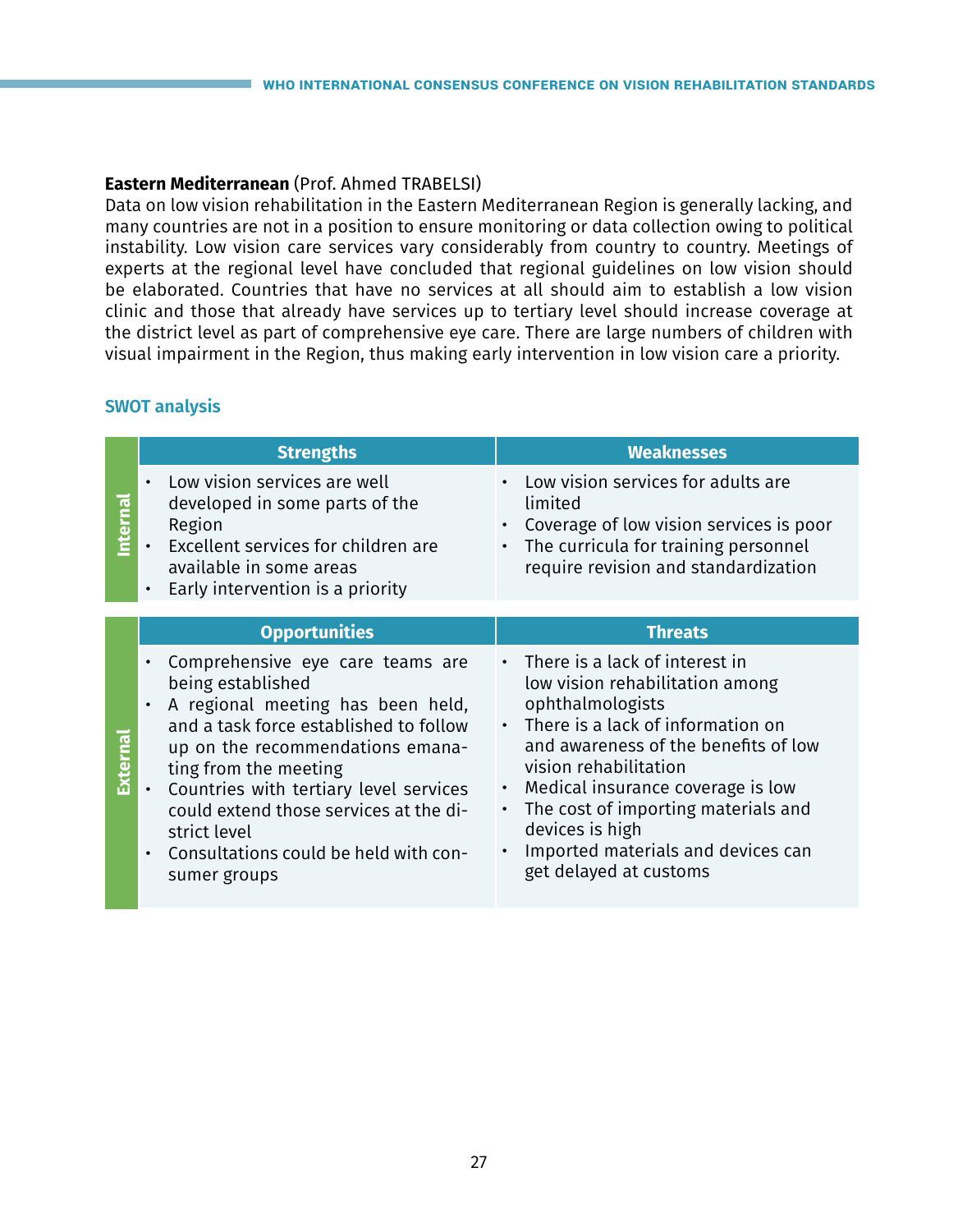#### **Western Pacific** (Prof. Jill KEEFFE)

In the majority of countries that responded to a survey in the Western Pacific Region, fewer than 10 per cent of people with low vision had access to low vision rehabilitation services. Many countries in the Region do not have any data on low vision services. Common diseases in the Region include diabetic retinopathy, glaucoma and age-related macular degeneration. Consideration must therefore be given to the long-term provision of care and services that would be accessed multiple times throughout the life course. In higher income countries in the Region, tertiary services are already available, while low income countries have no vision rehabilitation services at all. Some countries, such as Cambodia, have excellent examples of community-based care, while in the Pacific Island States care is only available in Fiji. On the whole, children with visual impairment remain in mainstream education, and social welfare and financial benefits are usual in the high and some mid resource countries.

|          | <b>Strengths</b>                                                                                                                                                                                                                                                                                                                                        | <b>Weaknesses</b>                                                                                                                                                                                                                              |
|----------|---------------------------------------------------------------------------------------------------------------------------------------------------------------------------------------------------------------------------------------------------------------------------------------------------------------------------------------------------------|------------------------------------------------------------------------------------------------------------------------------------------------------------------------------------------------------------------------------------------------|
| Internal | There are existing guidelines and<br>$\bullet$<br>standards in place<br>Good data low vision prevalence is<br>$\bullet$<br>available for most countries<br>A wide range of staff and resources<br>are available<br>Levels of stakeholder engagement<br>$\bullet$<br>are positive<br>Large, sustainable organizations<br>$\bullet$<br>(NGOs) are present | • Health insurance coverage is lacking<br>in many low resources countries<br>Services tend to be located mainly in<br>$\bullet$<br>urban areas<br>Access to service is poor<br>$\bullet$<br>Monitoring and evaluation are lacking<br>$\bullet$ |
|          |                                                                                                                                                                                                                                                                                                                                                         |                                                                                                                                                                                                                                                |
|          | <b>Opportunities</b>                                                                                                                                                                                                                                                                                                                                    | <b>Threats</b>                                                                                                                                                                                                                                 |
|          | .<br>the contract of the contract of the con-                                                                                                                                                                                                                                                                                                           | $\sim$ $\sim$ $\sim$                                                                                                                                                                                                                           |

|                         | Vision 2020 partnerships can be used |  |
|-------------------------|--------------------------------------|--|
|                         | for advocacy                         |  |
|                         | National disability insurance        |  |
| $\overline{\mathbf{a}}$ | schemes are being introduced         |  |
|                         | Low vision is included in most       |  |
|                         | countries in the training for        |  |

- Low vision is included in most countries in the training for
- optometrists and orthoptists
- Some research and planning is under way
- The number of older people requiring services is increasing
- There is a general lack of awareness of the need for services
- Barriers exist to the use of services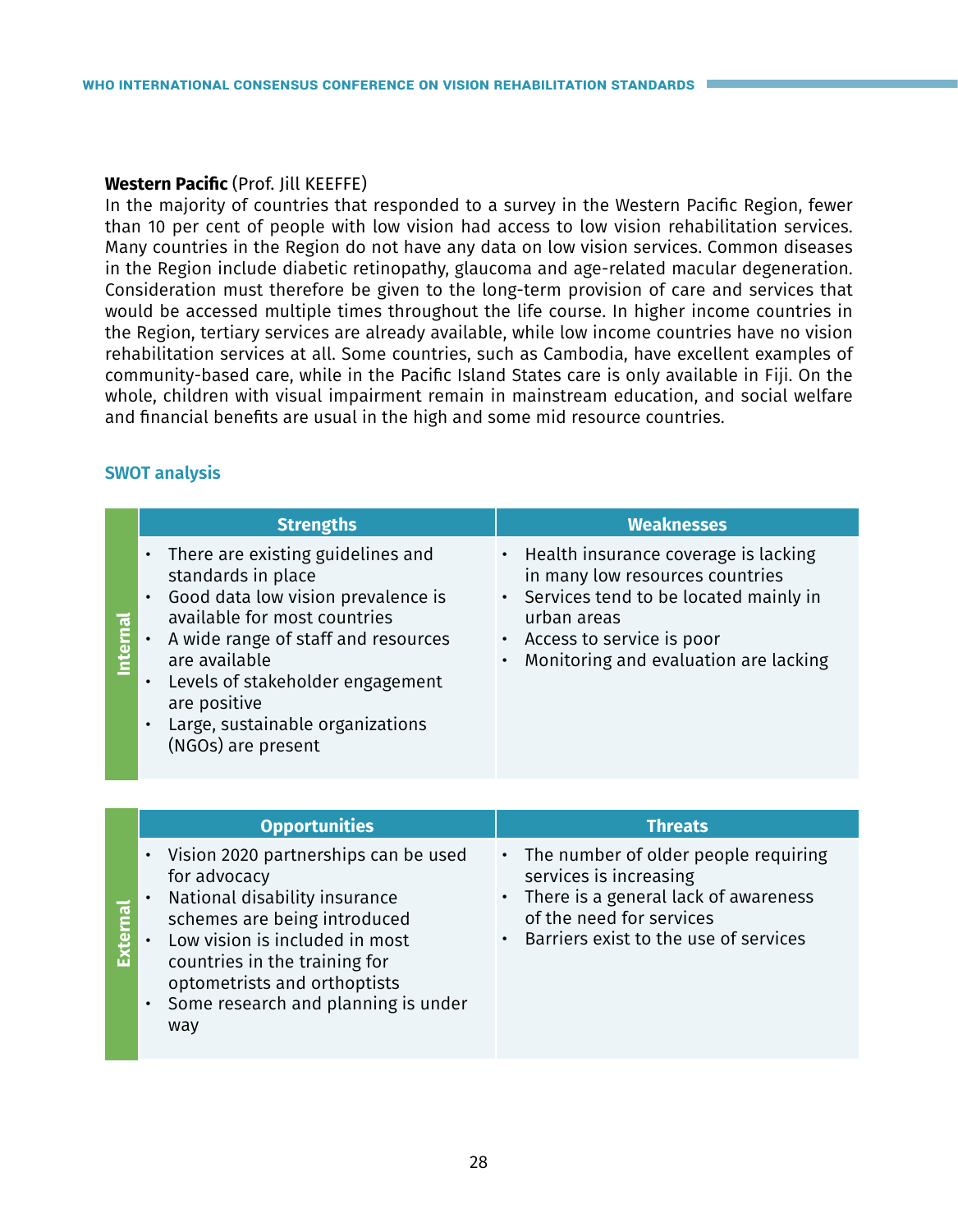# **International Standards on Vision Rehabilitation**

The International Consensus Conference on Vision Rehabilitation Standards was held in Rome, Italy from 9 to 12 December 2015, and was attended by 39 technical experts from 25 countries\*. Participants included representatives from all six WHO regions, encompassing a broad range of professional experience, not only in optometry and ophthalmology, but also in education, orientation and mobility, and pediatrics. During the Conference, participants shared their experiences in the field of vision rehabilitation from their various professional perspectives and worked together to revise and amend the draft standards on vision rehabilitation, specifying the services required at the primary, secondary and tertiary levels, how those services would be provided, by whom, and where. At the primary and secondary levels, two sets of standards were drawn up: essential services, and additional, optional services to broaden and strengthen vision rehabilitation at each level. The aim of the Conference was to finalize the standards, ensuring their global relevance and applicability, as a tool for achieving universal access to low vision rehabilitation, and to design a set of indicators, to use in assessing the impact of the applying the standards.

#### **Special considerations for the child**

The brain collects a high percentage of information through visual inputs. Several brain areas are devoted to the processing of images in order to detect all the information that make us to move, learn and have a social life. When a visual deficit occurs at an adult age the individual can lose some competences and needs to compensate as possible. When a visual deficit occurs very early, children are at high risk to develop mental and motor delay and behavioural problems. Several studies evidenced that since the neonatal age a baby prefers to look at the face and can imitated the mimic movement. Visual interaction is fundamental for babies and parents to build a good relationship; the process of learning through vision starts since the neonatal age. Visual exploration of faces, objects and environment is crucial for the neurodevelopment of a typical toddler.

These early information help to activate and organize the link between the primary visual cortex and the visual associative areas. If this link fail to activate it can influence visuocognitive abilities and learning competences at school age. This implies that an early detection and intervention is fundamental for the best development of a child with visual impairment. It is possible to learn without vision but it is crucial to have a clear profile of competences of a child in order to give the right support and use the best methods, according to the child's needs, to make possible a good neurodevelopment and cognitive level.

Early identification of sensory impairment is important because there are critical periods of development for senses, and the earlier interventions begun, the more success for the child. It is important that we identify children early from a number of community sources, eye care specialists, medical providers, community educators and health care workers.

The first year of life is especially important for the critical periods for vision, social interactions that may be limited by visual impairment, hearing may compound sensory input, and this may

\* See Final list of participants contained in Annex 2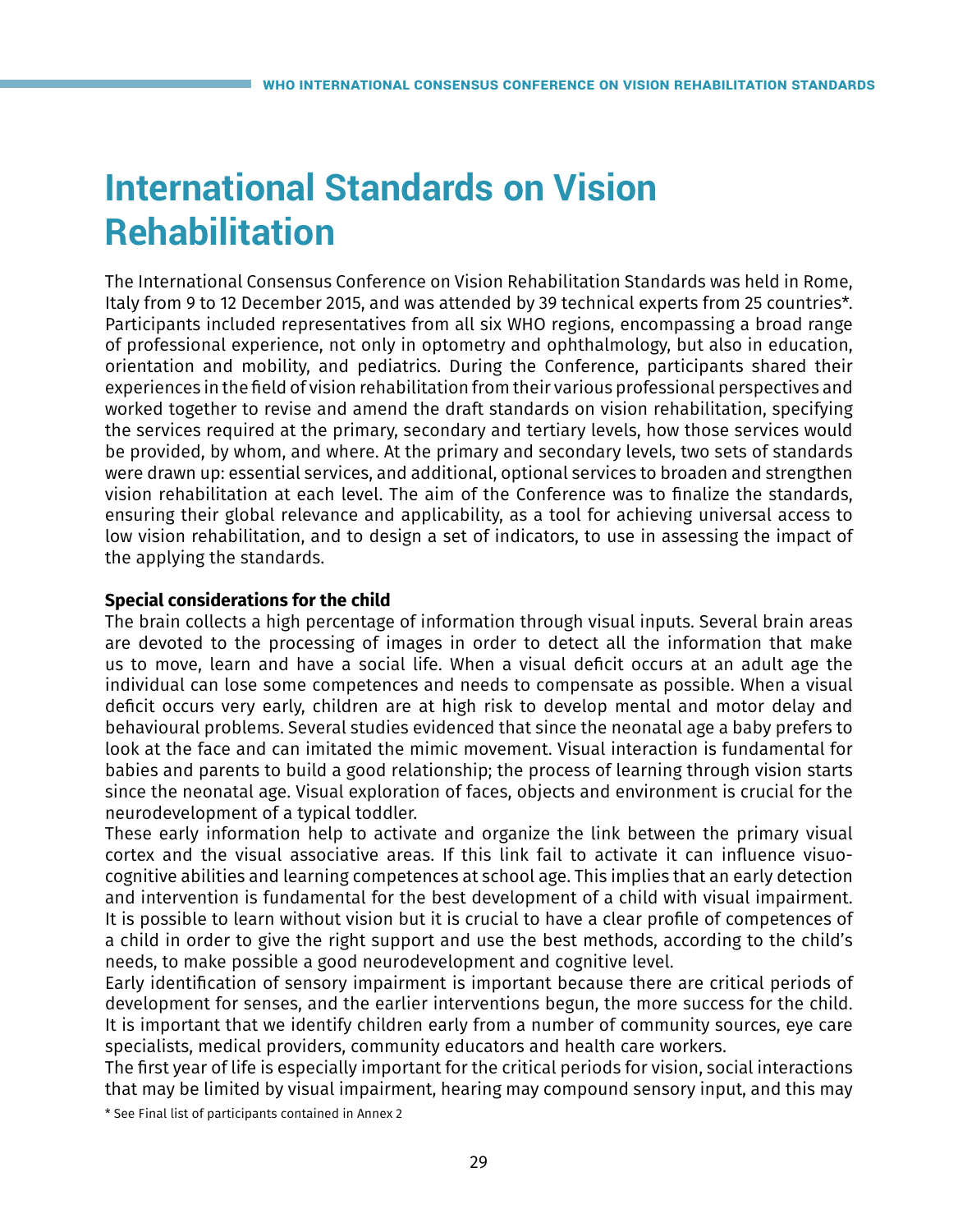affect intellectual and social development adversely.

Visual impairment and hearing impairment are often hidden disabilities. They are not obvious as cerebral palsy, or other physical challenges are. There are proven interventions for children with visual impairment.

The greatest difference between adults and children with visual impairment is related to development. Children are developing functions and concepts based on impaired vision whereas adult persons with vision impairment may have a background of normal visual experiences. The differences between adults and children should be mirrored in our structure of standards at the primary, secondary and tertiary level.\* Identification and referral for diagnostic evaluation begin at the primary level. Children with visual impairment may be referred to secondary or tertiary level for diagnosis and habilitation planning but it is expected that these services are to be provided in part at the primary or community level where the child lives.

#### **Primary level services**

Primary level services are the first point of contact between an individual and the health care system, usually based at the local community level and provided in a variety of settings. Primary level services provide a critical link to specialized care, through referrals to further services at the secondary and tertiary levels. Consideration must be given to ensuring open lines of communication among all three levels, to maintain patient follow-up, ensure that referrals are acted upon and that the results of referrals are communicated back to the primary level. Primary level services should be provided in a wide range of settings, in order to maximize coverage, with these settings including maternal and child facilities, eye care and health care facilities, schools, community-based rehabilitation facilities and other community settings. The following standards are considered essential for establishing primary level services for vision rehabilitation.

#### **Assessment**

Vision screening of adults and children at the basic primary level should include distance and near visual acuity and confrontation visual field. To provide this service, simplified visual acuity charts (distance and near, adult and paediatric, culturally and ability appropriate) will be required, as well as a pen torch. The WHO low vision kit may be used. This screening will be done by primary eye- and health care workers, community workers, teachers or others trained to measure visual acuity and confrontational visual field as appropriate.

The individual needs, goals and personal risks of children and adults with low vision should be considered, discussed and assessed, along with the current ability to complete tasks that require vision (functional vision). The WHO low vision kit may be used.

#### **Rehabilitation**

Non-optical devices should be provided, with training in activities of daily living (such as

\* See Summary tables of international standards for vision rehabilitation contained in Annex 3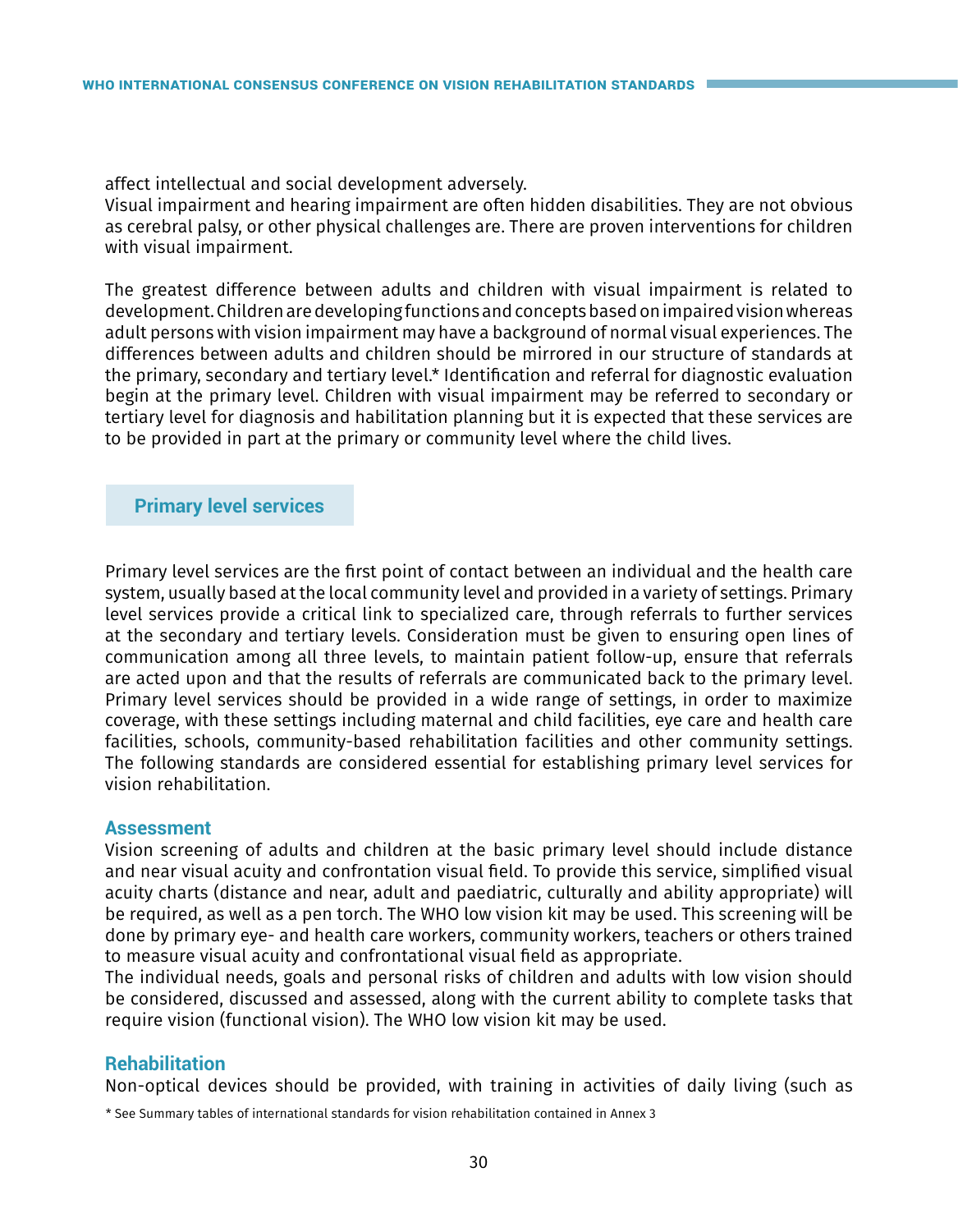cooking, shopping, managing personal affairs or playing), basic mobility and environment modifications. The devices provided may include equipment for activities of daily living such as bold pens, reading stands, lamps, high contrast items, filters, devices to listen to audio books, talking watches or toys that offer increased contrast. Instruction such as sighted guide technique or basic protection technique may be offered. These activities should be done by primary eye- and health care workers, community-based rehabilitation workers, teachers or others with the capacity to assess individual needs and the individual's environment and to provide basic habilitation and rehabilitation for children and adults with visual impairment. Children and adults should be always referred, if they did not have this dome already for further services such as comprehensive eye examination, other levels of rehabilitation, general health care, services for the elderly, early childhood services, social services and education services. Referrals can be made by primary eye- and health care workers, community workers, teachers or others with an understanding of the needs for referral to these various services. If appropriate follow up should be conducted by primary service providers after an individual has received service at another level of rehabilitation or another type of service.

#### **Information and education to raise awareness about vision loss**

Information on the benefit of vision rehabilitation should be provided for adults and children with low vision or blindness, and for the wider community, to raise awareness about vision loss and the benefits of early intervention. This should be achieved using promotional campaigns or routine communication that draw attention to vision rehabilitation and methods for referral to services. All individuals involved in community-based rehabilitation, primary health care and multidisciplinary rehabilitation can contribute to these efforts to raises awareness of the vision rehabilitation process.

#### **Data collection**

Data should be collected about the number of individuals receiving services and the type of services received. Data should be collected by primary eye- and health care workers, community workers, teachers or others with a knowledge of data collection.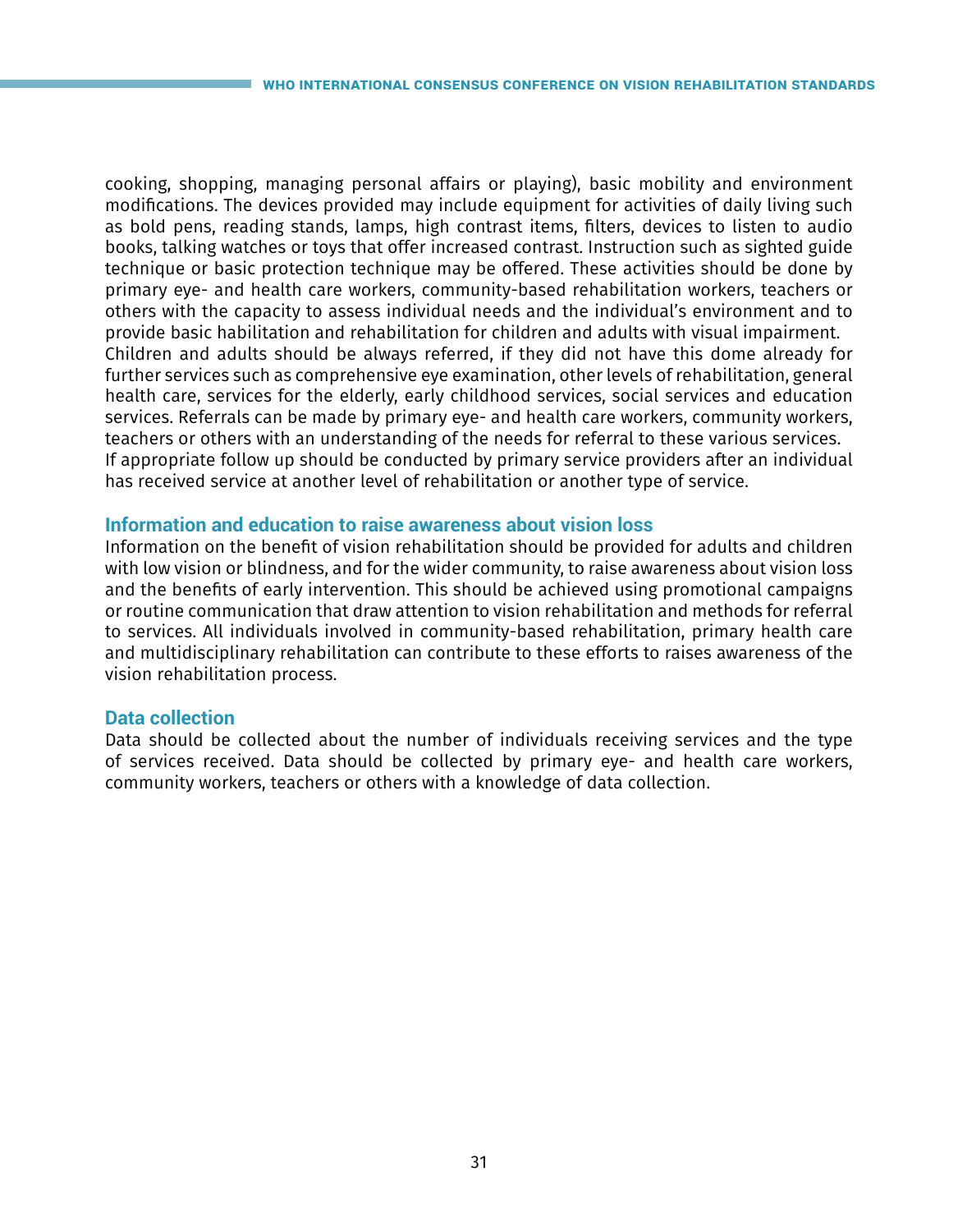**Primary "Plus" services**

Additional, optional elements of care under both Assessment and Rehabilitation are recommended to enhance service provision at the primary level. As with essential primary services, these should also be provided in a wide range of communities and settings, in order to maximize coverage and availability.

#### **Assessment**

Refraction and reading evaluation can be carried out using refraction equipment and reading tests. These tests could be conducted by optometrists, orthoptists, vision technicians, ophthalmic technologists or other personnel trained in refraction. Self-test (try and pick for glasses) should always be discouraged as they might turn into inappropriate refractive correction which are particularly damaging for children.

#### **Rehabilitation**

Primary level support services for persons with visual impairment and their families can include offering information about community services and adjustment to vision loss, counselling and peer support options. These can be provided by primary eye- and health care workers, community workers, teachers or others with knowledge of those services.

Low vision devices can be prescribed and provided for adults and children, along with training in how to use such devices. These could include low power distance and near low vision devices, filters, accessible mobile telephones, and devices for completing activities of daily living. These can be provided by eye care practitioners, including orthoptists, optometrists, ophthalmologists, vision technicians (refractionists), rehabilitation workers, teachers, community-based rehabilitation workers, and social welfare staff.

Recommendations can be offered on how to best manage daily activities, how to modify one's environment (domestic, school and work environments) and how to use sighted guide technique. Basic rehabilitation services, including training in the use of optical low vision devices, should be matched to the needs of the individual. These rehabilitation services can be provided by primary eye- and health care workers, community workers and teachers.

Telephone and internet communication could be used for consultations with individuals in remote areas, as a means of providing early intervention, education and rehabilitation advice. These remote services could be provided by any individual involved in vision rehabilitation at the primary level.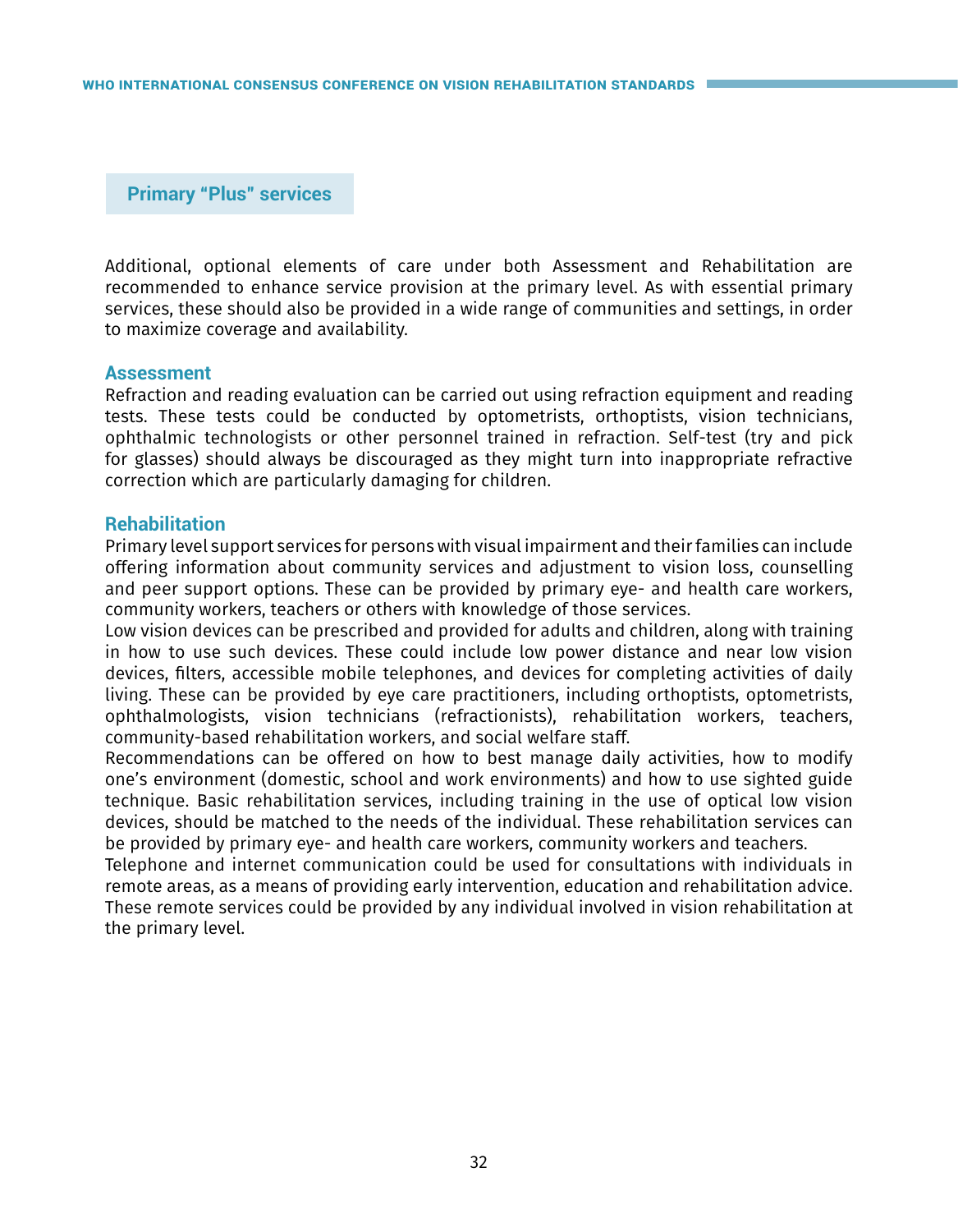**Secondary level services**

Secondary level services are usually provided by medical specialists and other health professionals. They tend to be based at the district or regional levels and provided in a range of settings, typically hospitals and institutional settings. The standards for essential secondary level vision rehabilitation services are described below.

#### **Assessment**

Essential assessments at the secondary level include assessment of the individual's history, individual goals, comorbidities, specific needs and living situation. This interview can be done by eye- and health care workers, ophthalmic nurses, teachers, social workers, rehabilitation staff or others with knowledge of the causes of vision loss and vision rehabilitation processes. Such assessments would be conducted in schools, community settings, secondary eye- and health care centres, district hospitals and rehabilitation facilities.

Visual functions must be assessed (including visual acuity, contrast sensitivity, depth perception, colour vision, light and dark adaptation, and central/peripheral visual fields as indicated) and refraction should be done. At this level, discussion and education with the individual concerned and his or her family are particularly important and should be repeated as necessary during follow up. Vision assessment equipment and ophthalmic equipment should be used to conduct these assessments. The evaluation should be done by eye care providers, such as ophthalmologists, optometrists, ophthalmic clinical officers, ophthalmic technicians or orthoptists and conducted in health settings that provide low vision rehabilitation services, schools, optometry clinics, orthoptic clinics, eye care or refraction centres, ophthalmology clinics or in people's homes.

Assessment at secondary level should also assess how the individual uses their residual vision to perform tasks (functional vision) and the ability or inability to carry out activities of daily living requiring vision, such as reading, writing, using a computer or ambulation. These assessments could be conducted by eye health professionals, allied health professionals, rehabilitation specialists, orientation and mobility specialists or education specialists, and could be carried out in schools, community settings, secondary eye and health centres, district hospitals, rehabilitation facilities or in people's homes.

#### **Rehabilitation**

Low vision aids should be demonstrated with trial devices. Initial training should be provided and then devices prescribed and provided. The standard list of devices for secondary centres can be found in Annex 4. This should be done by eye care providers, including orthoptists, optometrists, ophthalmic clinical officers and ophthalmologists. Services in this regard should be provided in health settings that provide low vision rehabilitation services, optometry clinics, orthoptic clinics, eye care or refraction centres, ophthalmology clinics, or in schools or people's homes.

Rehabilitation at the secondary level should also include additional training in the use of low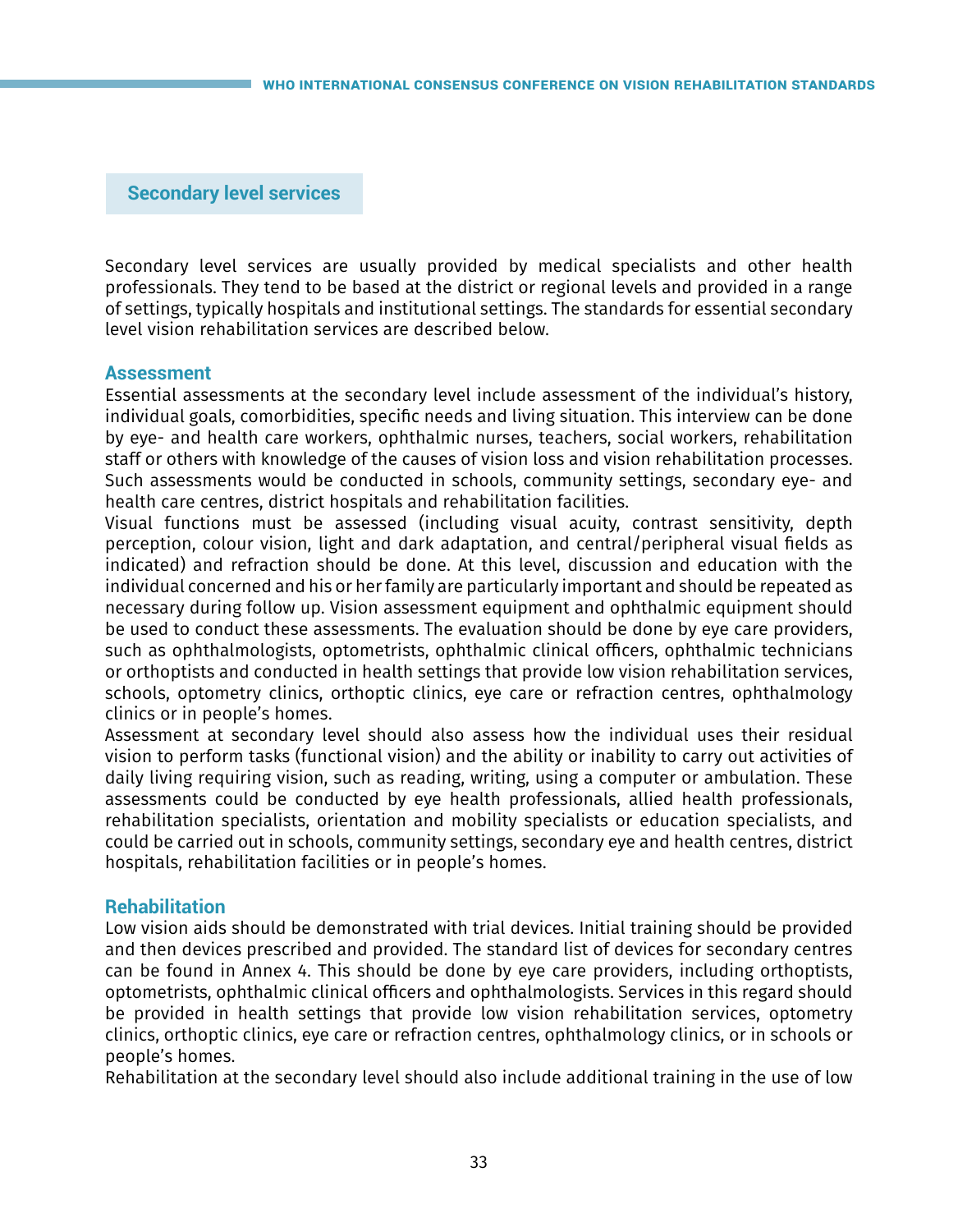vision devices as required, as well as training in conducting activities of daily living, and the use of alternate strategies and senses, and modifications to the environment. Orientation and mobility training to ensure safe ambulation should be provided if required. Training should be done using distance and near vision devices, activities of daily living and mobility devices, filters, and sighted guide techniques. Training should be provided by eye health professionals, allied health professionals, rehabilitation specialists, orientation and mobility instructors, and education specialists, and should be carried out in secondary eye and health facilities, district hospitals and rehabilitation centres, schools and community or home settings.

Training in the use of assistive technologies, such as computer accessibility, text to speech, cell phone accessibility and GPS technology, should also be provided using appropriate technologies matched to user goals. Devices may include mobile telephones, tablets and computers. Training in the use of assistive technologies should be provided by rehabilitation specialists, orientation and mobility specialists and education specialists, and, as with training in the use of low vision devices, should be conducted in secondary eye and health facilities, district hospitals and rehabilitation centres, schools and community or home settings. Braille instruction would also be offered at secondary level.

Psychosocial support, such as counselling and peer support groups for persons with visual impairment and their families, should be provided at the secondary level. These services should be provided by psychologists, counsellors, self-help organizations, social workers, teachers and rehabilitation staff, in schools and community settings, secondary eye- and health care facilities, district hospitals and rehabilitation centres.

Case management during ongoing care should be provided by monitoring of the rehabilitation process, clinical status and progress toward goals. This should be done by rehabilitation staff in settings such as secondary eye- and health care facilities, district hospitals, rehabilitation centres, schools, community centres and homes.

Telephone and internet communication should be set up with adults and children in remote areas, or with distant consultants, for early intervention, education and rehabilitation advice. These services could be provided by any individual involved in vision rehabilitation, through education and rehabilitation resource facilities.

Where necessary, referrals should be made, by specific referral letter or process, to other levels of vision rehabilitation, eye care, health care, care for the elderly, paediatric care and education services. This should be done by eye health professionals, allied health professionals, rehabilitation specialists, orientation and mobility instructors and education specialists, in secondary eye- and health care centres, district hospitals, rehabilitation facilities, schools, homes and community settings.

#### **Awareness**

Adults and children with low vision or blindness, and the wider community, should be offered information about vision loss, and the benefits of rehabilitation and early intervention. This may include a variety of communication methods and also promotional campaigns conducted at the secondary level of service. This information should be disseminated by eye- and health care workers, ophthalmic nurses, teachers, social workers, rehabilitation staff and others with knowledge of the causes of vision loss, vision rehabilitation processes and visual milestones, in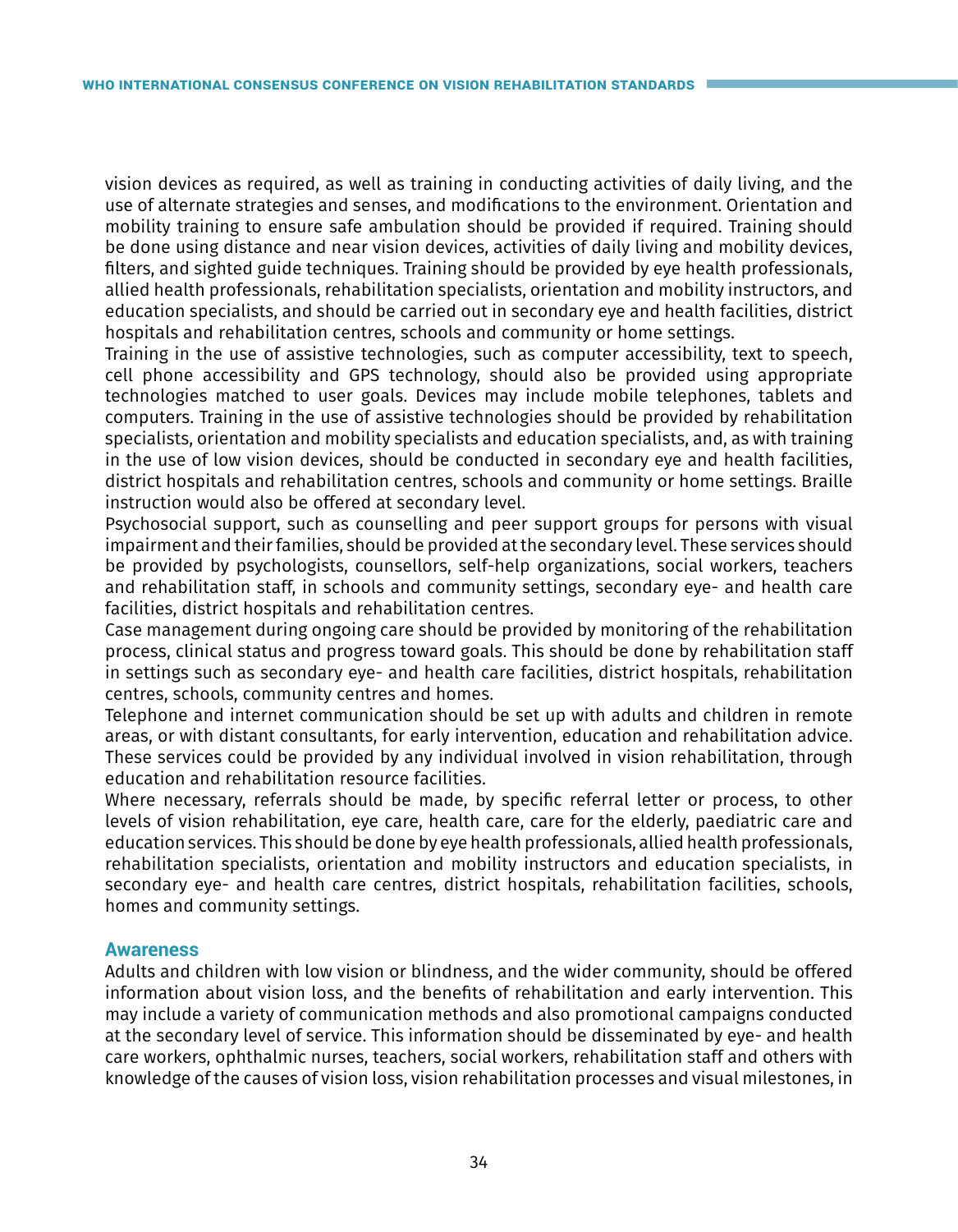a wide range of communities and settings in order to ensure broad coverage and accessibility. These should include schools, community settings, secondary eye- and health care facilities, district hospitals and rehabilitation centres.

#### **Data collection**

Questionnaires on quality of life and structured interviews should be administered by eye care and rehabilitation staff in eye care facilities, low vision clinics and rehabilitation centres.

**Secondary "Plus" services**

The following additional, non-essential standards have also been elaborated, to build on and improve the essential services at secondary level.

#### **Assessment**

Young children could be assessed to identify the need for early childhood intervention, using age appropriate visual function assessment. This would be done by paediatric ophthalmologists, optometrists, orthoptists and paediatric neurologists, in settings including schools, paediatric hospitals, secondary eye- and health care facilities, district hospitals, rehabilitations centres and homes.

#### **Rehabilitation**

Additional rehabilitation services at secondary level could include psychological support, such as counselling, conducted by psychologists or other trained personnel. Services may include clinical interviews and questionnaires. This support would be provided in secondary level eye- and health care facilities, district hospitals, rehabilitation centres, schools, homes and community settings.

Vocational counselling could also be provided by vocational counsellors, offering advice and information about employment and vocational retraining. This service could be offered in secondary eye- and health care facilities, district hospitals, rehabilitation, centres, schools, homes, workplaces and community settings.

Leisure programmes could be organized for adults and children with low vision, such as recreational camps, sports camps and community programmes. This would be done with the involvement of rehabilitation staff, technical experts and occupational therapists, and would be organized within communities and schools.

Rehabilitation could also include neurovisual interventions, using biofeedback stimulations and instruments that enhance residual visual functions, such as fixation stability, retinal sensitivity and saccadic movements. These interventions would be conducted by rehabilitation personnel, health care personnel, and would take place in health settings providing low vision rehabilitation services, such as optometry clinics, orthoptic clinics, ophthalmology clinics and eye care or refraction centres.

Home and environment evaluations and adaptations could also be provided at the secondary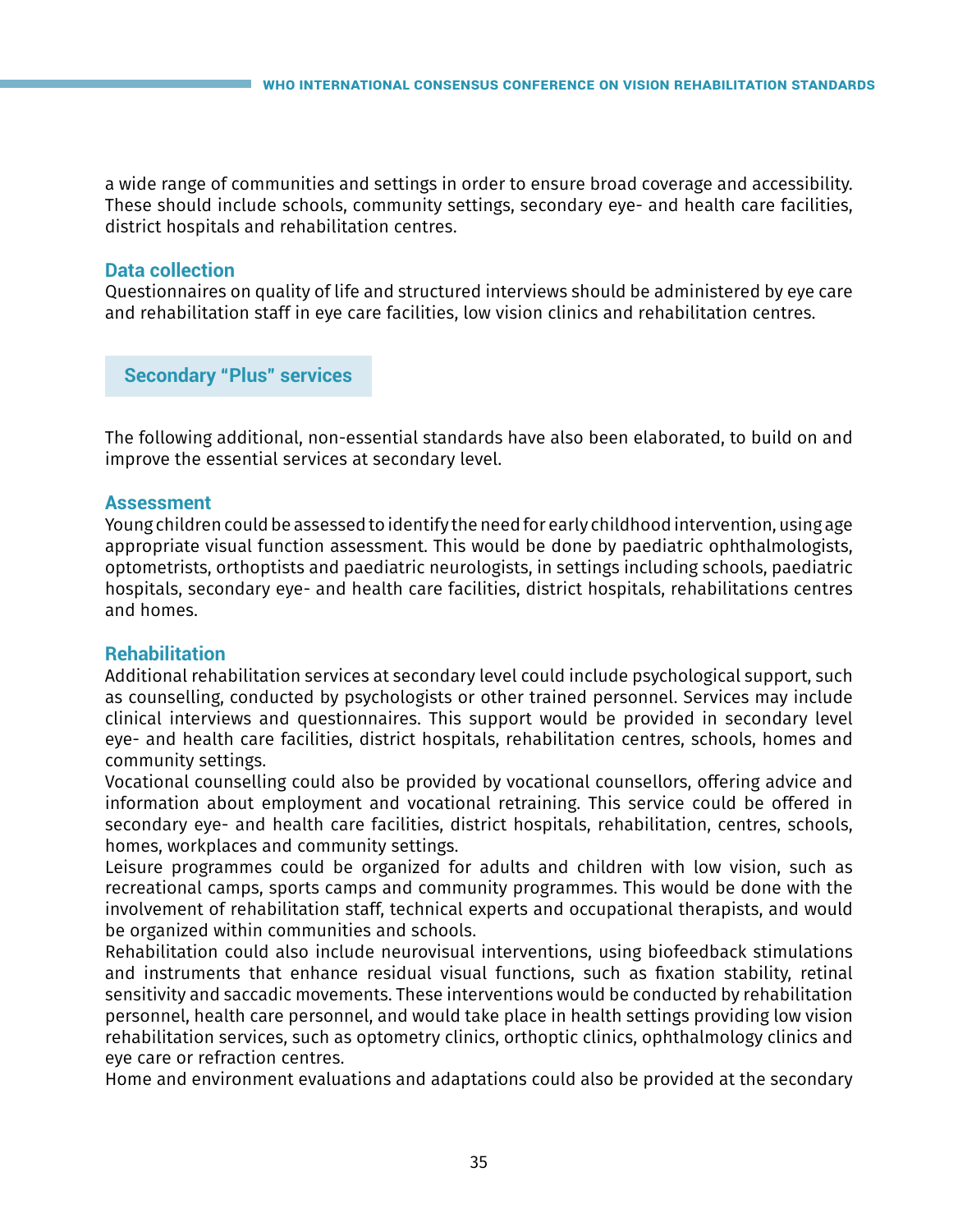level led by members of a multidisciplinary team, including specialist teachers and eye- and health care professionals working in individuals' homes and environments.

#### **Data collection**

Data should be collected, analysed and reported using assessment tools and checklists, by statisticians, researchers and epidemiologists. Such data collection should take place in settings such as secondary eye- and health care facilities, district hospitals, rehabilitation centres, schools, universities and research centres.

**Tertiary level services**

The tertiary level comprises specialized consultative health care, which is usually based at the national level and provided in hospital settings. Tertiary level not only includes services that deal directly with individuals requiring vision rehabilitation, but also includes research, program development, staff training, professional development, advocacy, and data collection and analysis.

#### **Assessment**

The cause of vision loss should be assessed and eye examinations conducted, using complete range of ophthalmic assessment instruments (Annex 4). These examinations should be conducted by ophthalmologists and optometrists in clinics, hospital settings and low vision centres.

The individual's history, goals, comorbidities, particular needs and living situation should be recorded, using interviews and questionnaires. These assessments and records would be made by eye- and health care workers, ophthalmic nurses, teachers, social workers, rehabilitation staff or others with knowledge of the causes of vision loss and vision rehabilitation processes, and would be conducted in eye and health centres, district hospitals, rehabilitation centres, schools or community settings.

Visual function in children and adults should be assessed as indicated (visual acuity, contrast sensitivity, fixation stability, retinal sensitivity, light and dark adaptation, depth perception, colour vision, central/peripheral visual field, refraction, and neurosensory evaluation), using distance and near visual acuity charts (for adults and children), contrast sensitivity tests, tests for light and dark adaptation, depth perception, colour vision, visual field assessment equipment, refraction equipment, electrophysiological instruments and ophthalmic diagnostic equipment. Such assessments should be carried out by eye care professionals, ophthalmic nurses or others with the ability to perform ophthalmic examinations and neurosensory assessments.

The ability of the individual to complete tasks using residual vision or functional vision, should also be assessed, including the ability to carry out activities of daily living, such as reading, writing, driving, using a computer, and ambulating. These assessments would be carried out by eye- and health care professionals, rehabilitation specialists, orientation and mobility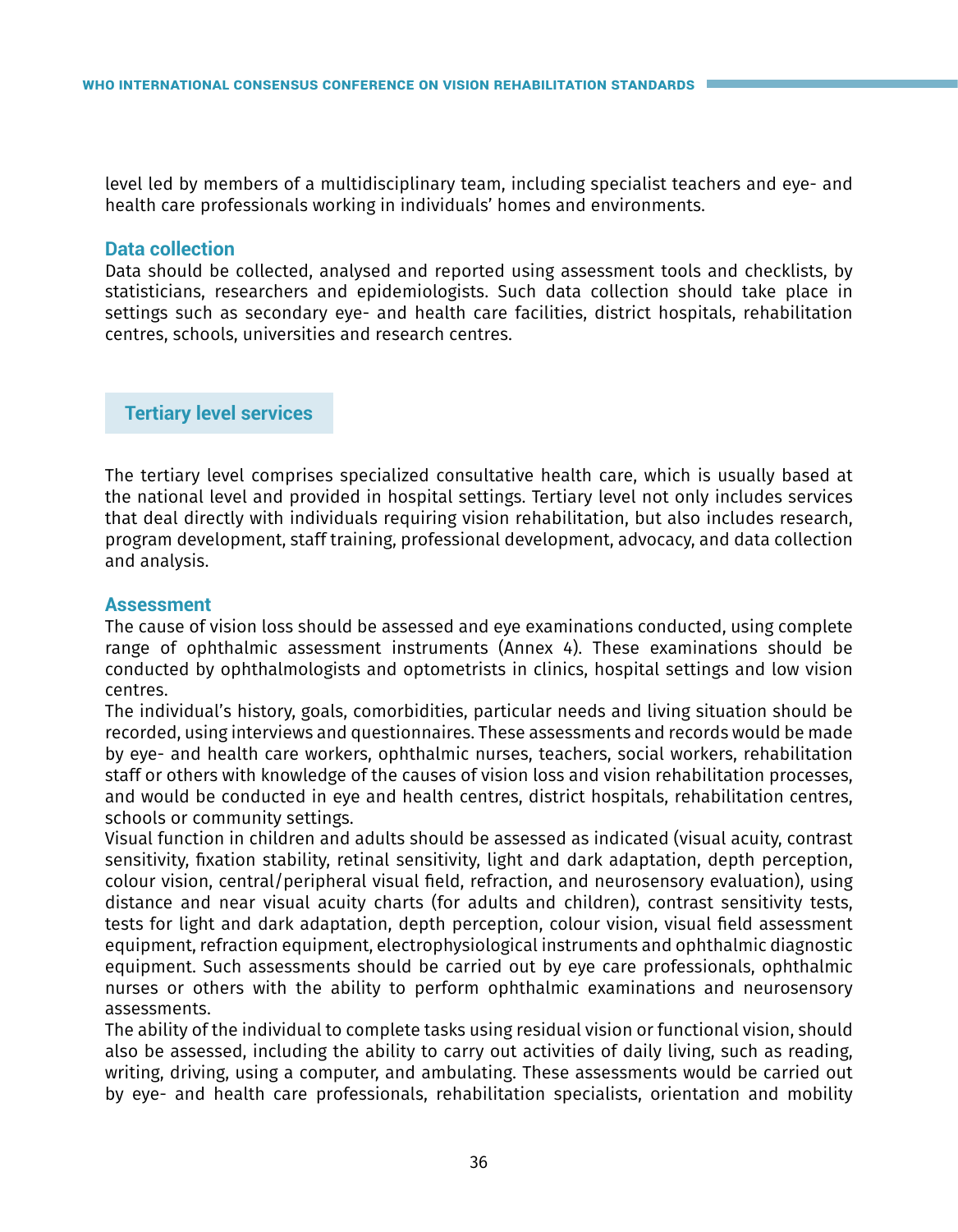specialists and education specialists, and would be conducted in eye care and rehabilitation facilities that provide low vision services through a multidisciplinary approach, and in schools and community settings.

#### **Rehabilitation**

Low vision devices should be demonstrated, tried, prescribed and provided. See Appendix 4 for the list of devices for tertiary facilities. Devices should be prescribed and provided by eye care providers, such as orthoptists, optometrists, ophthalmic clinical officers and ophthalmologists, in eye care and rehabilitation facilities that provide low vision rehabilitation services through a multidisciplinary approach, and in schools or community settings.

Rehabilitation at the tertiary level should also include training in visual skills, the use of simple and advanced low vision devices, assistive technologies such as text to speech, activities of daily living, orientation and mobility, GPS, sighted guide technique and methods to modify the environment. Braille training should be included at this level of rehabilitation. Training should be in line with individuals' goals and specific needs. Training should include the use of distance and near vision devices, activities of daily living devices, mobility devices, filters, mobile telephones, tablets and computers, and should be conducted by eye health professionals, allied health professionals, rehabilitation specialists, orientation and mobility instructors and education specialists. It should be provided in eye care facilities that provide low vision rehabilitation services through a multidisciplinary approach, rehabilitation centres, schools, homes or community settings.

Psychological support for adults, children and families, should be provided through counselling sessions, self-help groups or peer support and conducted by psychologists or other trained personnel. This could take place in eye care facilities that provide low vision rehabilitation services through a multidisciplinary approach, or in schools or community settings.

Vocational counselling should also be available, offering advice and information about retraining and employment provided by vocational counsellors in tertiary eye- and health care centres, district hospitals, rehabilitation centres, schools, workplaces, homes or community settings.

Paediatric assessments and rehabilitation services for children with low vision are important at the tertiary level, including visual processing evaluation, learning media assessment, literacy instruction, assessment of neurodevelopment (cognitive, visual and spatial perception), social relations (with family and peers) and scholastic progress. These services should be provided by pediatric ophthalmologists, teachers, orthoptists, rehabilitation personnel and orientation and mobility specialists, in tertiary eye- and health care centres, district hospitals, rehabilitation centres, schools, homes and community settings.

Ongoing care and case management should be achieved by supervising the rehabilitation process and monitoring the clinical status of the individual concerned. This should be done by rehabilitation staff in national tertiary-level centres.

There should be communication among, and referral to, other levels of vision rehabilitation, eye care and health care, using specific referral contacts and information. All eye care, rehabilitation and education staff should be involved in this, and it should take place in all eye care settings at primary, secondary and tertiary levels.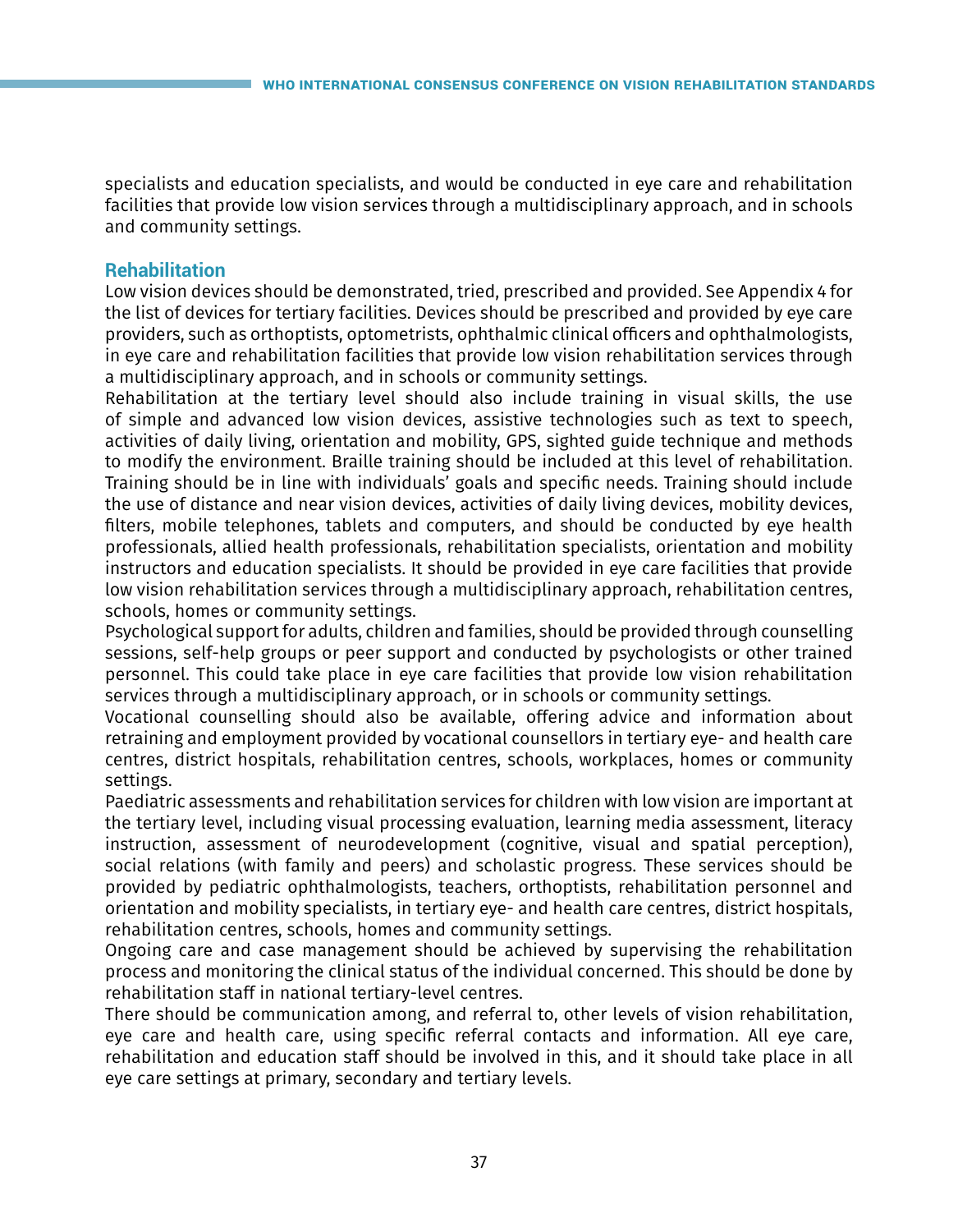#### **Training**

Training in rehabilitation methods should be available for all cadres of rehabilitation teams, through staff training curricula, courses, fellowships and mentor programmes. Staff training should be conducted by educators and trainers experienced in low vision, blindness and vision rehabilitation and should be provided by national or regional tertiary level centres.

#### **Awareness and advocacy**

Networking with other subspecialties of ophthalmology and health care as well as regional, national and international stakeholders is particularly important, and efforts should be made to establish links and contacts in that regard. Such networks should be created by National eye care committees, low vision rehabilitation practitioners and trained national focal persons, with the involvement researchers, administrators, and people with low vision and their families, and should be based in national tertiary level centres.

Awareness raising should be conducted and information disseminated for adults and children with low vision or blindness and the wider community. This should be done using evidence-based messages promotional campaigns, media, outreach and education materials, and by designing and producing materials in national centres. Such awareness raising and the dissemination of information should be conducted by eye- and health care workers, ophthalmic nurses, teachers, social workers, rehabilitation staff and others with a knowledge of the causes of vision loss, vision rehabilitation and visual milestones, and should take place in rehabilitation, academic and health care settings.

Advocacy with regard to the needs of individuals with irreversible vision loss and policies on the development and sustainability of vision rehabilitation services are also necessary and should be initiated in collaboration with all stakeholders including provincial and national governments and the national eye care leaders. Allied eye health and community groups can be involved. This should be co-ordinated by staff in national centres at tertiary level.

#### **Data collection and research**

Data collected from primary, secondary and tertiary services should be analysed and reported by the tertiary level. This may include data from questionnaires, quality of life tools, and structured interviews. Analysis should be conducted by epidemiologists and data scientists tertiary settings.

Research related to impacts of vision loss, new technologies, new treatments, outcomes of services, and universal design of materials and environments, should be conducted by establishing collaborative networks and conducting investigations. These types of research should be done by researchers, clinicians, engineers, epidemiologists and health services researchers, at national tertiary level facilities.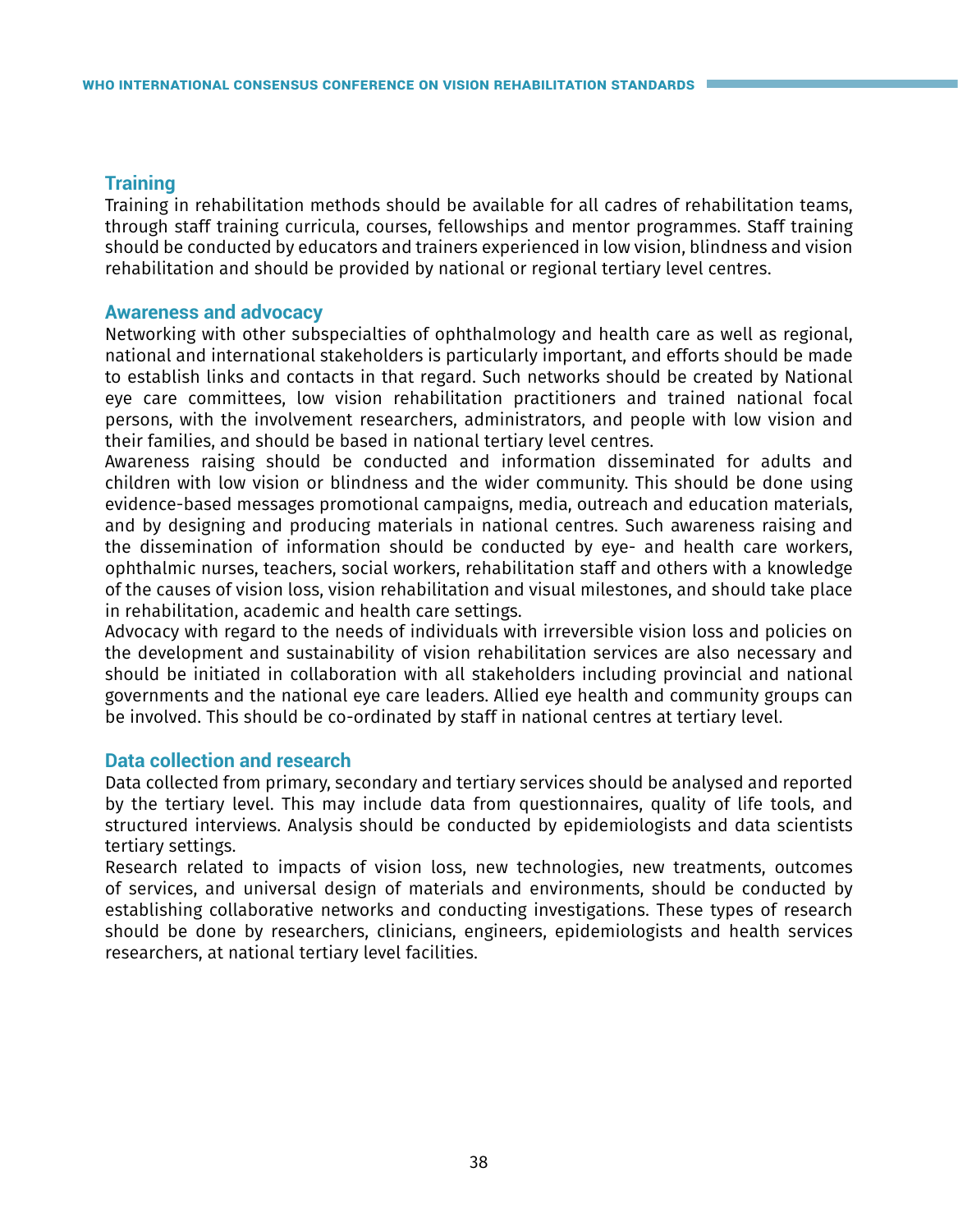# **Indicators**

Performance indicators can be used to assess the outcomes and impact of applying vision rehabilitation standards. These have been divided into essential and optional indicators, with the optional indicators providing more detailed and in-depth analysis of the impact of services provided.

### **Essential**

- Number of people served and the percentage of people with low vision with access to vision (re)habilitation services
- Number of equipped facilities established
- Number and type of personnel trained
- Number and type of devices prescribed, trained and dispensed
- Number of referrals received at all three levels
- Assessment of impact on quality of life in the areas of:
	- a. Education
	- b. Employment, leisure and ADL
	- c. Psychosocial well-being

#### **Optional**

- Number of people with low vision assessed:
	- a. New cases
	- b. Follow up cases
	- c. Disaggregated by demographics
	- d. Comorbidities
- Number of follow up consultations per patient
- Number of trained staff retained
- Number and types of awareness-raising programs developed and executed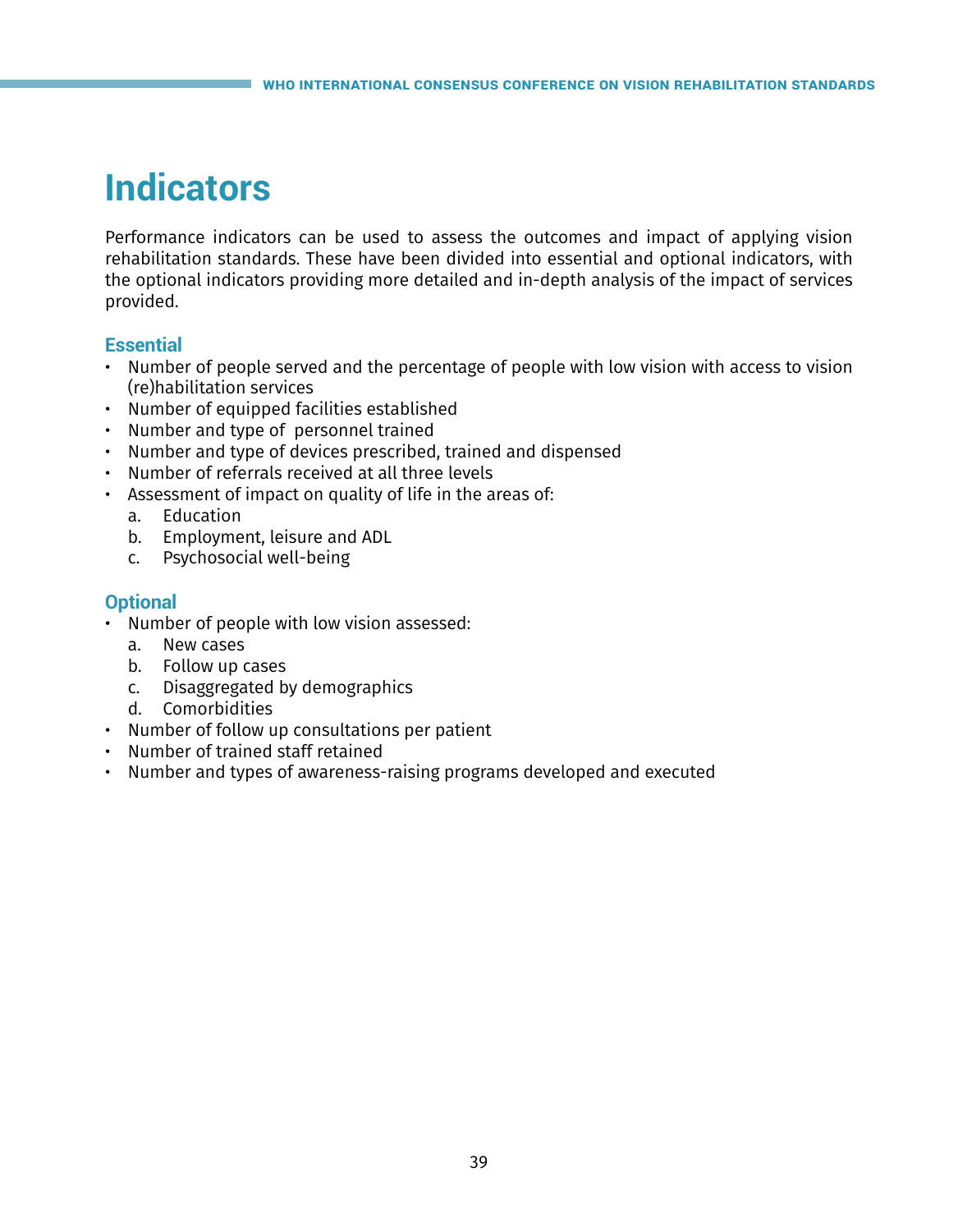# **Conclusion**

The standard-setting process has resulted in a comprehensive set of standards for vision rehabilitation at the three levels of care, which can be applied in developed and developing settings alike. These standards comprise a comprehensive, multidisciplinary approach to eye care and rehabilitation. Efforts are placed not only on diagnosis, treatment and rehabilitation care, but also on the importance of advocacy, awareness raising among families and communities, and ensuring adequate training for all individuals working with people with visual impairment, whether at the clinical or rehabilitation areas or within the wider context. The relevance of data collection and analysis for ensuring an evidence-based approach at all levels is also emphasized, along with the importance of research and development.

The standards aim to help governments provide a quality of care and support for persons with visual impairment to maximize their participation at home, work, education and leisure to enhance quality of life and well-being and optimize their potential within society, thus reducing the burden of comorbidities, such as depression, dependency, accidents and fall-related injuries.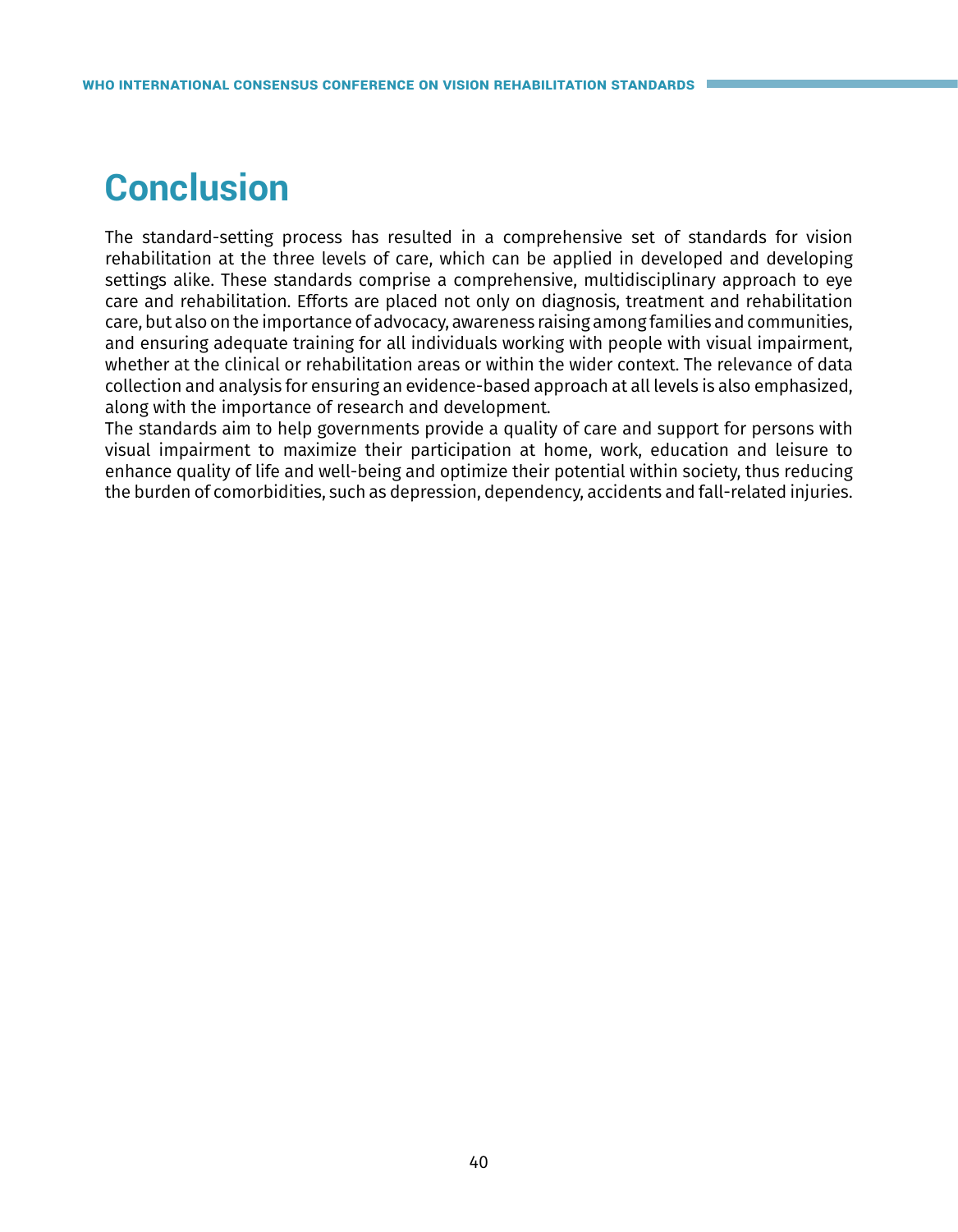# **References**

- 1. Bull World Health Organ 2013;91:546-546A
- 2. World Health Organization. Universal eye health. A global action plan 2014-2019. WHO 2013
- 3. http://www.who.int/mediacentre/factsheets/fs282/en/
- 4. World Report on disability. World Health Organization 2011
- 5. Joint Fact Sheet WHO/OHCHR/323. August 2007
- 6. United Nations. Convention on the Rights of Persons with Disabilities and its Optional Protocol (A/RES/61/106)
- 7. WHO Global Disability action Plan 2014-2021. Better health for all People with Disability. World Health Organization 2015
- 8. United Nations. Transforming our world: the 2030 Agenda for Sustainable Development (A/ RES/70/1)
- 9. Declaration on the Rights of the Child G.A. res. 1386 (XIV), 14 U.N. GAOR Supp. (no. 16) at 19, U.N. Doc. A/4354 (1959)
- 10. www.gov.scot/Topics/People/Young-People/gettingitright
- 11. Everybody business: strengthening health systems to improve health outcomes: WHO's framework for action. World Health Organization 2007.
- 12. System thinking for health systems strengthening / edited by Don de Savigny and Taghreed Adam. World Health Organization 2009.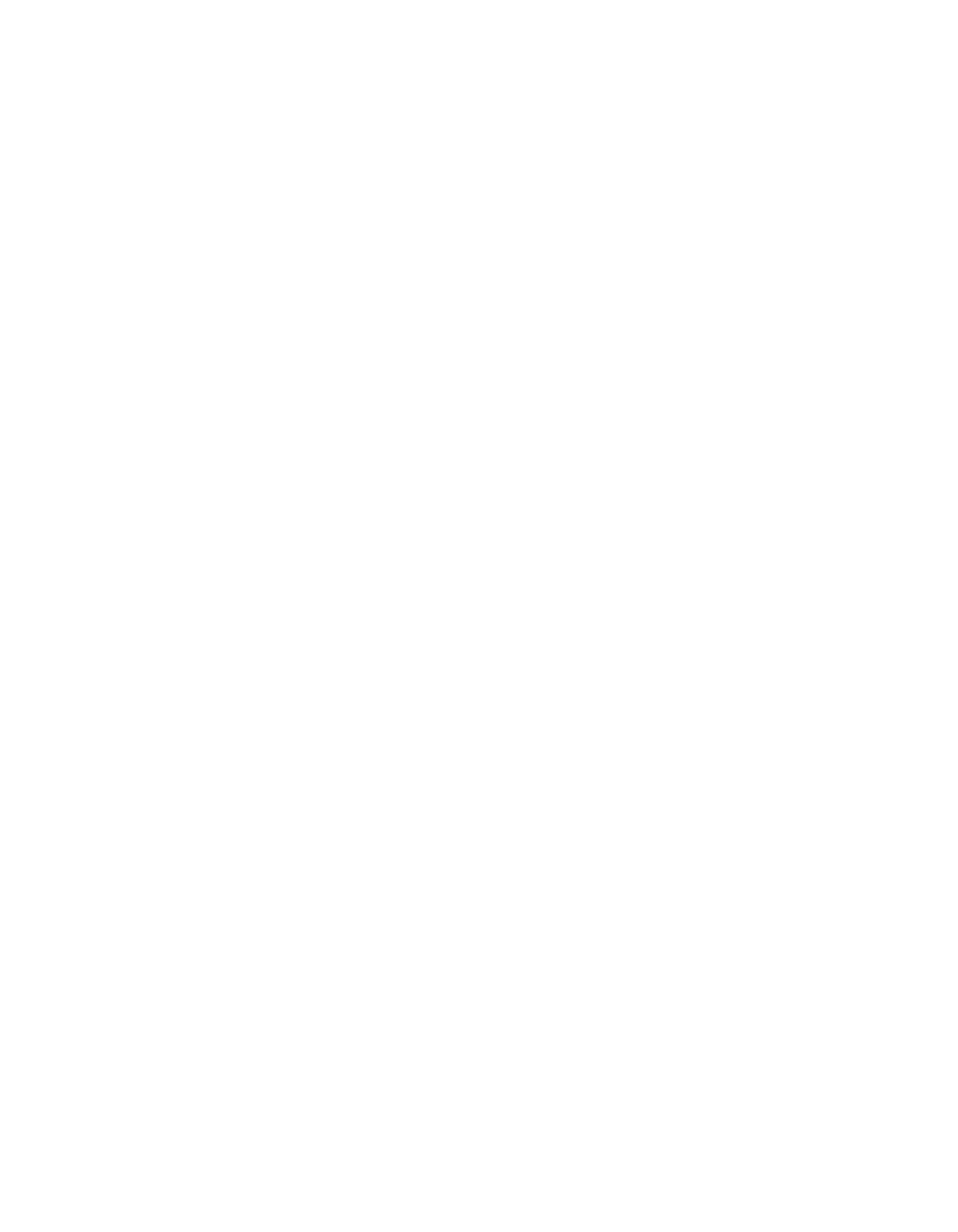### **Annex 1 WHO International Consensus Conference Committees**

#### **STEERING COMMITTEE**

 $\sim 100$ 

| <b>NAME</b>                | <b>COUNTRY</b>       | <b>AFFILIATION</b> |
|----------------------------|----------------------|--------------------|
| Silvio Paolo MARIOTTI      | Switzerland (WHO-HQ) | <b>WHO</b>         |
| <b>Francesco CICOGNA</b>   | Italy                | Ministry of Health |
| <b>Giuseppe CASTRONOVO</b> | Italy                | <b>IAPB</b> Italia |
| <b>Michele CORCIO</b>      | Italy                | <b>IAPB</b> Italia |
| <b>Tiziano MELCHIORRE</b>  | Italy                | <b>IAPB</b> Italia |

#### **MANAGING COMMITTEE**

| <b>NAME</b>                  | <b>COUNTRY</b>       | <b>AFFILIATION</b>                                                   |
|------------------------------|----------------------|----------------------------------------------------------------------|
| <b>Silvio Paolo MARIOTTI</b> | Switzerland (WHO-HQ) | <b>WHO</b>                                                           |
| <b>Michele CORCIO</b>        | Italy                | <b>IAPB</b> Italia                                                   |
| <b>Tiziano MELCHIORRE</b>    | Italy                | <b>IAPB</b> Italia                                                   |
| <b>Silvia SUPERBI</b>        | Italy                | National Reference Center<br>and WHO Collaborating<br>Centre manager |
| <b>Elena MONTELEONE</b>      | Italy                | National Reference Center<br>and WHO Collaborating<br>Centre         |

#### **CORE SCIENTIFIC COMMITTEE**

| <b>NAME</b>                  | <b>COUNTRY</b>       | <b>WHO-ICC ROLE</b>       |
|------------------------------|----------------------|---------------------------|
| <b>Jill KEEFFE</b>           | Australia            | Core Scientific Committee |
| <b>Mary Lou JACKSON</b>      | <b>USA</b>           | Core Scientific Committee |
| <b>Silvio Paolo MARIOTTI</b> | Switzerland (WHO-HQ) | Core Scientific Committee |
| <b>Filippo Maria AMORE</b>   | Italy (WHOCC)        | Core Scientific Committee |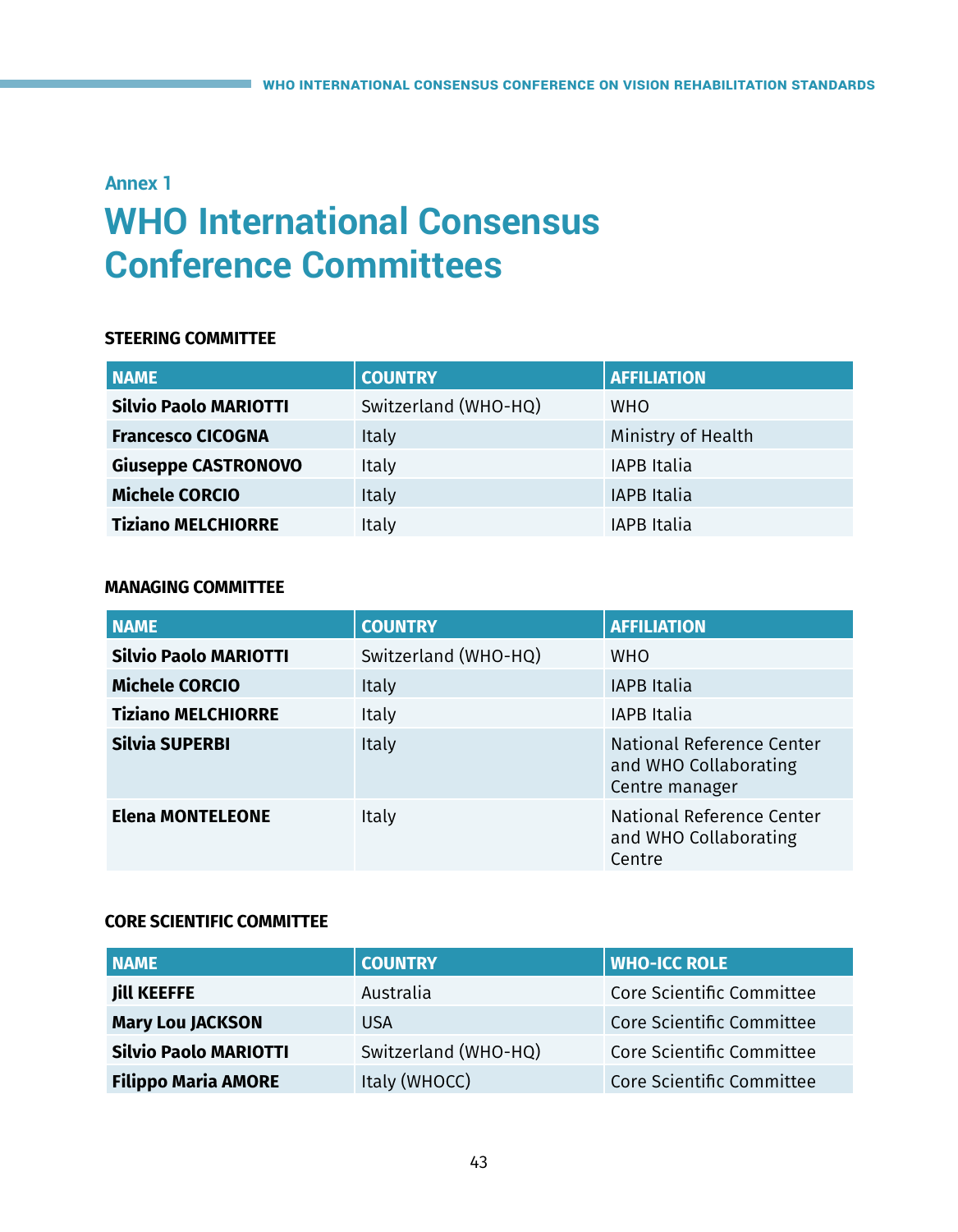### **NAME COUNTRY WHO-ICC ROLE Zahra Aly RASHID** Kenya Kenya CHAIR **Charles O. BEKIBELE** Nigeria Nigeria Scientific Committee **Michael Ayuk NDIFON** Cameroon Scientific Committee **Naomi Harriet NSUBUGA** Uganda Scientific Committee **Anne EBRI** Nigeria Working Group **Godwin OVENSERI** Nigeria Nigeria Working Group **Priya MORJARIA** Tanzania **Tanzania** Working Group

#### **WHO AFRICAN REGION Scientific Committee:**

### **WHO REGION OF THE AMERICAS Scientific Committee:**

| <b>NAME</b>                     | <b>COUNTRY</b> | <b>WHO-ICC ROLE</b>  |
|---------------------------------|----------------|----------------------|
| <b>Mary Lou JACKSON</b>         | <b>USA</b>     | <b>CHAIR</b>         |
| <b>Samuel MARKOVITZ</b>         | Canada         | Scientific Committee |
| <b>Luciene Chaves FERNANDES</b> | <b>Brazil</b>  | Scientific Committee |
| <b>Linda LAWRENCE</b>           | <b>USA</b>     | Scientific Committee |
| <b>Rosario ESPINOZA</b>         | Perù           | <b>Working Group</b> |
| <b>Cyntia OWLSEY</b>            | <b>USA</b>     | <b>Working Group</b> |
| <b>Tracy WILLIAMS</b>           | <b>USA</b>     | <b>Working Group</b> |
| <b>Keith GORDON</b>             | Canada         | <b>Working Group</b> |
| <b>Vanessa BOSCH</b>            | Mexico         | <b>Working Group</b> |
| <b>Barry W. ROVNER</b>          | <b>USA</b>     | <b>Working Group</b> |
| <b>Terry SCHWARTZ</b>           | <b>USA</b>     | <b>Working Group</b> |
| <b>Joseph FONTENOT</b>          | <b>USA</b>     | <b>Working Group</b> |
| <b>Ronald COLE</b>              | <b>USA</b>     | <b>Working Group</b> |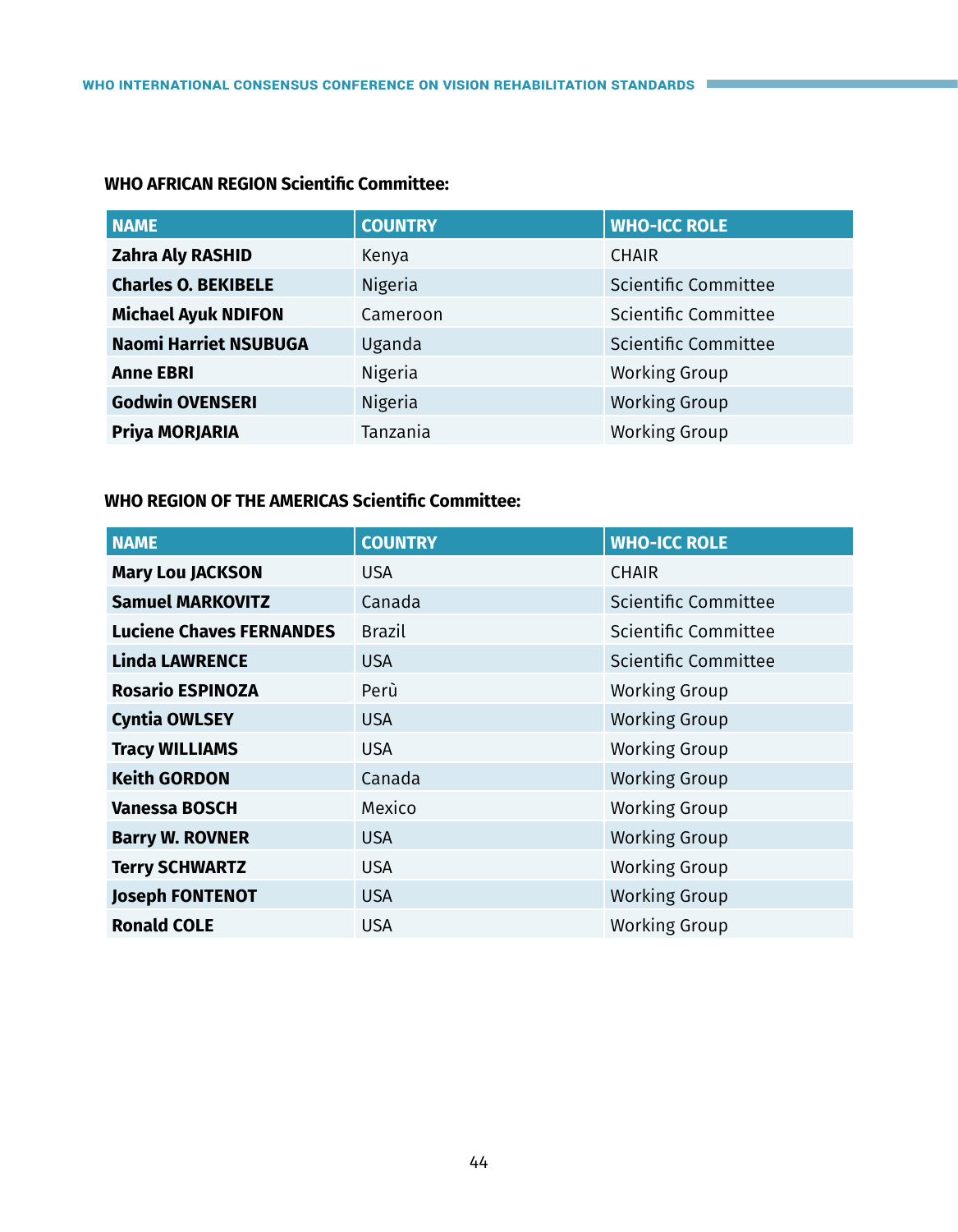### **WHO SOUTH-EAST ASIA REGION Scientific Committee:**

| <b>NAME</b>                 | <b>COUNTRY</b> | <b>WHO-ICC ROLE</b>    |
|-----------------------------|----------------|------------------------|
| <b>Saman SENANAYAKE</b>     | Sri Lanka      | <b>CHAIR</b>           |
| <b>Ilango KRISHNAMURTHY</b> | India          | Scientific Committee   |
| <b>Jill KEEFFE</b>          | Australia      | Scientific Committee   |
| <b>Seelam BHARANI</b>       | India          | <b>Working Group</b>   |
| Kapila EDISSURIYA           | Sri Lanka      | Working Group - coord. |

### **WHO EUROPEAN REGION Scientific Committee:**

| <b>NAME</b>                         | <b>COUNTRY</b> | <b>WHO-ICC ROLE</b>  |
|-------------------------------------|----------------|----------------------|
| <b>Pierre-Yves ROBERT</b>           | France         | <b>CHAIR</b>         |
| Josè Alain SAHEL                    | France         | Scientific Committee |
| <b>Christian CORBÉ</b>              | France         | Scientific Committee |
| <b>Susanne TRAUZETTEL-KLOSINSKI</b> | Germany        | Scientific Committee |
| <b>Simona TURCO</b>                 | Italy          | Scientific Committee |
| <b>Cristina MARTINOLI</b>           | <b>Italy</b>   | <b>Working Group</b> |
| <b>Susanne TREFZER</b>              | Switzerland    | <b>Working Group</b> |
| <b>Jorgen GUSTAFSSON</b>            | Sweden         | Scientific Committee |
| <b>Bahran BODAGHI</b>               | France         | <b>Working Group</b> |
| <b>Gérard DUPEYRON</b>              | France         | <b>Working Group</b> |
| <b>Klaus ROHRSCHNEIDER</b>          | Germany        | <b>Working Group</b> |
| <b>Ger VAN RENS</b>                 | Holland        | <b>Working Group</b> |
| Ludmilla A. KATARGINA               | <b>Russia</b>  | <b>Working Group</b> |
| <b>Vladimir NEROEV</b>              | Russia         | <b>Working Group</b> |
| Barbara KREJČI PIRY                 | Slovenia       | <b>Working Group</b> |
| <b>Kirwan ASSELINEAU</b>            | Lithuania      | <b>Working Group</b> |
| <b>Antonio MACEDO</b>               | Portugal       | <b>Working Group</b> |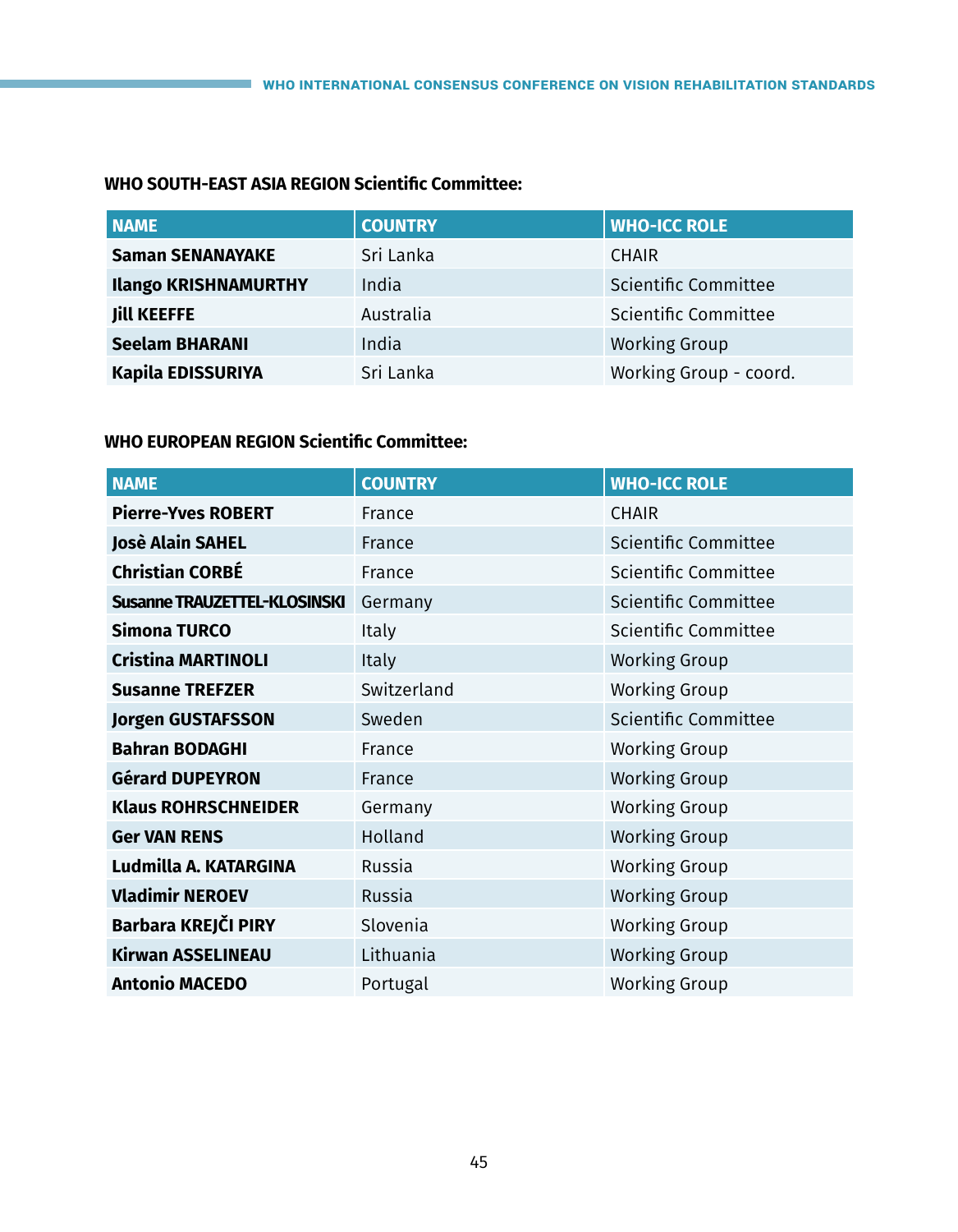### **WHO EASTERN MEDITERRANEAN REGION Scientific Committee:**

| <b>NAME</b>              | <b>COUNTRY</b> | <b>WHO-ICC ROLE</b>  |
|--------------------------|----------------|----------------------|
| <b>Ahmed TRABELSI</b>    | Tunisia        | <b>CHAIR</b>         |
| <b>Boshra EL BAYOUMI</b> | Egypt          | Scientific Committee |
| <b>Hedia FARAH</b>       | Tunisia        | <b>Working Group</b> |
| <b>Hasan MINTO</b>       | Pakistan       | Scientific Committee |

### **WHO WESTERN PACIFIC REGION Scientific Committee:**

| <b>NAME</b>                  | <b>COUNTRY</b> | <b>WHO-ICC ROLE</b>  |
|------------------------------|----------------|----------------------|
| <b>Jill KEEFFE</b>           | Australia      | <b>CHAIR</b>         |
| <b>Peggy Pei-Chia CHIANG</b> | Singapore      | Scientific Committee |
| <b>Tomoshige HAYASHI</b>     | Japan          | Scientific Committee |
| <b>Marie MIWA</b>            | Japan          | Scientific Committee |
| <b>Ching-Ju HSIEH</b>        | Taiwan         | <b>Working Group</b> |
| <b>Danial BOHAN</b>          | Singapore      | <b>Working Group</b> |
| <b>Hu ALIAN</b>              | China Tongren  | <b>Working Group</b> |
| <b>He CHUAN</b>              | China CDPF     | <b>Working Group</b> |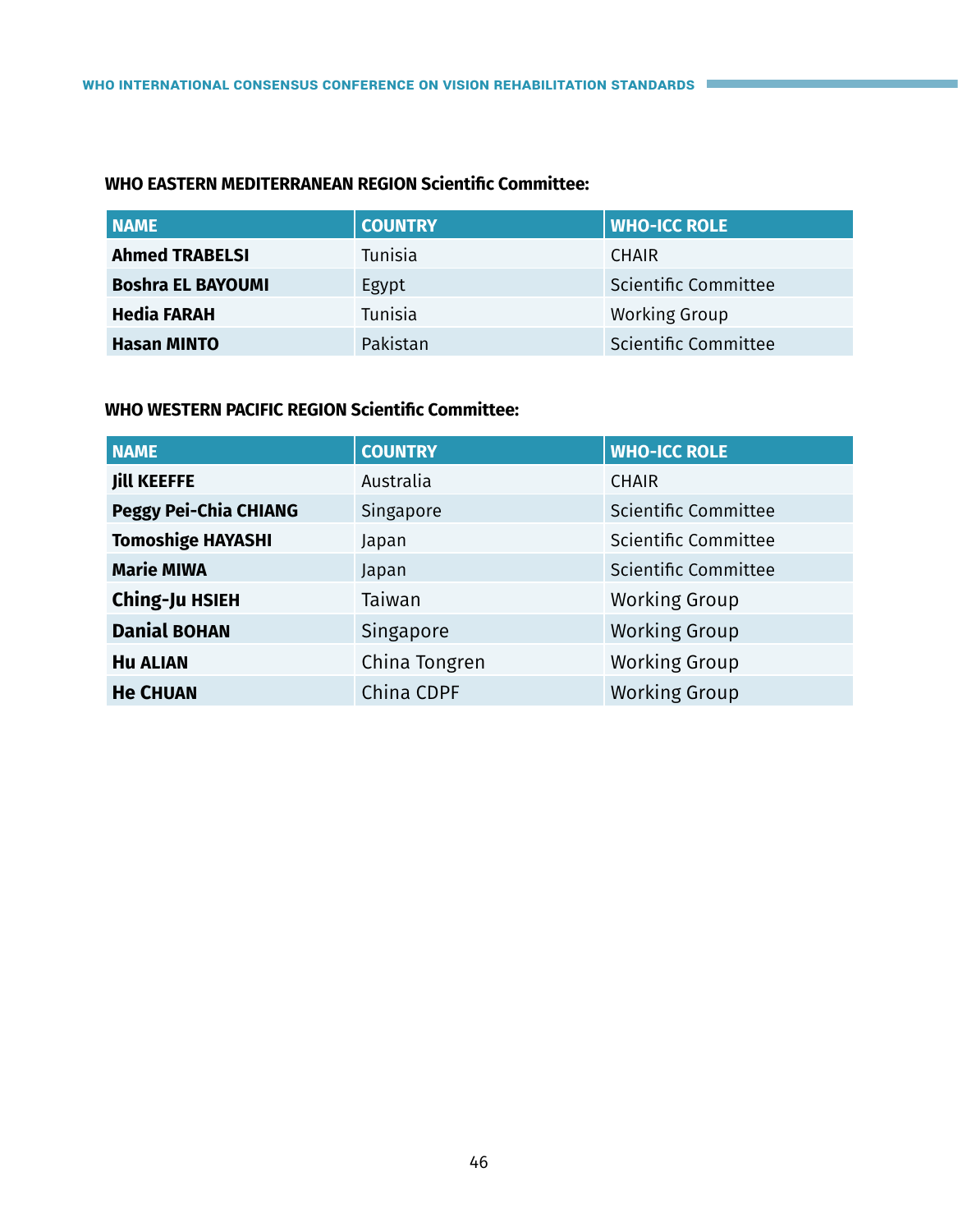#### **Annex 2**

## **International Consensus Conference on Vision Rehabilitation Standards "ICC Rome2015" Rome, ITALY, 9-12 December 2015 Final list of partecipants**

#### **Core Scientific Committee**

**Dr Filippo AMORE**, Chief Medical Officer, Ophthalmologist, WHO Collaborating Centre for Vision rehabilitation, Rome, Italy **Dr Mary Lou JACKSON,** Clinical Assistant Professor, University of British Columbia, Ophthalmology and Visual Sciences, Faculty of Medicine, Vancouver, BC, Canada **Professor Jill KEEFFE,** Faculty Professor, LV Prasad Eye Institute, Hyderabad, India **Dr Silvio Paolo MARIOTTI**, Prevention of Blindness and Deafness, World Health Organization, Geneva, Switzerland

#### **WHO Regional Chairs**

**Mrs Zahra Aly RASHID,** Optometrist & Low Vision Consultant, Nairobi, Kenya **Dr Mary Lou JACKSON**, Clinical Assistant Professor, University of British Columbia, Ophthalmology and Visual Sciences, Faculty of Medicine, Vancouver, BC, Canada **Professor Saman SENANAYAKE**, Consultant Ophthalmologist, Department Of Ophthalmology, Centre for Sight, Teaching Hospital, Kandy, Sri Lanka

**Professor Pierre-Yves ROBERT,** Head of Department, Ophthalmology CHU Limoges, Limoges Faculty of Medicine, Limoges, France

**Professor Ahmed TRABELSI**, Chairman, Clinique Ophtalmologique de Tunis, President Nadi Al Bassar, Tunis, Tunisia

**Professor JILL KEEFFE**, Faculty Professor, LV Prasad Eye Institute, Hyderabad, India

#### **Technical Experts in Vision rehabilitation from WHO Regions**

**Dr Charles O. BEKIBELE**, Department of Ophthalmology, College of Medicine, University of Ibadan & University College Hospital, Ibadan, Nigeria

**Dr Bahram BODAGHI,** DHU Vision and Handicaps, Pierre and Marie Curie University, Hôpital Pitié-Salpêtrière, Paris, France

**Dr Vanessa BOSCH**, Chief, Ophthalmology Service, Instituto Nacional de Pediatría, Mexico D.F., Mexico

**Dr Anasaini Tinairatuki CAMA**, Prevention of Blindness Coordinator Pacific Sub Region, IAPB, Suva, Fiji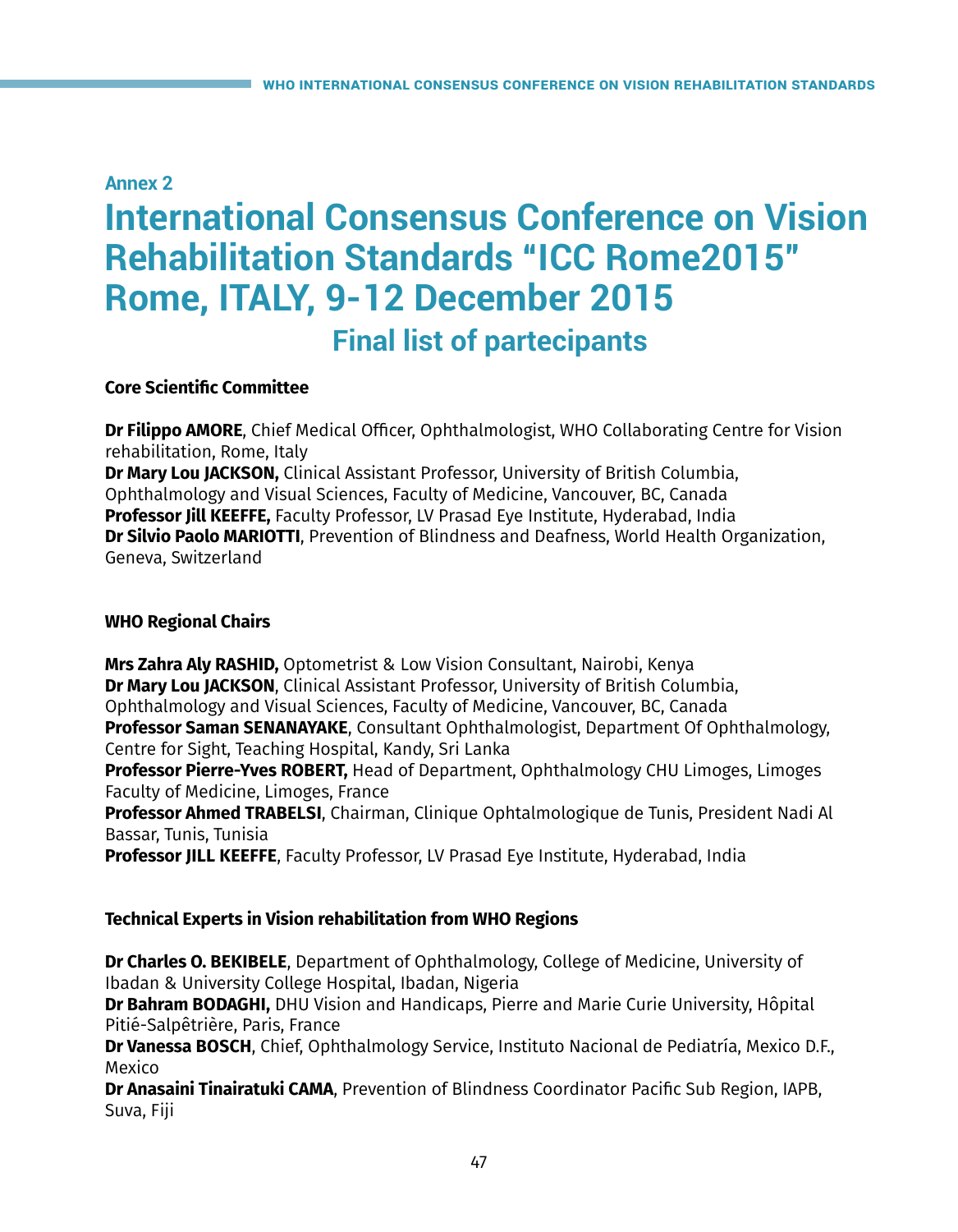**Dr Georges CHALLE**, Vision Institute, Department Vision Handicap, Paris, France **Dr Ekaterina DENISOVA**, WHO Collaborating Centre for the Prevention of Blindness, Department of Infectious & Allergic Eye Diseases, Helmoltz Institute of Ophthalmology, Ministry of Health and Social Development, Moscow, Russia

**Dr Anne EBRI**, Brien Holden Vision Institute, West Africa Office, Calabar, Nigeria **Dr Kapila EDUSSURIYA**, Medical Officer, Centre for Sight, Teaching Hospital Kandy, Sri Lanka **Professor Boshra EL BAYOUMI,** The Research Institute of Ophthalmology, Cairo, Egypt **Dr Hedia FARAH**, Nadi Al Bassar, Tunis, Tunisia

**Dr Luciene FERNANDES**, Federal University of Minas Gerais Santa Efigênia, Belo Horizonte, Brazil

**Mrs Melanie GAUTHIER**, French Association of Orientation and Mobility Instructors AILDV, Grenoble, France

**Ms Yuko HAGA**, International Association for The Visually Impaired, Tokyo, Japan **Dr Jaouad HAMMOU**, Head of the Service of Ocular and Ontological Diseases Epidemiology and Disease Control Directorate, Ministry of Health, Rabat, Kingdom of Morocco

**Dr Ching-Ju HSIEH**, MD Dep. of Ophthalmology, National Taiwan University Hospital, Taipei Taiwan

**Dr Ailian HU**, Beijing TongRen Eye Center and Low Vision Center, Beijing TongRen Hospital, Capital Medical University, Beijing, China

**Dr Ilango KRISHNAMURTHY,** Aravind Eye Hospitals, Aravind, India

**Dr Linda LAWRENCE**, Pediatric Ophthalmologist, Member of the International Council of Ophthalmology and of The American Academy of Ophthalmology, Private Practice, Salina, Kansas, USA

**Dr Cristina MARTINOLI,** Scientific Director, Visually Impaired Institute "David Chiossone Onlus" Genoa, Italy

**Dr Claire MEYNIEL**, Neurologist, Association Francophone des Professionnels de Basse Vision, Vincennes, France

**Dr Marie MIWA**, Head Orthoptist, Department of Rehabilitation, Low Vision Training Hospital, National Rehabilitation Centre for Persons with Disabilities, Tokorozawa, Japan

**Dr Michael NDIFON**, Ophthalmology Department, Regional Hospital Limbe Fako Division, South West Region, Cameroon

**Dr Simona TURCO**, Ophthalmologist, WHO Collaborating Centre for Vision rehabilitation, Rome, Italy

**Dr Tracy WILLIAMS**, Spectrios Institute for Low Vision at Deicke House, Illinois, USA

#### **Additional Technical Experts from other Organizations/Institutions working in the Area of Vision rehabilitation**

**Dr Filippo CRUCIANI**, Scientific Coordinator, Ophthalmologist, WHO Collaborating Centre for Vision rehabilitation, Rome, Italy

**Dr Romina FASCIANI**, Ophthalmologist, Policlinico Agostino Gemelli Foundation, Rome, Italy **Mrs Kay Alicyn FERRELL**, Regional Chair, International Council on Education of Persons with Visual Impairments, USA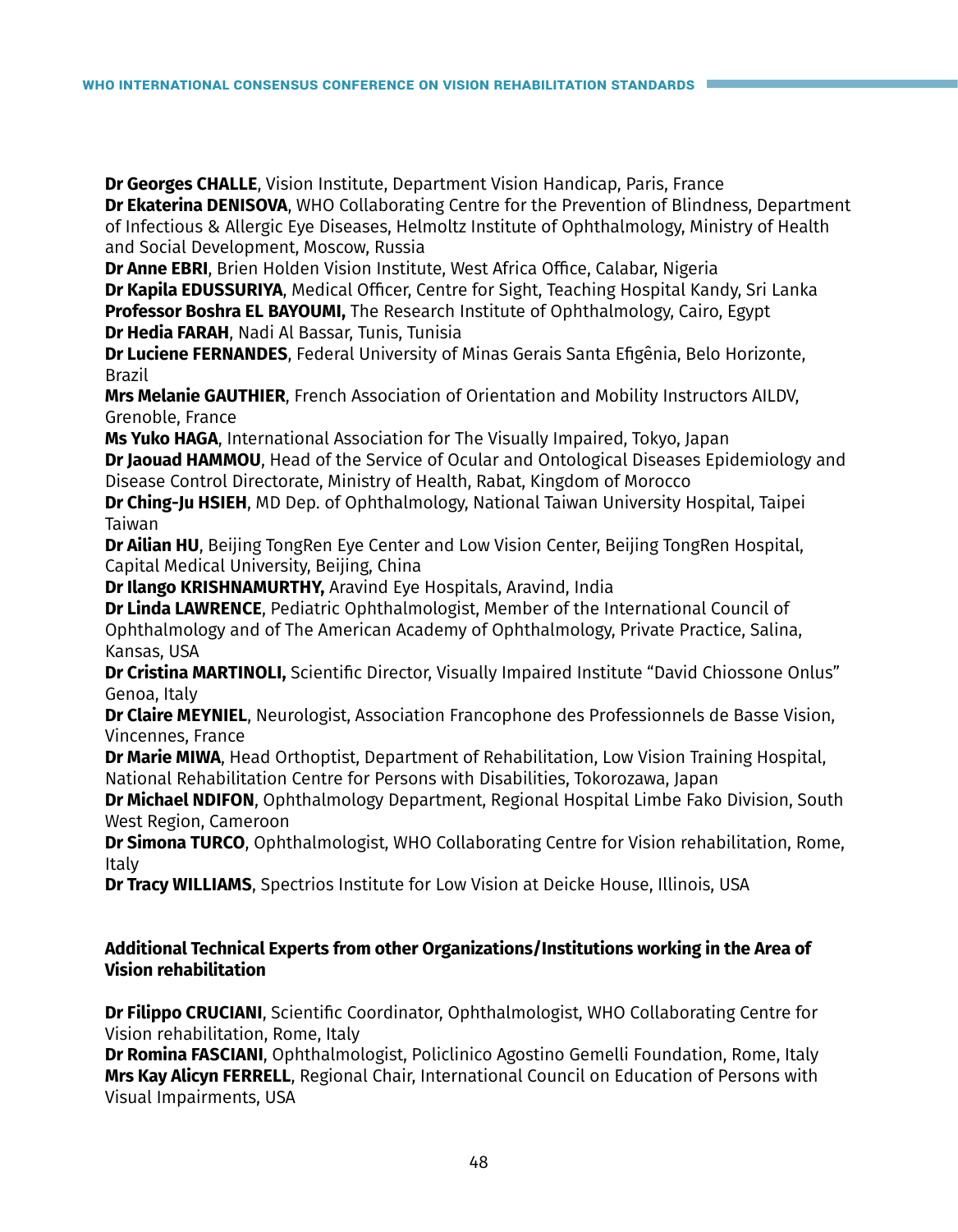**Mrs Stefania FORTINI**, Psychologisyt/Psychotherapist, WHO Collaborating Centre for Vision rehabilitation, Rome, Italy

**Professor Lea HYVÄRINEN**, Honorary Professor in Rehabilitation Science at the Technical University of Dortmund, Germany

**Dr John KELLY,** Association for Education and Rehabilitation of the Blind and Visually Impaired, USA

**Mrs Barbara KREJČI PIRY,** Coordinator of European Blind Union (EBU) Low Vision Network, Liubliana, Slovenia

**Mrs Unn LJONER-HAGEN**, President of the Norwegian Association of the Blind and Member of the Executive Committee of the World Blind, Norway

**Mrs Reidun NYGAARD,** World Blind Union, Accompanying Person, Norway

**Dr Daniela RICCI**, Pediatric Neurologist, WHO Collaborating Centre for Vision rehabilitation, Rome, Italy

#### **Observers**

Mrs Marie Anne SLIWINSKI, Lions Clubs International, Accompanying Person, USA Mrs Debra WASSERMAN, Past International Director, Lions Clubs International, USA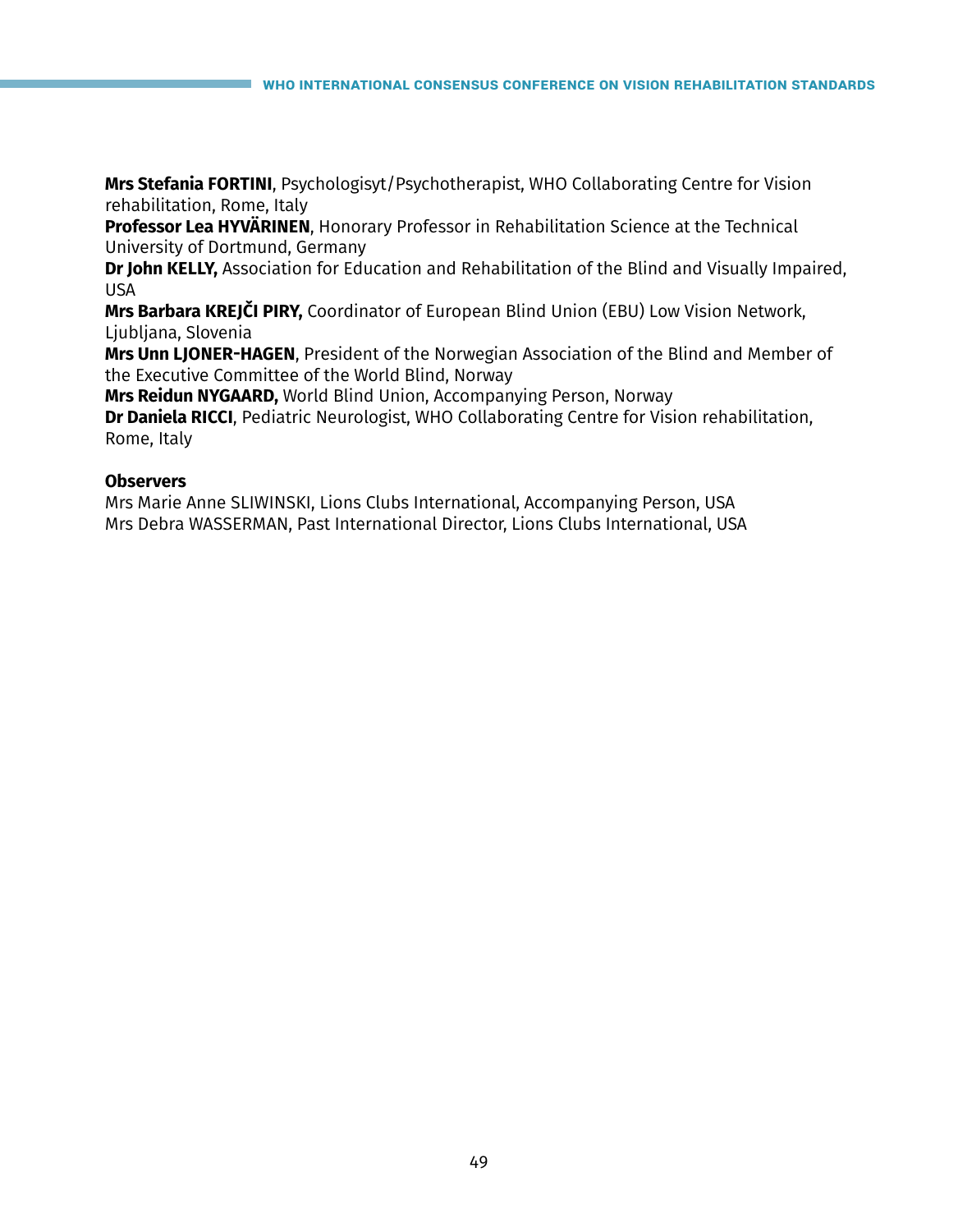### **Annex 3**

## **Summary tables of international standards for vision rehabilitation Essential services at primary level**

|          |                                                                                                                                                                                                                                                                    | <b>PRIMARY</b>                                                                                                                                                                                                                                                                                |                                                                                                                                                                                                                                                                                      |                                                                                                                                                                                               |  |
|----------|--------------------------------------------------------------------------------------------------------------------------------------------------------------------------------------------------------------------------------------------------------------------|-----------------------------------------------------------------------------------------------------------------------------------------------------------------------------------------------------------------------------------------------------------------------------------------------|--------------------------------------------------------------------------------------------------------------------------------------------------------------------------------------------------------------------------------------------------------------------------------------|-----------------------------------------------------------------------------------------------------------------------------------------------------------------------------------------------|--|
|          | <b>WHAT (Services)</b>                                                                                                                                                                                                                                             | HOW (Equipment)                                                                                                                                                                                                                                                                               | WHO (Workforce)                                                                                                                                                                                                                                                                      | WHERE (Place where services are provided)                                                                                                                                                     |  |
|          |                                                                                                                                                                                                                                                                    |                                                                                                                                                                                                                                                                                               | <b>ASSESSMENT</b>                                                                                                                                                                                                                                                                    |                                                                                                                                                                                               |  |
|          | Vision screening<br>for adults and<br>children including<br>distance and near<br>visual acuity and<br>confrontation visual<br>field assuring that<br>eye care is available                                                                                         | Simplified visual<br>acuity charts (distance<br>and near, adult and<br>pediatric), pen torch.<br>The WHO Low Vision<br>Kit can be used                                                                                                                                                        | Primary eye and<br>health care workers,<br>community workers.<br>teachers, or others<br>trained to measure<br>visual acuity and<br>confrontation visual<br>field                                                                                                                     | Community and other settings that provide<br>services such as primary health centres,<br>CBR centres, maternal and child centres, eye<br>and health centres, schools and community<br>centres |  |
|          | Assessment of<br>individual needs<br>of adults' and<br>children's goals<br>and personal risks.<br>Assessment of<br>functional vision<br>(how the individual<br>uses their vision)                                                                                  | <b>Functional vision</b><br>assessment such as<br>doing daily tasks that<br>are important to the<br>individual or using<br><b>WHO Low Vision Kit</b>                                                                                                                                          | Primary eye and<br>health care workers.<br>community workers.<br>teachers, or others<br>trained to assess<br>personal needs and<br>environment                                                                                                                                       | Community and other settings that provide<br>services such as primary health centres,<br>CBR centres, maternal and child centres, eve<br>and health centres, schools and community<br>centres |  |
|          | <b>REHABILITATION</b>                                                                                                                                                                                                                                              |                                                                                                                                                                                                                                                                                               |                                                                                                                                                                                                                                                                                      |                                                                                                                                                                                               |  |
| STANDARD | Provision of non-<br>optical devices,<br>training in activities<br>of daily living,<br>basic mobility and<br>modifications of the<br>environment                                                                                                                   | Non-optical devices<br>such as writing<br>instruments, bold<br>pens, activities<br>of daily living<br>equipment, reading<br>stands, lamps, high<br>contrast items, filters,<br>increased contrast<br>toys. Instruction such<br>as sighted guide<br>technique or basic<br>protection technique | Primary eye and<br>health care workers.<br>community workers.<br>teachers, or others with<br>the capacity to provide<br>basic rehabilitation<br>methods for adults and<br>children with visual<br>impairment                                                                         | Community and other settings that provide<br>services such as primary health centres,<br>CBR centres, maternal and child centres, eye<br>and health centres, schools and community<br>centres |  |
|          | Information and<br>referrals for adults<br>and children such<br>as referrals for<br>comprehensive<br>eye examination,<br>other levels of<br>rehabilitation.<br>general health care.<br>aged care, early<br>childhood services.<br>social and education<br>services | Specific referral<br>contacts                                                                                                                                                                                                                                                                 | Primary eye and<br>health care workers.<br>community workers.<br>teachers, or others with<br>an understanding of<br>needs for referral to<br>vision rehabilitation.<br>eye care, general health<br>care, aged care, early<br>childhood services.<br>social and education<br>services | Community and other settings that provide<br>services such as primary health centres,<br>CBR centres, maternal and child centres, eye<br>and health centres, schools and community<br>centres |  |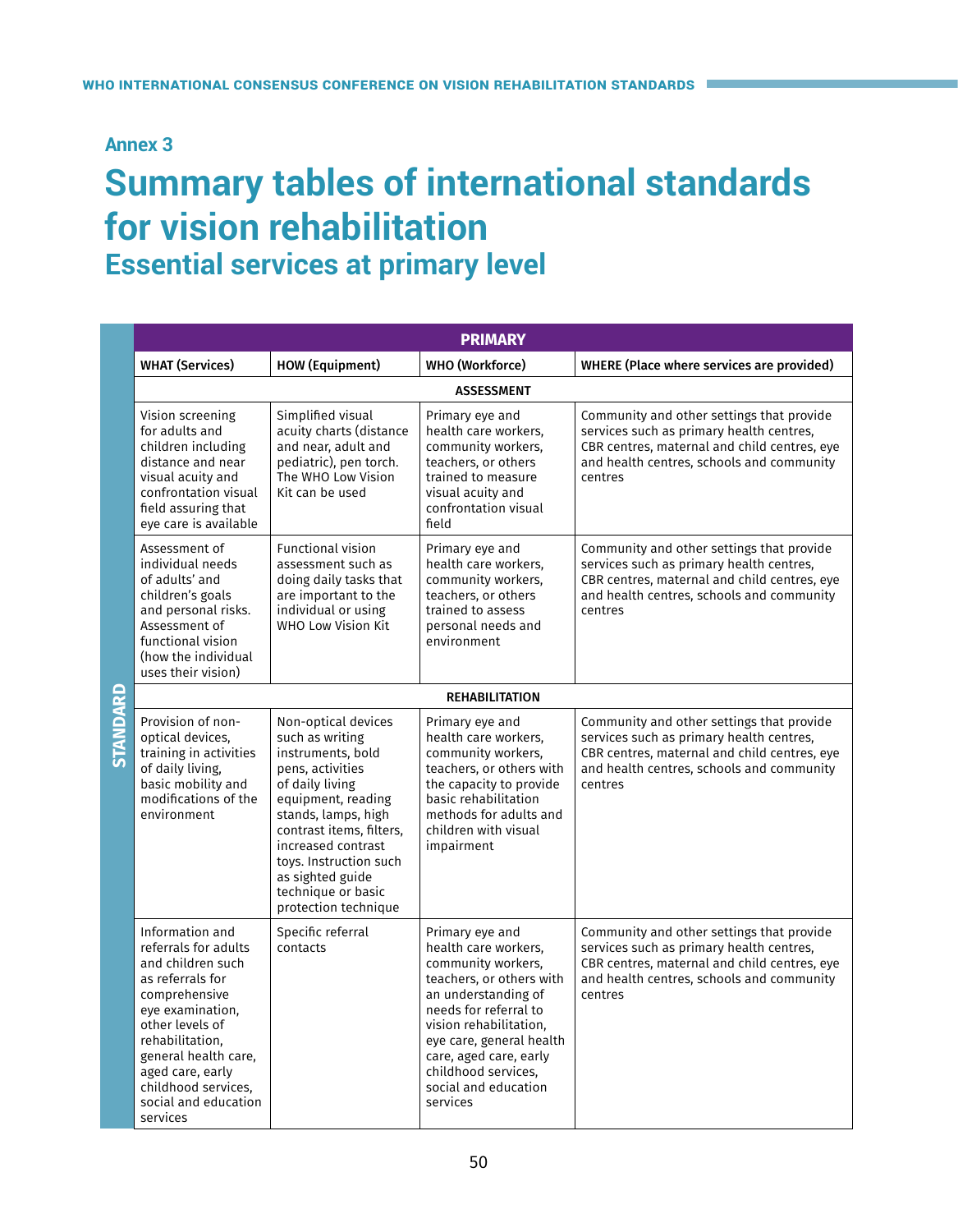|          | Follow up to use<br>of rehabilitation<br>services as needed                                                                                                                                                    | Evaluation/contact as<br>required                                                                                                                    | Primary eye and<br>health care workers,<br>community workers,<br>teachers, or others with<br>knowledge of vision<br>rehabilitation, eye<br>care, health care, aged<br>care, early childhood<br>services, social and<br>education services | Community and other settings that provide<br>services such as primary health centres,<br>CBR centres, maternal and child centres, eye<br>and health centres, schools and community<br>centres |
|----------|----------------------------------------------------------------------------------------------------------------------------------------------------------------------------------------------------------------|------------------------------------------------------------------------------------------------------------------------------------------------------|-------------------------------------------------------------------------------------------------------------------------------------------------------------------------------------------------------------------------------------------|-----------------------------------------------------------------------------------------------------------------------------------------------------------------------------------------------|
|          |                                                                                                                                                                                                                |                                                                                                                                                      | <b>AWARENESS</b>                                                                                                                                                                                                                          |                                                                                                                                                                                               |
| STANDARD | Information for<br>adults and children<br>with low vision or<br>blindness and the<br>wider community<br>to raise awareness<br>of vision loss and<br>the benefit or<br>rehabilitation and<br>early intervention | Through effective<br>communication<br>instruments and<br>promotional campaign.<br>With awareness and<br>access to education/<br>information material | CBR, volunteers,<br>primary health care<br>workers and vision<br>technicians or others<br>with knowledge of eye<br>disease, knowledge of<br>the vision rehabilitation<br>process and visual<br>milestones                                 | Community and other settings that provide<br>services such as primary health centres,<br>CBR centres, maternal and child centres, eye<br>and health centres, schools and community<br>centres |
|          |                                                                                                                                                                                                                |                                                                                                                                                      | <b>DATA COLLECTION</b>                                                                                                                                                                                                                    |                                                                                                                                                                                               |
|          | Data collection                                                                                                                                                                                                | Indicators such as<br>numbers and details<br>regarding individuals<br>served                                                                         | Primary eye and<br>health care workers,<br>community workers,<br>teachers or others with<br>a knowledge of data<br>collection                                                                                                             | Settings that provide services such as<br>primary health centres, CBR centres,<br>maternal and child centres, eye and health<br>centres, schools and community centres                        |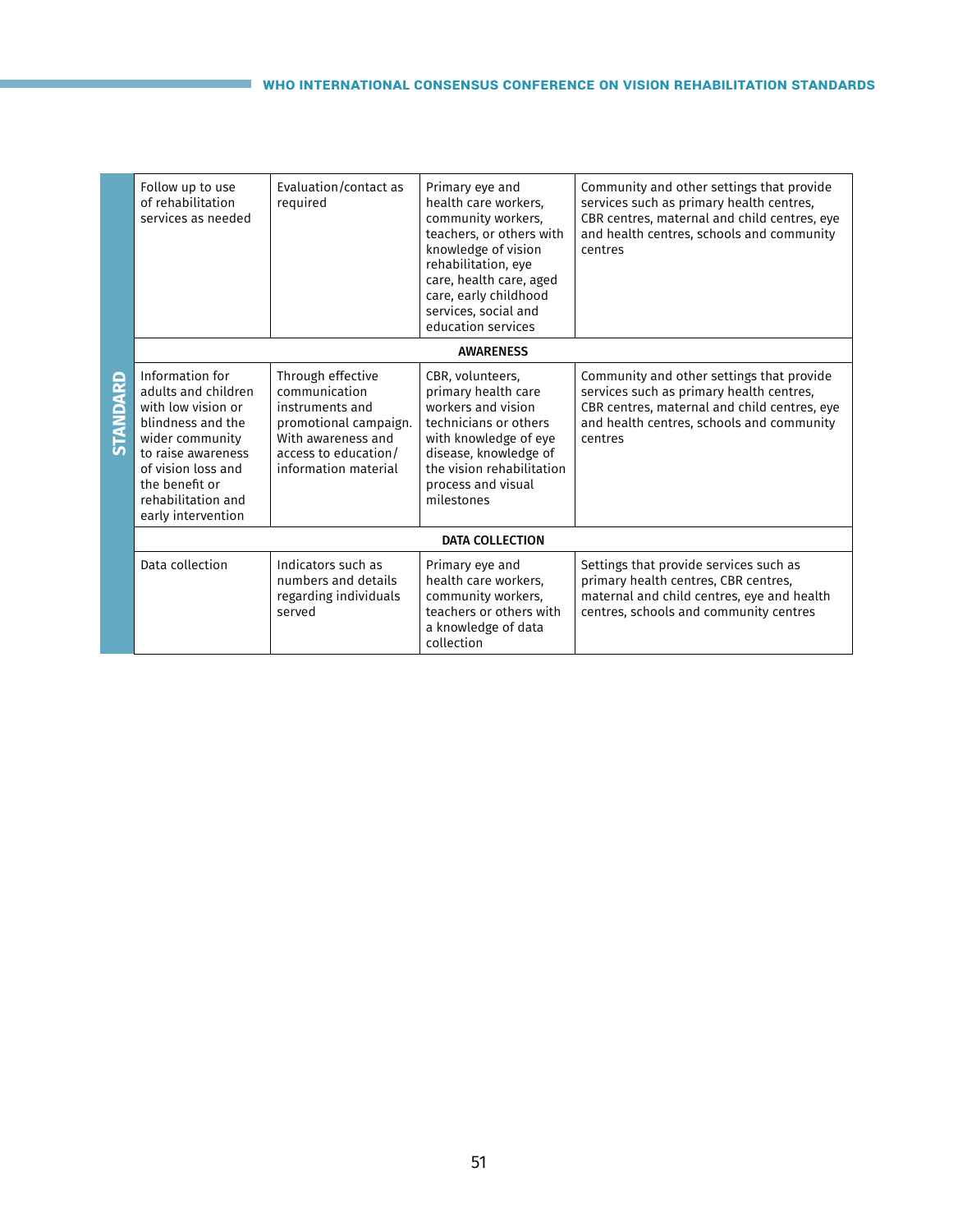### **Primary "Plus" services**

|                 |                                                                                                                                          |                                                                                                                                                                                                                                                                            | <b>PRIMARY</b>                                                                                                                                                                                                                                |                                                                                                                                                                                                        |
|-----------------|------------------------------------------------------------------------------------------------------------------------------------------|----------------------------------------------------------------------------------------------------------------------------------------------------------------------------------------------------------------------------------------------------------------------------|-----------------------------------------------------------------------------------------------------------------------------------------------------------------------------------------------------------------------------------------------|--------------------------------------------------------------------------------------------------------------------------------------------------------------------------------------------------------|
|                 | <b>WHAT (Services)</b>                                                                                                                   | HOW (Equipment)                                                                                                                                                                                                                                                            | WHO (Workforce)                                                                                                                                                                                                                               | <b>WHERE (Place where services are provided)</b>                                                                                                                                                       |
|                 |                                                                                                                                          |                                                                                                                                                                                                                                                                            | <b>ASSESSMENT</b>                                                                                                                                                                                                                             |                                                                                                                                                                                                        |
|                 | Refraction, reading<br>evaluation                                                                                                        | Refraction equipment,<br>reading tests                                                                                                                                                                                                                                     | Ophthalmologists,<br>optometrists.<br>orthoptists, vision<br>technicians, ophthalmic<br>technologists or other<br>personnel trained in<br>refraction                                                                                          | Community and other settings that provide<br>services such as primary health centres,<br>CBR centres, maternal and child centres, eye<br>and health centres, schools and community<br>centres          |
|                 |                                                                                                                                          |                                                                                                                                                                                                                                                                            | <b>REHABILITATION</b>                                                                                                                                                                                                                         |                                                                                                                                                                                                        |
|                 | Support for<br>persons with<br>visual impairment<br>and families such<br>as information,<br>counselling and peer<br>support groups       | Access to information<br>and services such as<br>self-help organizations                                                                                                                                                                                                   | Primary eye and<br>health care workers,<br>community workers.<br>teachers, or others<br>with knowledge of<br>information and<br>services                                                                                                      | Community and other settings that provide<br>services such as primary health centres,<br>CBR centres, maternal and child centres, eye<br>and health centres, schools and community<br>centres          |
| <b>STANDARD</b> | Prescription,<br>provision and<br>training with low<br>vision devices for<br>adults and children                                         | Distance and near<br>devices, adaptive<br>devices, filters,<br>accessible cell phones,<br>audio book players.<br>ADL devices * **                                                                                                                                          | Eye care practitioners<br>such as orthoptists,<br>optometrists.<br>ophthalmologists,<br>vision technicians<br>(refractionists).<br>rehabilitation workers.<br>itinerant or school-<br>based teachers. CBR<br>workers, social welfare<br>staff | Eye care and rehabilitation centres and<br>schools                                                                                                                                                     |
|                 | Basic rehabilitation<br>for adults and<br>children including<br>training in the use<br>of optical low vision<br>devices                  | Devices identified as<br>most useful to satisfy<br>the personal needs.<br>recommendations on<br>how to best manage<br>daily activities and<br>recommendations on<br>how to best modify<br>their environment<br>(domestic, school and<br>work) and conduct<br>sighted guide | Primary eye and<br>health care workers.<br>community workers.<br>teachers                                                                                                                                                                     | Community and other settings aiming that<br>provide services such as primary health<br>centres, CBR locations, maternal and child<br>centres, eye and health centres, schools and<br>community centres |
|                 | Telephone/internet<br>communication for<br>consultations with<br>adults and children<br>in remote areas<br>or with distant<br>consultant | Early intervention.<br>education and<br>rehabilitation advice                                                                                                                                                                                                              | Any individual involved<br>in vision rehabilitation                                                                                                                                                                                           | Primary, secondary or tertiary services                                                                                                                                                                |

\* Refer to the WHO GATE list

\*\* Standard list of devices for primary level (Annex 4)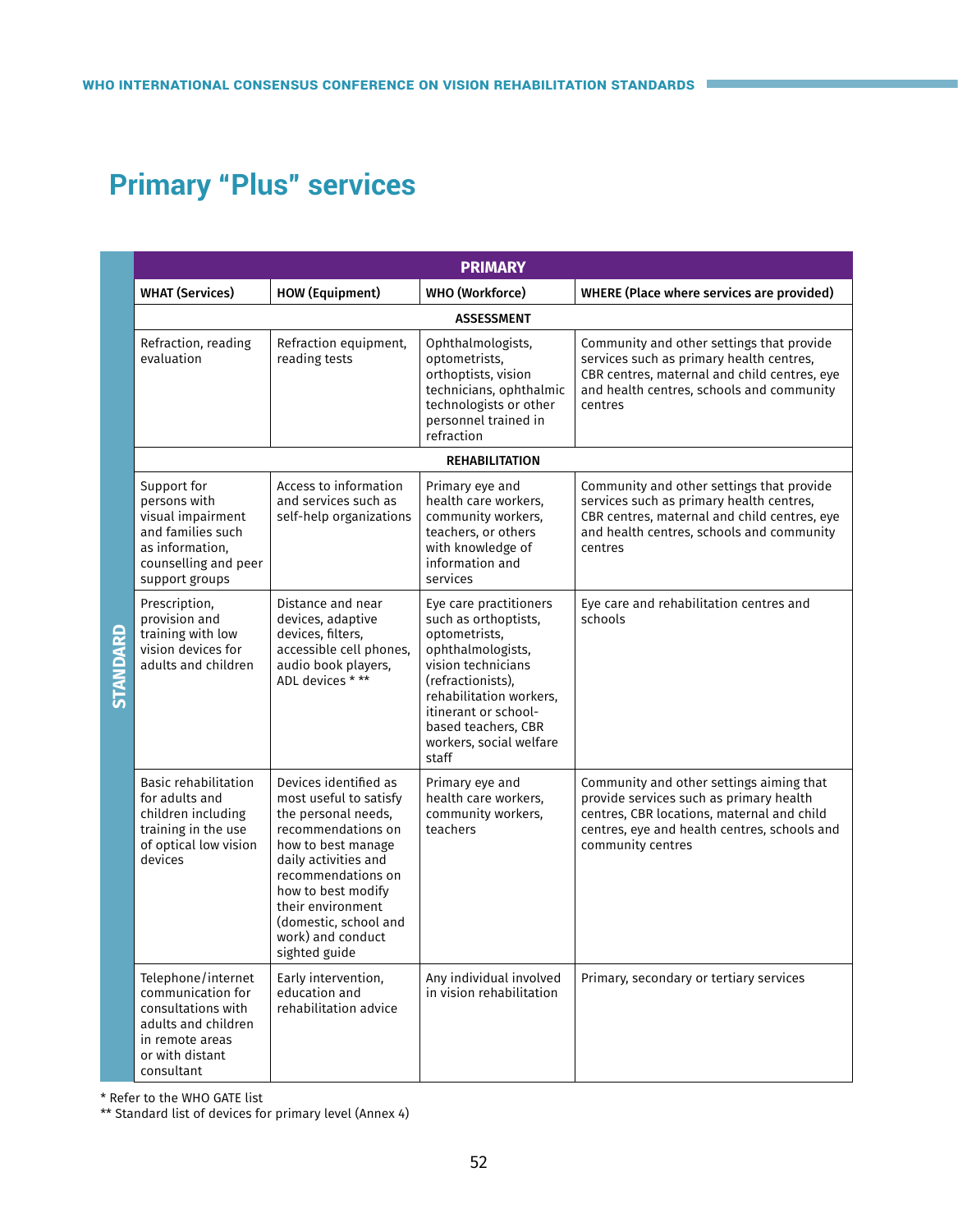## **Essential services at secondary level**

| <b>SECONDARY</b> |                                                                                                                                                                                                                                                                                                                                                     |                                                                                                                                             |                                                                                                                                                                                                         |                                                                                                                                                                                        |
|------------------|-----------------------------------------------------------------------------------------------------------------------------------------------------------------------------------------------------------------------------------------------------------------------------------------------------------------------------------------------------|---------------------------------------------------------------------------------------------------------------------------------------------|---------------------------------------------------------------------------------------------------------------------------------------------------------------------------------------------------------|----------------------------------------------------------------------------------------------------------------------------------------------------------------------------------------|
|                  | <b>WHAT (Services)</b>                                                                                                                                                                                                                                                                                                                              | HOW (Equipment)                                                                                                                             | WHO (Workforce)                                                                                                                                                                                         | WHERE (Place where services are provided)                                                                                                                                              |
|                  |                                                                                                                                                                                                                                                                                                                                                     |                                                                                                                                             | <b>ASSESSMENT</b>                                                                                                                                                                                       |                                                                                                                                                                                        |
|                  | Record individual<br>history, goals,<br>comorbidities,<br>needs, living<br>situation, etc.                                                                                                                                                                                                                                                          | Interview                                                                                                                                   | Eye and health care<br>workers, ophthalmic<br>nurses, teachers, social<br>workers, rehabilitation<br>staff or others with<br>knowledge of causes of<br>vision loss and vision<br>rehabilitation process | Settings such as schools, community settings,<br>secondary eye and health centres, district<br>hospitals and rehabilitation centres                                                    |
| STANDARD         | Assessment of<br>residual visual<br>functions (visual<br>acuity, contrast<br>sensitivity, depth<br>perception, color<br>vision, light and dark<br>adaptation, central/<br>peripheral visual<br>field as indicated)<br>and refraction.<br>Discussion and<br>education with<br>patient and family.<br>Repeated as<br>necessary at follow<br>up visits | List of vision<br>assessment<br>equipment, ophthalmic<br>equipment                                                                          | Eye care providers such<br>as ophthalmologists,<br>optometrists,<br>ophthalmic clinical<br>officers, ophthalmic<br>technicians or<br>orthoptists                                                        | Health settings providing a low vision<br>rehabilitation service, schools, optometry<br>clinics, orthoptic clinics, eye care or<br>refraction centres, ophthalmology clinics,<br>homes |
|                  | Assessment of<br>functional vision<br>and ability to carry<br>out activities of<br>daily living requiring<br>vision (such as<br>reading, writing or<br>using a computer),<br>assessment of vision<br>for mobility                                                                                                                                   | Assess use of vision by<br>adults and children to<br>complete a range of<br>tasks such as reading,<br>using a computer,<br>ambulating, etc. | Eye health<br>professionals, allied<br>health professionals,<br>rehabilitation<br>specialists, orientation<br>and mobility specialists,<br>education specialists                                        | Settings such as schools, community settings,<br>secondary eye and health centres, district<br>hospitals, homes and rehabilitation centres                                             |
|                  |                                                                                                                                                                                                                                                                                                                                                     |                                                                                                                                             | <b>REHABILITATION</b>                                                                                                                                                                                   |                                                                                                                                                                                        |
|                  | Prescription and<br>provision of low<br>vision aids                                                                                                                                                                                                                                                                                                 | Trial devices for<br>demonstration and<br>prescription for use by<br>people with low vision<br>or blindness*                                | Eye care providers<br>such as orthoptists,<br>optometrists,<br>ophthalmic<br>clinical officers.<br>ophthalmologists                                                                                     | Health settings providing a low vision<br>rehabilitation service, schools, optometry<br>clinics, orthoptic clinics, eye care or<br>refraction centres, homes, ophthalmology<br>clinics |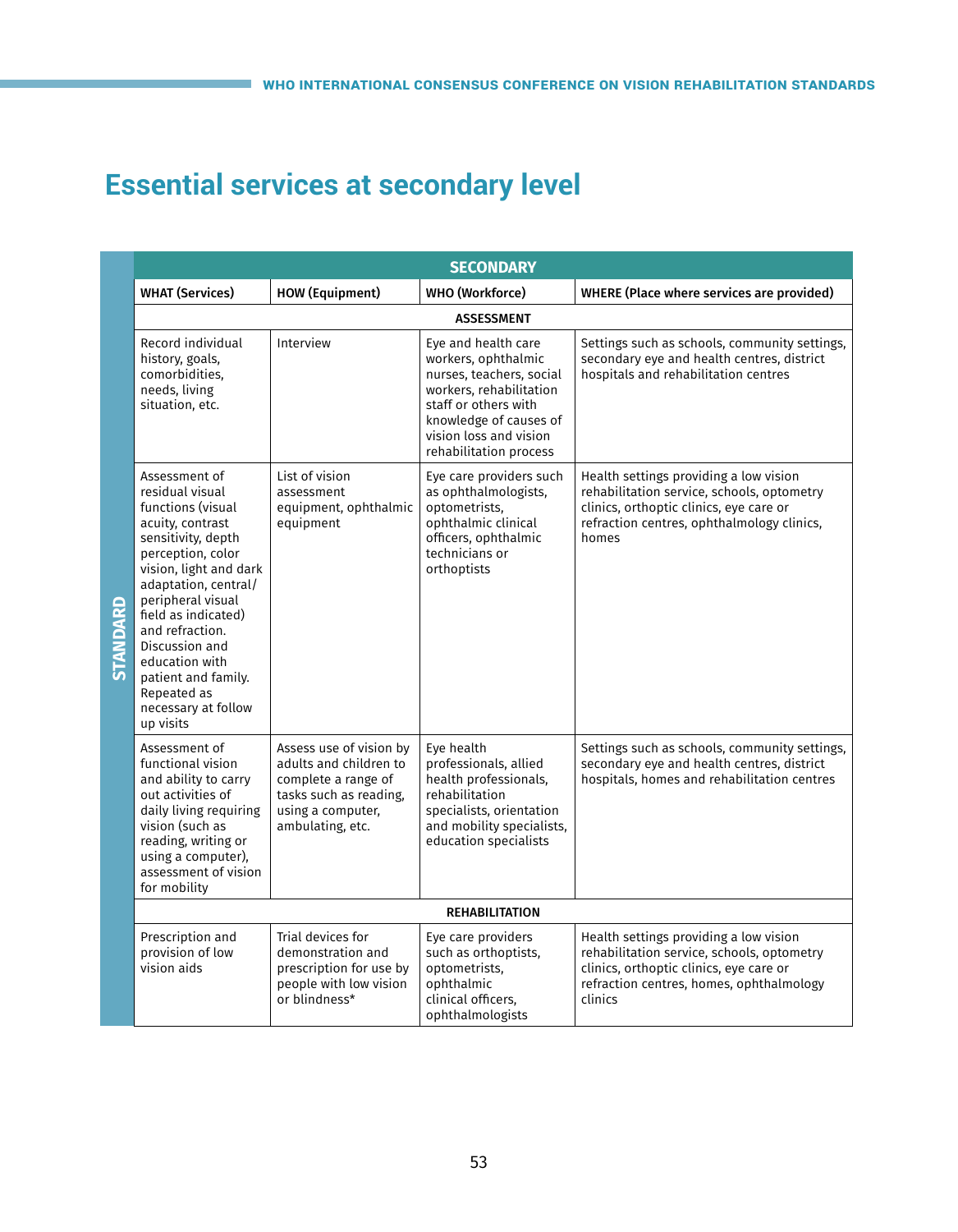|                 | Rehabilitation<br>including training<br>in the use of vision<br>with and without<br>low vision devices,<br>activities of daily<br>living, orientation                                                                | Distance and near<br>devices, activities<br>of daily living and<br>mobility devices,<br>filters, resources<br>regarding sighted<br>guide techniques     | Eye health<br>professionals, allied<br>health professionals,<br>rehabilitation<br>specialists, orientation<br>and mobility instructors,<br>education specialists                                                              | Settings such as secondary eye and health<br>centres, district hospitals and rehabilitation<br>centres, schools and community or home<br>settings                                                                                     |
|-----------------|----------------------------------------------------------------------------------------------------------------------------------------------------------------------------------------------------------------------|---------------------------------------------------------------------------------------------------------------------------------------------------------|-------------------------------------------------------------------------------------------------------------------------------------------------------------------------------------------------------------------------------|---------------------------------------------------------------------------------------------------------------------------------------------------------------------------------------------------------------------------------------|
|                 | and mobility, visual<br>and alternative<br>strategies and<br>senses, Braille and<br>modifications to the<br>environment                                                                                              |                                                                                                                                                         |                                                                                                                                                                                                                               |                                                                                                                                                                                                                                       |
|                 | Training with<br>assistive<br>technologies, audio,<br>Braille, GPS, etc.                                                                                                                                             | Appropriate<br>technologies for<br>patients goals e.g.<br>cell phones, tablets,<br>computers                                                            | Rehabilitation<br>specialists, orientation<br>and mobility specialists,<br>educational specialists                                                                                                                            | Settings such as secondary eye and health<br>centres, district hospitals, rehabilitation<br>centres, schools, homes and community<br>settings                                                                                         |
| <b>STANDARD</b> | Psychosocial<br>support such as<br>counselling and peer<br>support groups for<br>persons with visual<br>impairment and<br>their families                                                                             | Individual and group<br>interaction                                                                                                                     | Psychologists,<br>counsellors, self-help<br>organizations, social<br>workers, teachers,<br>rehabilitation staff                                                                                                               | Settings such as schools, community,<br>secondary eye and health centres, district<br>hospitals and rehabilitation centres                                                                                                            |
|                 | Case management<br>and ongoing care                                                                                                                                                                                  | Supervision of vision<br>rehabilitation process,<br>monitoring clinical<br>status                                                                       | <b>Rehabilitation staff</b>                                                                                                                                                                                                   | Settings such as secondary eye and health<br>centres, district hospitals, rehabilitation<br>centres, schools, community centres and<br>homes                                                                                          |
|                 | Telephone/internet<br>communication<br>with adults and<br>children in remote<br>areas or with distant<br>consultants                                                                                                 | Early intervention,<br>education and<br>rehabilitation advice                                                                                           | Any individual involved<br>in vision rehabilitation                                                                                                                                                                           | Educational and rehabilitation resource<br>centres                                                                                                                                                                                    |
|                 | Referral to other<br>levels of vision<br>rehabilitation, eye<br>care, health care,<br>aged care, pediatric<br>and education<br>services                                                                              | Specific referral letter                                                                                                                                | Eye health<br>professionals, allied<br>health professionals,<br>rehabilitation<br>specialists, orientation<br>and mobility instructors,<br>education specialists                                                              | Settings such as secondary eye and health<br>centres, district hospitals, rehabilitation<br>centres, schools, homes and community<br>settings                                                                                         |
|                 |                                                                                                                                                                                                                      |                                                                                                                                                         | <b>AWARENESS</b>                                                                                                                                                                                                              |                                                                                                                                                                                                                                       |
|                 | Awareness of<br>information for<br>adults and children<br>with low vision or<br>blindness and the<br>wider community to<br>raise awareness of<br>vision loss, benefit<br>of rehabilitation and<br>early intervention | Through effective<br>communication<br>instruments and<br>promotional<br>campaigns with<br>awareness and<br>access to education/<br>information material | Eye and health care<br>workers, ophthalmic<br>nurses, teachers, social<br>workers, rehabilitation<br>staff or others with<br>knowledge of causes<br>of vision loss, vision<br>rehabilitation process<br>and visual milestones | Wide range of communities and settings<br>aiming to provide broad coverage and<br>accessibility in settings such as schools,<br>community, secondary eye and health care<br>centres, district hospitals and rehabilitation<br>centres |
|                 |                                                                                                                                                                                                                      |                                                                                                                                                         | <b>DATA COLLECTION</b>                                                                                                                                                                                                        |                                                                                                                                                                                                                                       |
|                 | Data collection                                                                                                                                                                                                      | Questionnaires QoL,<br>structured interviews<br>for specific purposes                                                                                   | Eye care and<br>rehabilitation staff                                                                                                                                                                                          | Eye care, low vision clinics and rehabilitation<br>centres                                                                                                                                                                            |
|                 |                                                                                                                                                                                                                      |                                                                                                                                                         |                                                                                                                                                                                                                               |                                                                                                                                                                                                                                       |

\* Standard list of devices for secondary level (Annex 4)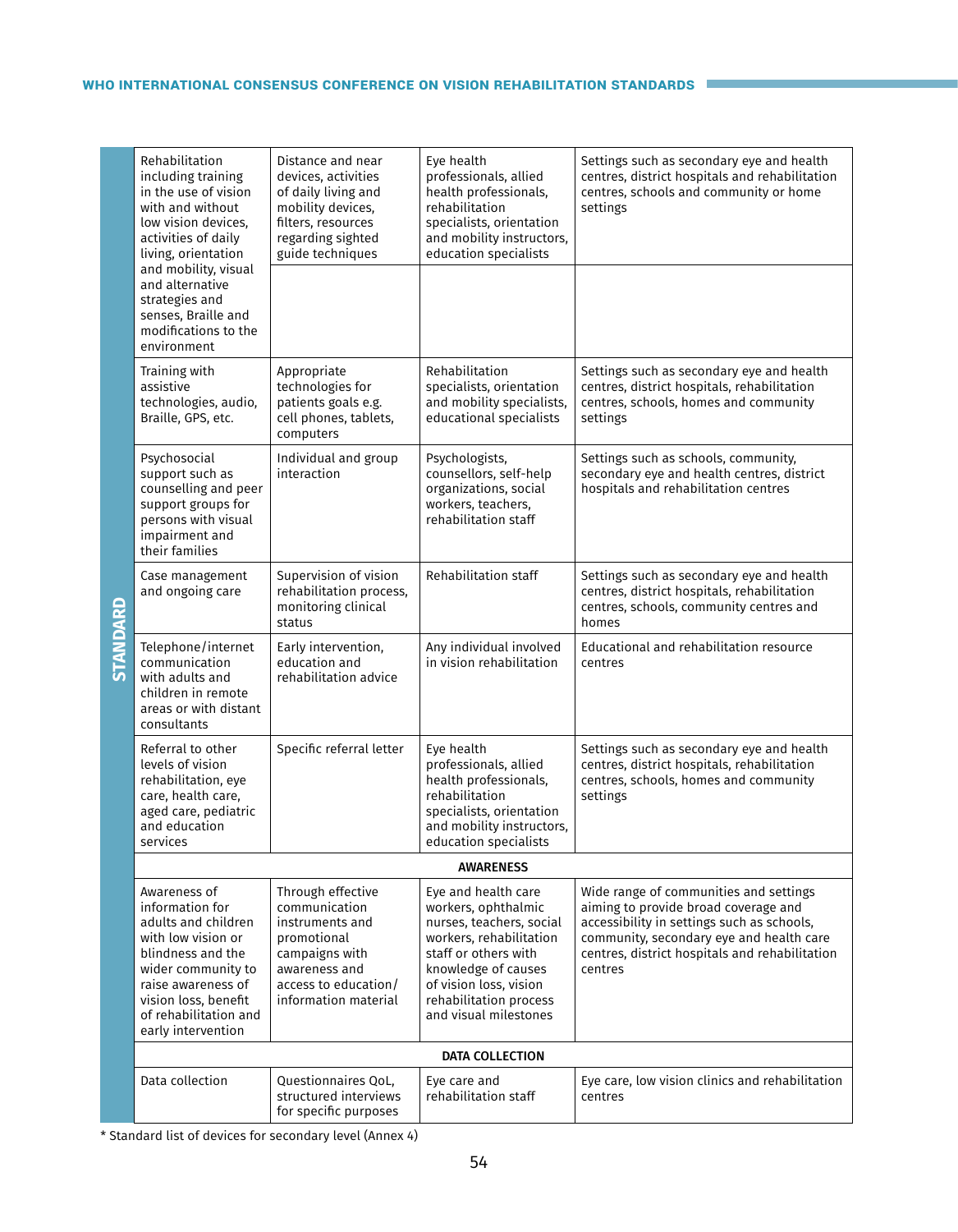## **Secondary "Plus" services**

|                 | <b>SECONDARY</b>                                                                       |                                                                                                                                                                                                         |                                                                                                   |                                                                                                                                                                           |
|-----------------|----------------------------------------------------------------------------------------|---------------------------------------------------------------------------------------------------------------------------------------------------------------------------------------------------------|---------------------------------------------------------------------------------------------------|---------------------------------------------------------------------------------------------------------------------------------------------------------------------------|
|                 | <b>WHAT (Services)</b>                                                                 | HOW (Equipment)                                                                                                                                                                                         | WHO (Workforce)                                                                                   | WHERE (Place where services are provided)                                                                                                                                 |
|                 |                                                                                        |                                                                                                                                                                                                         | <b>ASSESSMENT</b>                                                                                 |                                                                                                                                                                           |
|                 | Assessment of<br>young children for<br>early childhood<br>intervention                 | Age appropriate visual<br>function assessment                                                                                                                                                           | Pediatric<br>ophthalmologists,<br>optometrists.<br>orthoptists, pediatric<br>neurologists         | Pediatric hospitals, schools, settings such as<br>secondary eye and health centres, district<br>hospitals, habilitation/rehabilitation centres<br>and homes               |
|                 |                                                                                        |                                                                                                                                                                                                         | <b>REHABILITATION</b>                                                                             |                                                                                                                                                                           |
|                 | Psychological<br>supports such as<br>counselling                                       | Clinical interviews, QoL<br>questionnaires                                                                                                                                                              | Psychologists or trained<br>personnel                                                             | Settings such as secondary eye and health<br>care centres, district hospitals, rehabilitation<br>centres, schools, homes and community<br>settings                        |
|                 | Vocational<br>counselling                                                              | Interviews, advice<br>and information<br>about retraining and<br>employment                                                                                                                             | Vocational counsellor                                                                             | Settings such as secondary eye and health<br>care centres, district hospitals, rehabilitation<br>centres, schools, homes, work and<br>community settings                  |
| <b>STANDARD</b> | Leisure programs for<br>adults and children<br>such as recreational<br>camps and sport | Sports, summer camps,<br>community programs                                                                                                                                                             | Rehabilitation staff,<br>technical experts,<br>occupational therapists                            | Communities, schools                                                                                                                                                      |
|                 | Rehabilitation<br>through neurovisual<br>interventions                                 | Instruments for<br>biofeedback<br>stimulations.<br>instruments aimed at<br>enhancing residual<br>visual functions such<br>as fixation stability,<br>retinal sensitivity,<br>saccadic movements,<br>etc. | Rehabilitation<br>personnel, health care<br>personnel, teachers                                   | Health settings providing low vision<br>rehabilitation services such as optometry<br>clinics, orthoptic clinics, eye care or<br>refraction centres, ophthalmology clinics |
|                 | Home and work<br>environment<br>evaluation                                             | Home and work<br>environment<br>assessment and<br>adaptation                                                                                                                                            | Multi-disciplinary team<br>including specialist<br>teachers, eye and health<br>care professionals | Home and work environment                                                                                                                                                 |
|                 |                                                                                        |                                                                                                                                                                                                         | <b>DATA COLLECTION</b>                                                                            |                                                                                                                                                                           |
|                 | Data collection.<br>analysis and<br>reporting                                          | Assessment tools and<br>checklists                                                                                                                                                                      | Statisticians.<br>researchers.<br>epidemiologists                                                 | Settings such as secondary eye health<br>centres, district hospitals, rehabilitation<br>centres, schools, university and research<br>centres                              |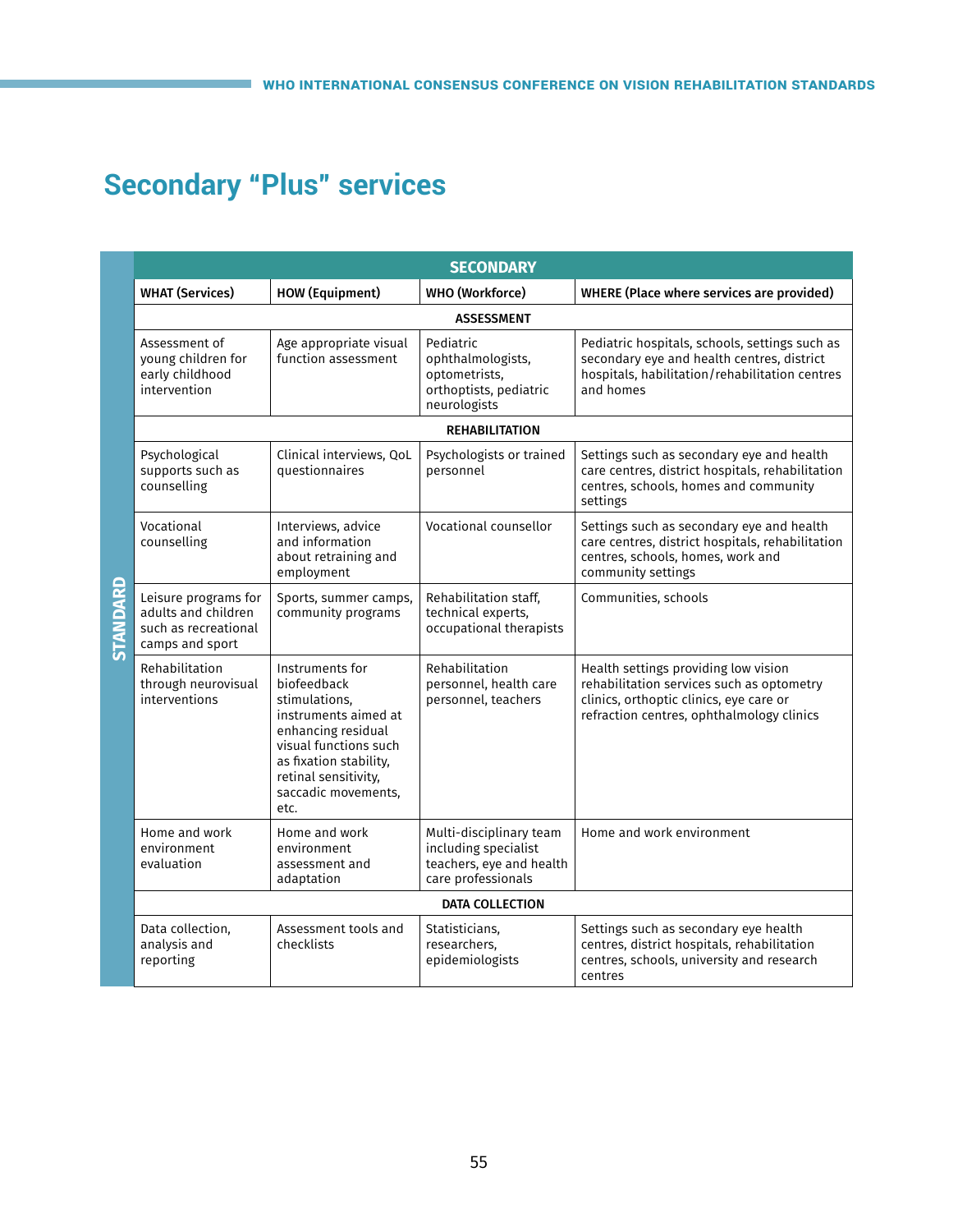## **Tertiary level services**

|                                                                                                                                                                                                                                                                                                                  | <b>TERTIARY</b>                                                                                                                                                                                                                                                                                                                            |                                                                                                                                                                                                         |                                                                                                                                                      |  |  |  |
|------------------------------------------------------------------------------------------------------------------------------------------------------------------------------------------------------------------------------------------------------------------------------------------------------------------|--------------------------------------------------------------------------------------------------------------------------------------------------------------------------------------------------------------------------------------------------------------------------------------------------------------------------------------------|---------------------------------------------------------------------------------------------------------------------------------------------------------------------------------------------------------|------------------------------------------------------------------------------------------------------------------------------------------------------|--|--|--|
| <b>WHAT (Services)</b>                                                                                                                                                                                                                                                                                           | HOW (Equipment)                                                                                                                                                                                                                                                                                                                            | WHO (Workforce)                                                                                                                                                                                         | WHERE (Place where services are provided)                                                                                                            |  |  |  |
|                                                                                                                                                                                                                                                                                                                  |                                                                                                                                                                                                                                                                                                                                            | <b>ASSESSMENT</b>                                                                                                                                                                                       |                                                                                                                                                      |  |  |  |
| Assessment of cause<br>of vision loss/eve<br>examination                                                                                                                                                                                                                                                         | Complete ophthalmic<br>assessment<br>instruments                                                                                                                                                                                                                                                                                           | Ophthalmologists and<br>optometrists                                                                                                                                                                    | Clinical and hospital settings, low vision<br>centres                                                                                                |  |  |  |
| Record individual<br>history, goals,<br>comorbidities,<br>needs, living<br>situation, etc.                                                                                                                                                                                                                       | Interviews, QoL<br>questionnaires for<br>specific purposes                                                                                                                                                                                                                                                                                 | Eye and health care<br>workers, ophthalmic<br>nurses, teachers, social<br>workers, rehabilitation<br>staff or others with<br>knowledge of causes of<br>vision loss and vision<br>rehabilitation process | Settings such as tertiary and secondary<br>eye and health centres, district hospitals,<br>rehabilitation settings, schools and<br>community settings |  |  |  |
| Assessment of visual<br>function in children<br>and adults (visual<br>acuity, contrast<br>sensitivity, fixation<br>stability, retinal<br>sensitivity, light and<br>dark adaptation,<br>depth perception,<br>color vision, central/<br>peripheral visual<br>field, refraction,<br>and neurosensory<br>evaluation) | Distance and near<br>visual acuity charts (for<br>adults and children).<br>contrast sensitivity<br>tests, tests for light<br>and dark adaptation.<br>depth perception.<br>color vision, visual<br>field assessment<br>equipment.<br>refraction equipment,<br>electrophysiological<br>instruments and<br>ophthalmic diagnostic<br>equipment | Eye care professionals,<br>ophthalmic nurses or<br>others with ability to<br>perform ophthalmic<br>examination and<br>neurosensory<br>assessment                                                        | Eye care settings providing a low vision<br>rehabilitation service through a multi-<br>disciplinary team, school or community                        |  |  |  |
| Assessment of<br>functional vision<br>and ability to<br>carry out activities<br>of daily living<br>requiring vision<br>(such as reading,<br>writing, driving,<br>using a computer)<br>and assessment of<br>mobility                                                                                              | Assess use of vision by<br>adults and children to<br>complete a range of<br>tasks such as reading.<br>using a computer,<br>ambulating, etc.                                                                                                                                                                                                | Eye and health care<br>professionals, allied<br>health professionals,<br>rehabilitation<br>specialists, orientation<br>and mobility specialists,<br>educational specialists                             | Eye care settings providing a low vision<br>rehabilitation service through a multi-<br>disciplinary team, school or community                        |  |  |  |
|                                                                                                                                                                                                                                                                                                                  | <b>REHABILITATION</b>                                                                                                                                                                                                                                                                                                                      |                                                                                                                                                                                                         |                                                                                                                                                      |  |  |  |
| Prescription and<br>provision of low<br>vision devices                                                                                                                                                                                                                                                           | Trial devices for<br>demonstration; devices<br>for prescription and<br>use by people with<br>low vision or blind (list<br>of devices for tertiary<br>centres)                                                                                                                                                                              | Eye care providers<br>such as orthoptists,<br>optometrists.<br>ophthalmic<br>clinical officers,<br>ophthalmologists                                                                                     | Eye care settings providing a low vision<br>rehabilitation service through a multi-<br>disciplinary team, school or community                        |  |  |  |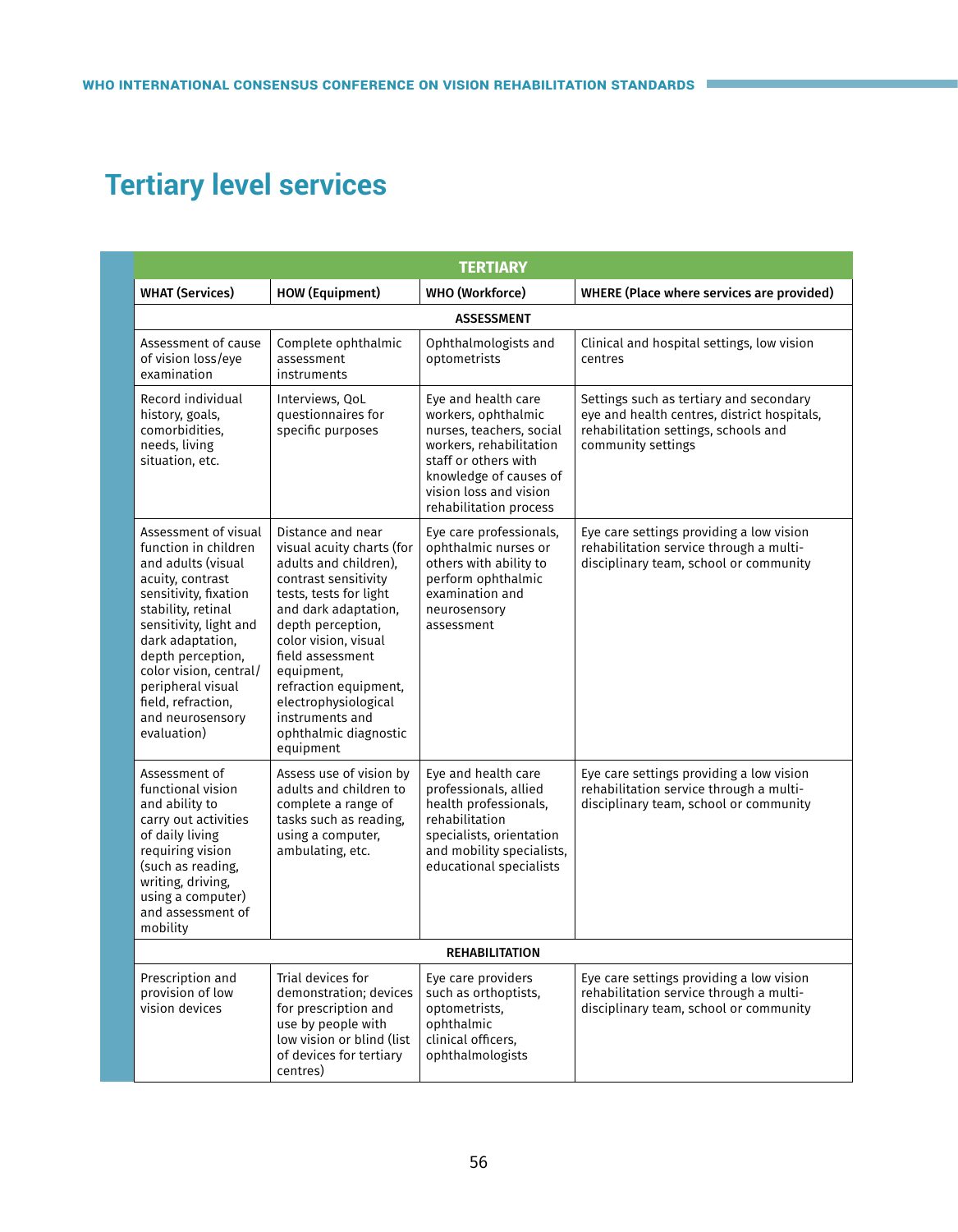| Rehabilitation<br>including training<br>in visual skills,<br>the use of simple<br>and advanced low<br>vision devices.<br>activities of daily<br>living, orientation<br>and mobility, and<br>modifying the<br>environment | Distance and near<br>devices, activities<br>of daily living and<br>mobility devices,<br>filters, resources for<br>mobility and use<br>of sighted guide<br>technique                                                                                           | Eye health<br>professionals, allied<br>health professionals,<br>rehabilitation<br>specialists, orientation<br>and mobility instructors,<br>education specialists | Eye care settings providing a low vision<br>rehabilitation service through a multi-<br>disciplinary team, school or community                               |
|--------------------------------------------------------------------------------------------------------------------------------------------------------------------------------------------------------------------------|---------------------------------------------------------------------------------------------------------------------------------------------------------------------------------------------------------------------------------------------------------------|------------------------------------------------------------------------------------------------------------------------------------------------------------------|-------------------------------------------------------------------------------------------------------------------------------------------------------------|
| Training with<br>assistive<br>technologies, audio,<br>Braille, GPS, etc.                                                                                                                                                 | Appropriate<br>technologies for<br>patients goals e.g.<br>cell phones, tablets,<br>computers                                                                                                                                                                  | Rehabilitation<br>specialists, orientation<br>and mobility specialists,<br>educational specialists                                                               | Settings such as tertiary and secondary<br>eye and health centres, district hospitals,<br>rehabilitation centres, schools, homes and<br>community settings  |
| Psychological<br>support such as<br>counselling and peer<br>support for adults,<br>children and families                                                                                                                 | Counselling, self-<br>help groups, clinical<br>interviews, QoL<br>questionnaires                                                                                                                                                                              | Psychologists or trained<br>personnel                                                                                                                            | Eye care settings providing a low vision<br>rehabilitation service through a multi-<br>disciplinary team, school or community                               |
| Vocational<br>counselling                                                                                                                                                                                                | Interviews, advice<br>and information<br>about retraining and<br>employment                                                                                                                                                                                   | Vocational counsellor                                                                                                                                            | Settings such as tertiary eye and health<br>centres, district hospitals, rehabilitation<br>centres, schools, work settings, homes and<br>community settings |
| Childhood specific<br>assessment and<br>services                                                                                                                                                                         | Visual processing<br>evaluation, learning<br>media assessment,<br>literacy instruction,<br>assessment of<br>neurodevelopment<br>area (cognitive,<br>visual and spatial<br>perception), social<br>relations (with family<br>and peers), scholastic<br>programs | Pediatric<br>ophthalmologists,<br>teachers, orthoptists,<br>rehabilitation<br>personnel, orientation<br>and mobility specialists                                 | Settings such as tertiary eye and health<br>centres, district hospitals, rehabilitation<br>centres, schools, home and community<br>settings                 |
| Case management/<br>Ongoing care                                                                                                                                                                                         | Supervision of vision<br>rehabilitation process.<br>monitoring clinical<br>status                                                                                                                                                                             | Rehabilitation staff                                                                                                                                             | National tertiary centre                                                                                                                                    |
| Communication<br>with and referral to<br>other levels of vision<br>rehabilitation, eve<br>care, health care,<br>aged care, early<br>childhood services,<br>social and education<br>services                              | Specific referral<br>contacts and<br>information                                                                                                                                                                                                              | All eye care,<br>rehabilitation and<br>education staff                                                                                                           | Eye care, primary, secondary or tertiary<br>rehabilitation centres or schools                                                                               |
|                                                                                                                                                                                                                          |                                                                                                                                                                                                                                                               | <b>TRAINING</b>                                                                                                                                                  |                                                                                                                                                             |
| Training in<br>rehabilitation<br>for all cadres of<br>rehabilitation teams                                                                                                                                               | Curriculum, courses,<br>fellowships,<br>mentorships                                                                                                                                                                                                           | Educators/trainers<br>experienced in low<br>vision, blindness and<br>vision rehabilitation                                                                       | National tertiary centre                                                                                                                                    |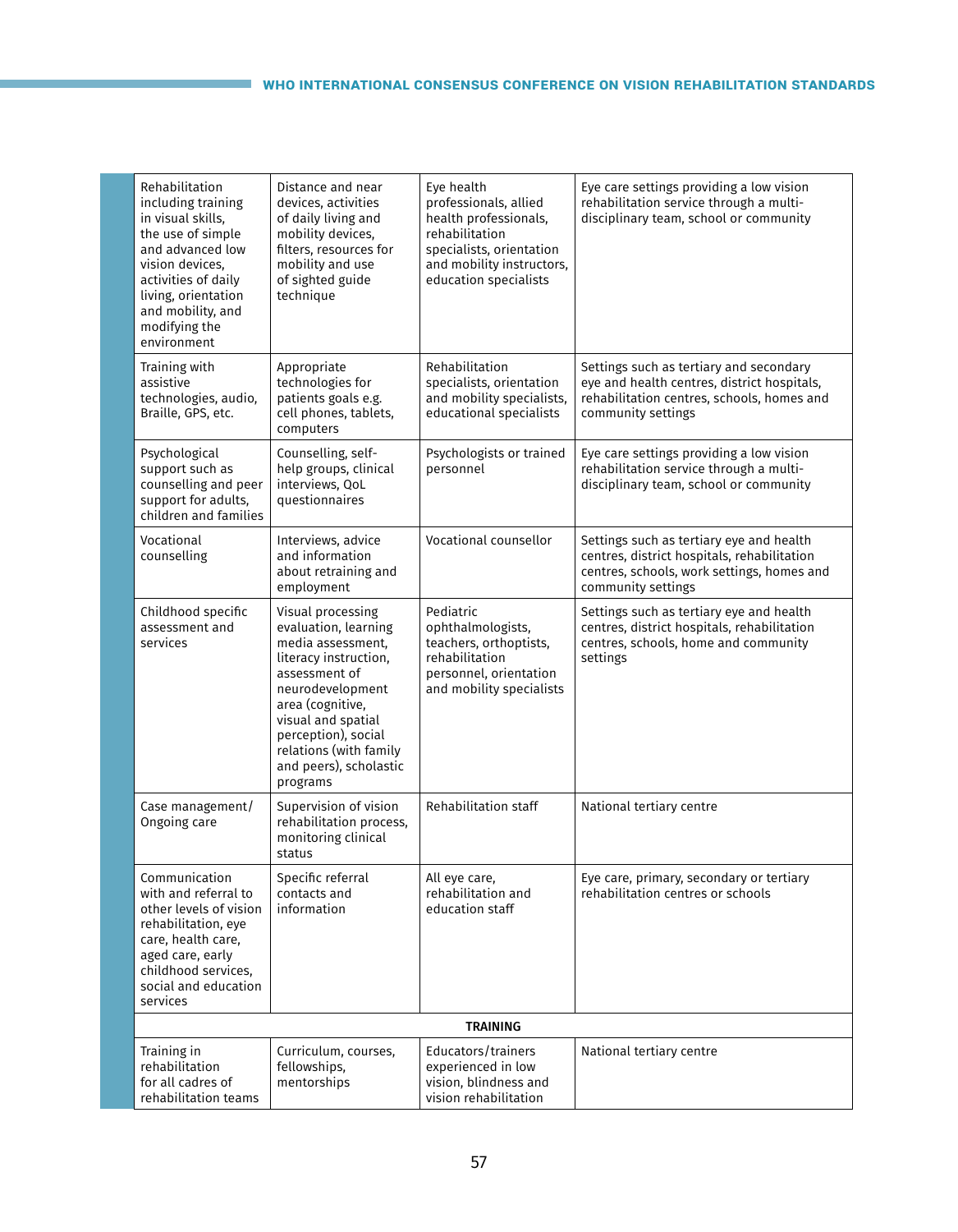|                                                                                                                                                 | <b>AWARENESS AND ADVOCACY</b>                                                                                                                                                                           |                                                                                                                                                                                                                               |                                                     |  |  |  |
|-------------------------------------------------------------------------------------------------------------------------------------------------|---------------------------------------------------------------------------------------------------------------------------------------------------------------------------------------------------------|-------------------------------------------------------------------------------------------------------------------------------------------------------------------------------------------------------------------------------|-----------------------------------------------------|--|--|--|
| Networking<br>with national.<br>international<br>and regional<br>stakeholders and<br>sub-specialty health<br>care                               | Establish linkages and<br>contacts                                                                                                                                                                      | Vision 2020 committees,<br>practitioners in low<br>vision centres and<br>trained national focal<br>person. Stakeholders.<br>researchers,<br>administrators, people<br>with low vision and<br>families                         | National tertiary centre                            |  |  |  |
| Awareness and<br>information for<br>adults and children<br>with low vision or<br>blindness and the<br>wider community                           | Through effective<br>communication<br>materials, promotional<br>campaigns, media,<br>outreach and<br>education/information<br>material, design<br>and production of<br>materials in national<br>centres | Eye and health care<br>workers, ophthalmic<br>nurses, teachers, social<br>workers, rehabilitation<br>staff or others with<br>knowledge of causes<br>of vision loss, vision<br>rehabilitation process<br>and visual milestones | Rehabilitation, academic or health care<br>settings |  |  |  |
| Advocacy on needs<br>of people with<br>irreversible vision<br>loss, policies on<br>development and<br>sustainability of<br>services             | Multimedia,<br>collaboration with<br>stakeholders and<br>National Eye Care<br>Committee                                                                                                                 | Allied eye health and<br>civil society groups                                                                                                                                                                                 | National tertiary centre                            |  |  |  |
|                                                                                                                                                 |                                                                                                                                                                                                         | DATA COLLECTION AND RESEARCH                                                                                                                                                                                                  |                                                     |  |  |  |
| Data collection,<br>analysis and<br>reporting                                                                                                   | Questionnaires, QoL<br>tools, structured<br>interviews for specific<br>purposes                                                                                                                         | Epidemiologists, data<br>scientists                                                                                                                                                                                           | Primary, secondary and tertiary centres             |  |  |  |
| Research (new<br>technologies, novel<br>treatments, outcome<br>and impact of<br>services), universal<br>design of materials<br>and environments | Establishing<br>collaborative networks,<br>investigation, analysis<br>of data collected from<br>service delivery levels                                                                                 | Researchers.<br>clinicians, engineers,<br>epidemiologists, health<br>services researchers                                                                                                                                     | National tertiary centre                            |  |  |  |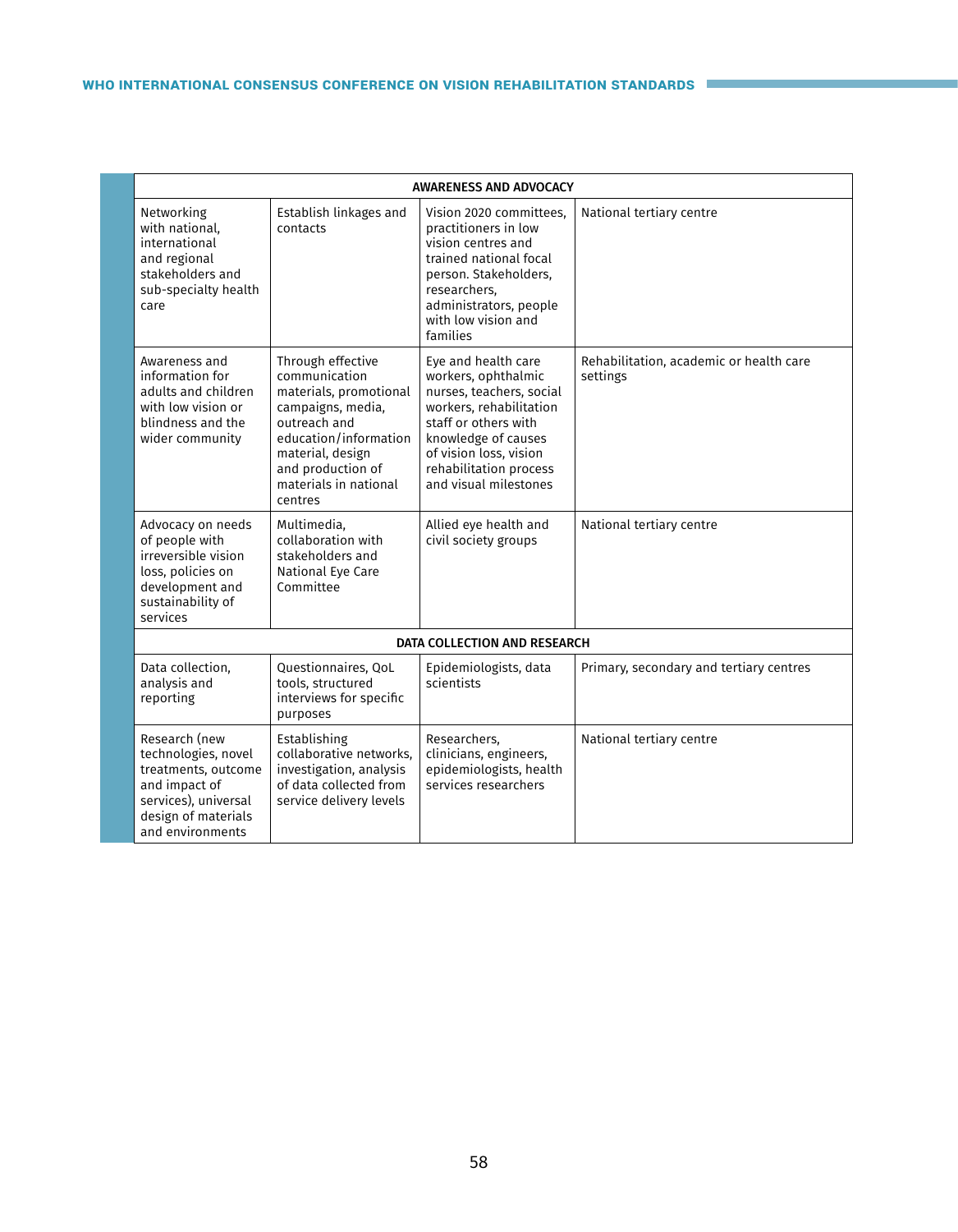## **Essential services at primary level for children**

|          | <b>PRIMARY</b>                                                                                                                                                                                      |                                                                                                                                                                                                                                                                                                                                                                                                                                   |                                                                                                                                                                                                 |                                                                                                                                                                                                                                    |                                                                                                                                                                |  |  |
|----------|-----------------------------------------------------------------------------------------------------------------------------------------------------------------------------------------------------|-----------------------------------------------------------------------------------------------------------------------------------------------------------------------------------------------------------------------------------------------------------------------------------------------------------------------------------------------------------------------------------------------------------------------------------|-------------------------------------------------------------------------------------------------------------------------------------------------------------------------------------------------|------------------------------------------------------------------------------------------------------------------------------------------------------------------------------------------------------------------------------------|----------------------------------------------------------------------------------------------------------------------------------------------------------------|--|--|
|          | <b>WHAT (Services)</b>                                                                                                                                                                              | <b>HOW (Equipment)</b>                                                                                                                                                                                                                                                                                                                                                                                                            | WHO (Workforce)                                                                                                                                                                                 | <b>WHERE (Place where</b><br>services are provided)                                                                                                                                                                                | <b>INDICATORS (What do we</b><br>measure) DATA                                                                                                                 |  |  |
|          | <b>GENERAL: Child find</b>                                                                                                                                                                          |                                                                                                                                                                                                                                                                                                                                                                                                                                   |                                                                                                                                                                                                 |                                                                                                                                                                                                                                    |                                                                                                                                                                |  |  |
|          | Identification<br>and detection<br>Community-based<br>screening of infants,<br>toddlers, and children<br>for visual impairment,<br>or delayed<br>development for<br>any reason, parental<br>concern | Posters and<br>brochures of<br>visual milestones.<br>vision screening<br>with emphasis on<br>developmental<br>milestones.<br>education to<br>nurses, doctors,<br>teachers, family,<br>community based<br>workers, use<br>developmental and<br>medical history,<br>milestones and<br>visual behaviors                                                                                                                              | Who has the child?<br>Primary eye and<br>health care workers,<br>community workers,<br>teachers, others<br>trained to work with<br>early childhood,<br>parents                                  | Where is the child?<br>Community and<br>other settings that<br>provide services such<br>as primary health<br>centers, CBR centers,<br>maternal and child<br>centers, eye and<br>health centers, school<br>and community<br>centers | Number of children<br>screened; proportion<br>of children referred to<br>secondary services. CBR<br>gain knowledge to work<br>with children with low<br>vision |  |  |
|          | <b>Birth-3 Years: Child Find</b>                                                                                                                                                                    |                                                                                                                                                                                                                                                                                                                                                                                                                                   |                                                                                                                                                                                                 |                                                                                                                                                                                                                                    |                                                                                                                                                                |  |  |
| STANDARD | Identification and<br>detection, Community-<br>based screening of<br>infants, toddlers,<br>and children for<br>visual impairment, or<br>delayed development<br>for any reason                       | Posters and<br>brochures of visual<br>milestones and<br>developmental<br>milestones, eve<br>contact/red reflex<br>to detect ocular<br>pathology, list of<br>high risk diagnoses,<br>observation of<br>visual milestones<br>and general<br>developmental<br>milestones<br>including delayed<br>use of vision for<br>communication.<br>education for<br>parents in typical<br>development of<br>infant/toddler<br>parental concerns | Trained health<br>professionals,<br>primary eye and<br>health care workers.<br>community workers,<br>teachers, others<br>trained to work with<br>early childhood                                | Immunization clinics.<br>maternal/child health<br>clinics, CBR, pre/post<br>natal clinics, local<br>community health<br>centers, day cares,<br>preschools                                                                          | Children referred for<br>further assessment to<br>secondary level                                                                                              |  |  |
|          | > 3 years: Child Find                                                                                                                                                                               |                                                                                                                                                                                                                                                                                                                                                                                                                                   |                                                                                                                                                                                                 |                                                                                                                                                                                                                                    |                                                                                                                                                                |  |  |
|          | Identification and<br>detection,<br>community-based<br>screening early school<br>aged children with<br>visual impairment,<br>delayed development<br>for any reason                                  | Age-appropriate,<br>culturally<br>appropriate, near<br>and distance<br>charts, LEA<br>symbols test.<br>thorough visual<br>assessment                                                                                                                                                                                                                                                                                              | Trained health<br>professionals,<br>primary eye and<br>health care workers,<br>community workers,<br>teachers, others<br>trained to work with<br>early preschool<br>and school aged<br>children | Community and<br>other settings that<br>provide services such<br>as primary health<br>centers, CBR centers,<br>maternal and child<br>centers, eye and<br>health centers, school<br>and community<br>centers                        | Children referred to<br>secondary level services<br>and back to community for<br>rehabilitation                                                                |  |  |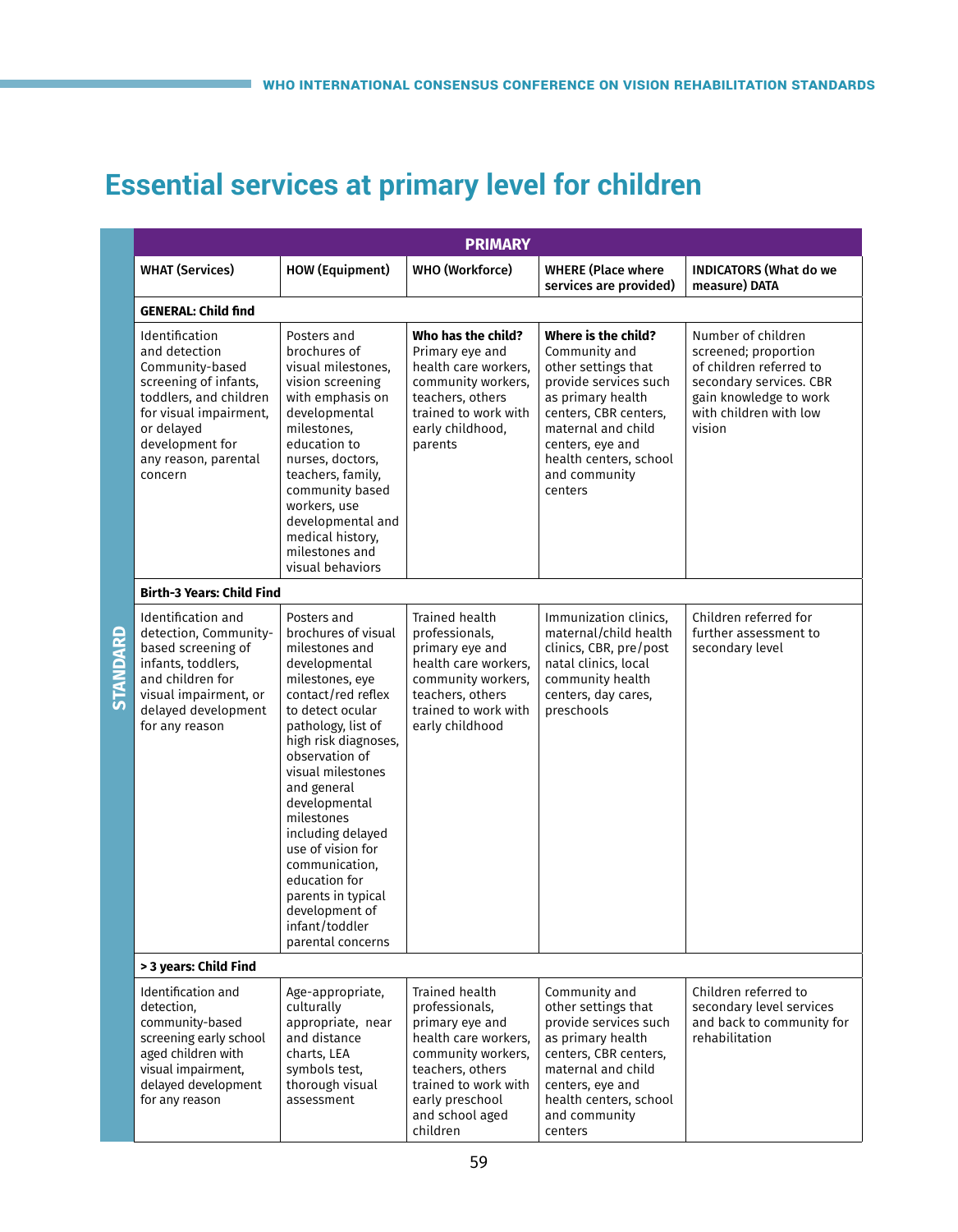|          | Habilitation/Rehabiitation Infant/Toddler                                                                                                               |                                                                                                                                                                              |                                                                                                                                                                                  |                                                 |                                                                                                                                          |  |  |
|----------|---------------------------------------------------------------------------------------------------------------------------------------------------------|------------------------------------------------------------------------------------------------------------------------------------------------------------------------------|----------------------------------------------------------------------------------------------------------------------------------------------------------------------------------|-------------------------------------------------|------------------------------------------------------------------------------------------------------------------------------------------|--|--|
| STANDARD | Promote childhood<br>development and use<br>of vision for learning,<br>communication.<br>mobility, access to<br>information, and<br>overall development | Education of<br>parents and<br>community based<br>workers (nurses,<br>teachers, other<br>health care<br>workers) with<br>training courses,<br>brochures, online<br>resources | Trainers in<br>early childhood<br>development and<br>use of vision                                                                                                               | Train trainers at the<br>local, community level | Number of high risk<br>infants/toddlers seen and<br>referred to community<br>based services and to<br>secondary and tertiary<br>services |  |  |
|          | <b>Children in preschools</b>                                                                                                                           |                                                                                                                                                                              |                                                                                                                                                                                  |                                                 |                                                                                                                                          |  |  |
|          | Teach children in use<br>of available vision for<br>school, independence<br>and safety                                                                  | Education of<br>teachers in the<br>early education<br>school, community<br>based workers                                                                                     | Community based<br>rehabilitation<br>workers, parent and<br>trained teachers.<br>community based<br>workers trained in<br>visual impairment<br>and in use of<br>available vision | Home, school and<br>community                   | Enrolled in school,<br>participation in community<br>such as social, leisure                                                             |  |  |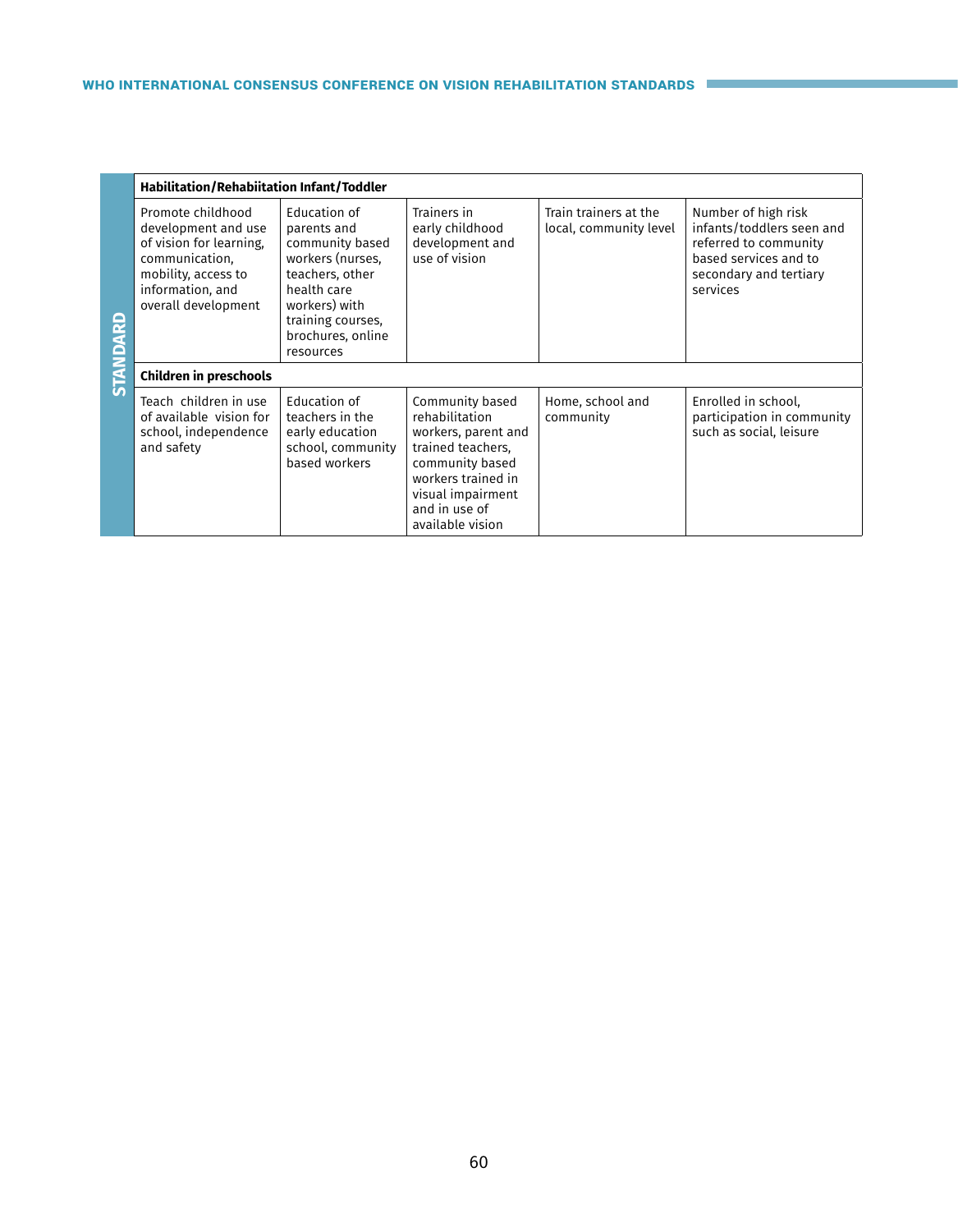# **Primary "Plus" services for children**

|               |                                                                  |                                                                                                                                                                                                                                                                        | <b>PRIMARY</b>                                                                                                                                                                                                                                                                                                                                                |                                                          |                                                                                                                                                                               |
|---------------|------------------------------------------------------------------|------------------------------------------------------------------------------------------------------------------------------------------------------------------------------------------------------------------------------------------------------------------------|---------------------------------------------------------------------------------------------------------------------------------------------------------------------------------------------------------------------------------------------------------------------------------------------------------------------------------------------------------------|----------------------------------------------------------|-------------------------------------------------------------------------------------------------------------------------------------------------------------------------------|
|               | <b>WHAT (Services)</b>                                           | HOW (Equipment)                                                                                                                                                                                                                                                        | WHO (Workforce)                                                                                                                                                                                                                                                                                                                                               | <b>WHERE (Place where</b><br>services are provided)      | <b>INDICATORS (What do we</b><br>measure) DATA                                                                                                                                |
| STANDARD PLUS | Early intervention<br>services birth to<br>school age            | Develop early<br>intervention<br>services at the<br>primary level by<br>training local<br>persons, secondary<br>and tertiary<br>centers provide<br>the instruction and<br>resources to the<br>local community in<br>order to develop<br>early intervention<br>programs | <b>Trained teachers</b><br>or CBR workers<br>with instruction<br>from secondary or<br>tertiary centers,<br>implementing on<br>community level,<br>orientation and<br>mobility specialists,<br>early assessment<br>by trained early<br>interventions<br>specialists.<br>teachers trained<br>to use families<br>daily routine in<br>the intervention<br>process | Local community<br>provides the<br>interventions         | Family and child<br>quality of life indicator<br>questionnaires.<br>developmental outcomes.<br>number of children<br>receiving early intervention<br>services [annual growth] |
|               | Comprehensive<br>eye exam including<br>cycloplegic<br>refraction | Optotype test<br>age, ability,<br>and culturally<br>appropriate.<br>confrontational<br>visual fields,<br>contrast sensitivity.<br>stereopsis,<br>cycloplegic<br>agents available,<br>funduscopic exam                                                                  | Ophthalmologist<br>or optometrist<br>trained to work with<br>children with low<br>vision                                                                                                                                                                                                                                                                      | Community health<br>clinics, schools, local<br>community | Referral to secondary or<br>tertiary level                                                                                                                                    |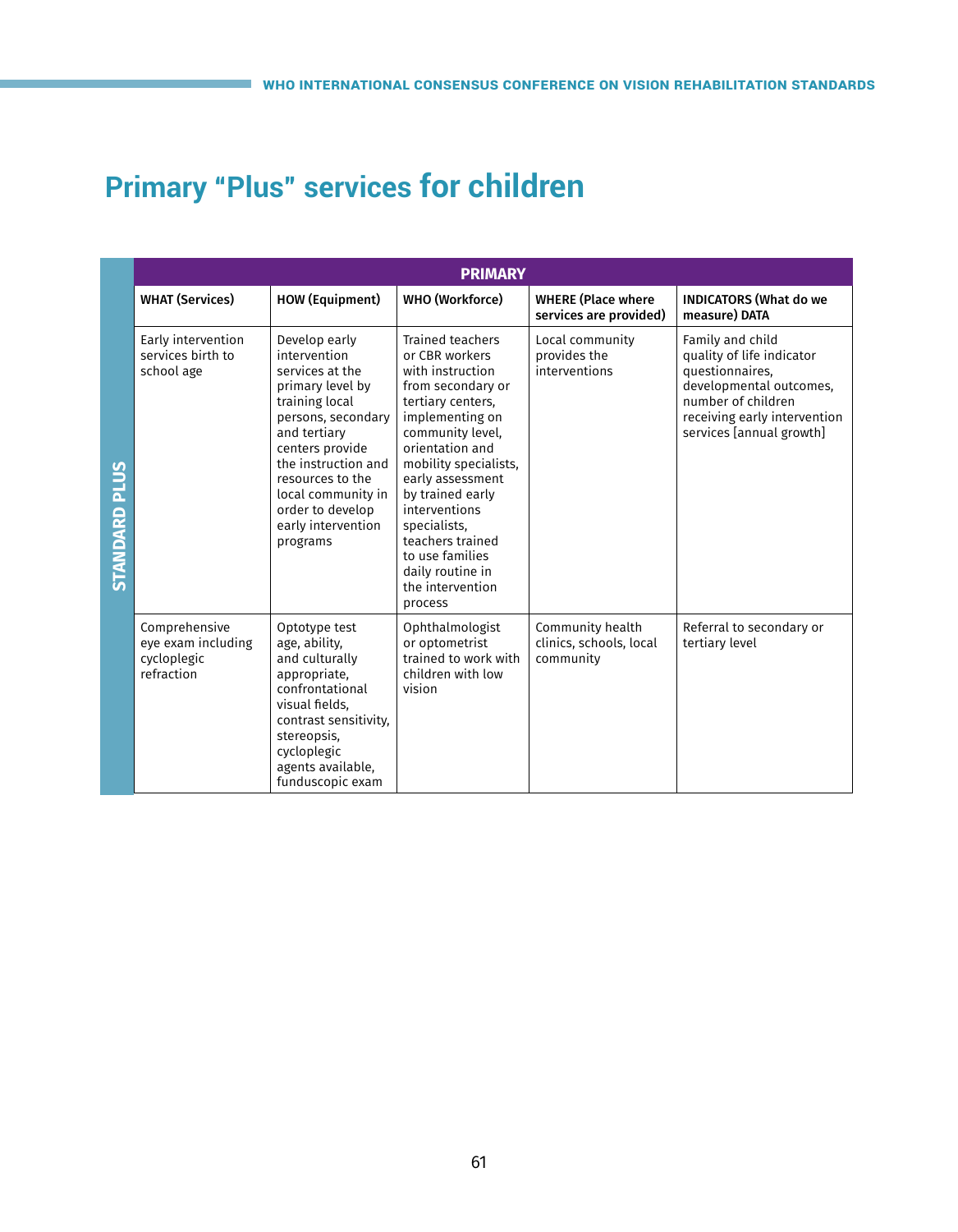### **Essential services at secondary level for children**

|                 | <b>SECONDARY</b>                                               |                                                                                                                                                                                                                                                                                                      |                                                                                              |                                                                        |                                                                      |  |
|-----------------|----------------------------------------------------------------|------------------------------------------------------------------------------------------------------------------------------------------------------------------------------------------------------------------------------------------------------------------------------------------------------|----------------------------------------------------------------------------------------------|------------------------------------------------------------------------|----------------------------------------------------------------------|--|
|                 | <b>WHAT</b>                                                    | <b>HOW</b>                                                                                                                                                                                                                                                                                           | <b>WHO</b>                                                                                   | <b>WHERE</b>                                                           | <b>INDICATORS</b>                                                    |  |
| <b>STANDARD</b> | Access to<br>diagnosis and<br>further diagnostic<br>evaluation | Professional<br>readiness                                                                                                                                                                                                                                                                            | Low vision<br>professionals                                                                  | Eye clinics, pediatric<br>hospitals, schools, schools<br>for the blind | Number of evaluations<br>conducted                                   |  |
|                 | <b>Functional visual</b><br>assessment                         | Age-appropriate,<br>culturally<br>appropriate<br>near (standard<br>increased<br>crowding) and<br>distance charts,<br>color vision tests.<br>contrast sensitivity<br>test, visual field<br>test, functional<br>assessments of<br>vision for learning,<br>parent input,<br>routine based<br>assessment | Low vision<br>professionals,<br>specialist teachers<br>and/or therapists                     | Eye clinics, pediatric<br>hospitals, schools                           | Number of evaluations<br>conducted                                   |  |
|                 | Refraction                                                     | Refraction<br>equipment:<br>retinoscopy,<br>loose lenses<br>or sciascopy,<br>or phoropter,<br>evaluation<br>of dynamic<br>retinoscopy                                                                                                                                                                | Trained<br>refractionist, eye<br>care professionals                                          | Eye clinics, pediatric<br>hospitals                                    | Number of refractions<br>conducted                                   |  |
|                 | Prescription<br>and provision of<br>corrective lenses          |                                                                                                                                                                                                                                                                                                      |                                                                                              |                                                                        | Corrective lenses<br>prescribed and worn                             |  |
|                 | Prescription and<br>provision of low<br>vision devices         |                                                                                                                                                                                                                                                                                                      |                                                                                              |                                                                        | Low vision devices<br>prescribed and used                            |  |
|                 | Orientation and<br>mobility services                           | Evaluation of<br>independence<br>and safety in home<br>and community<br>settings and train<br>families                                                                                                                                                                                               | Trained orientation<br>and mobility<br>specialists or the<br>equivalent in other<br>settings | Homes, community centers,<br>schools                                   | Ability to perform<br>independently and safely<br>in the environment |  |
|                 | Tele-medicine and<br>tele-intervention                         | Use of cell phones<br>or tablets to guide<br>progress                                                                                                                                                                                                                                                | <b>Trained health</b><br>and educational<br>specialists                                      | Homes, community centers,<br>schools                                   | Number of sessions per<br>family, referral to tertiary<br>services   |  |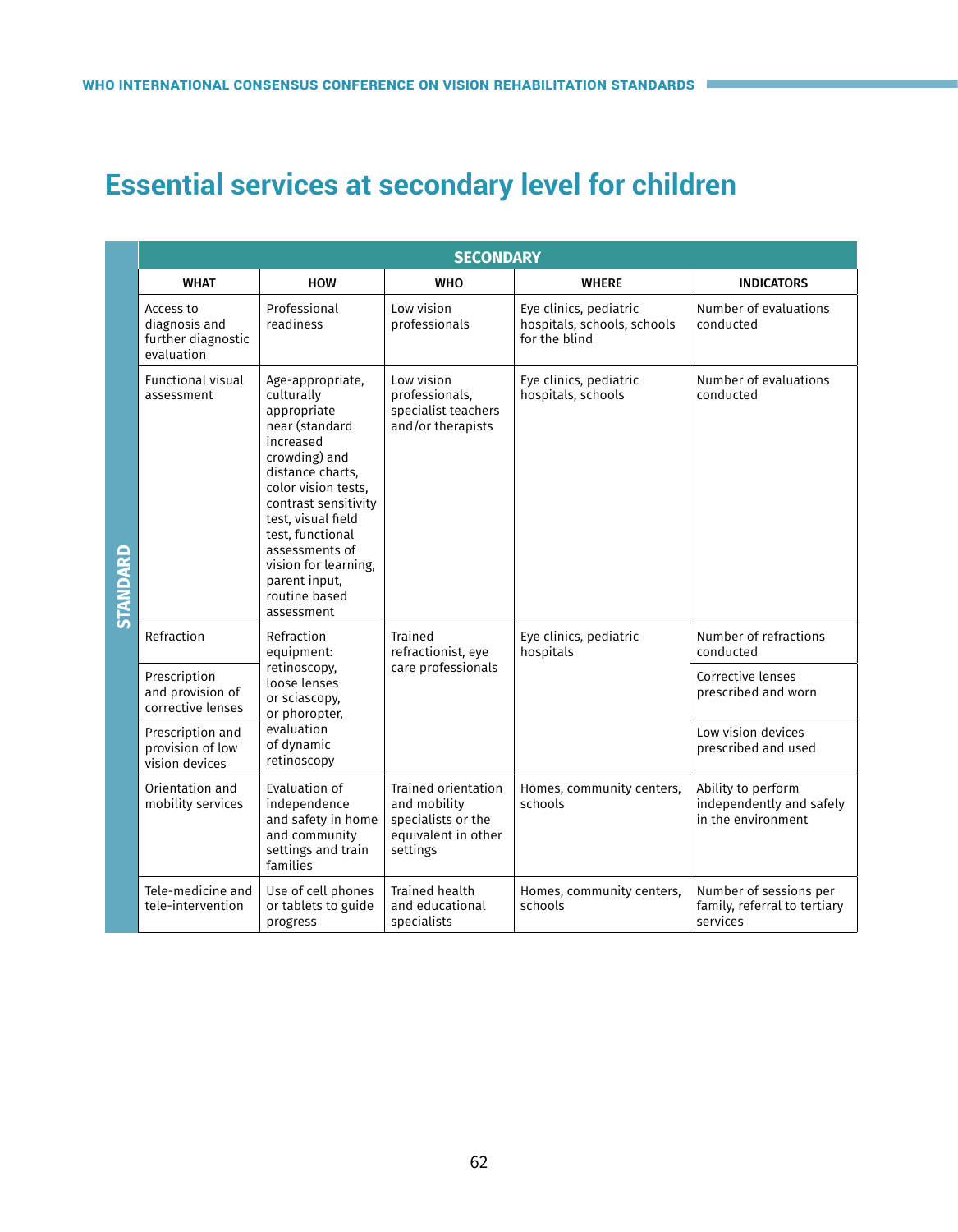## **Secondary "Plus" services for children**

|   |                                                                                |                                                                                                                  | <b>SECONDARY</b>                                                                                    |                                                                             |                                                                                          |
|---|--------------------------------------------------------------------------------|------------------------------------------------------------------------------------------------------------------|-----------------------------------------------------------------------------------------------------|-----------------------------------------------------------------------------|------------------------------------------------------------------------------------------|
|   | <b>WHAT</b>                                                                    | <b>HOW</b>                                                                                                       | <b>WHO</b>                                                                                          | <b>WHERE</b>                                                                | <b>INDICATORS</b>                                                                        |
| Δ | Participation in<br>research                                                   | Collecting and<br>sharing data                                                                                   | Researchers.<br>university<br>personnel, ministry<br>of health officials                            | Eye clinics or hospitals                                                    | Number of publications                                                                   |
|   | Early intervention<br>assessment                                               | Higher level<br>assessment and<br>intervention<br>services from birth<br>to school age with<br>visual impairment | Multidisciplinary<br>team including<br>specialist teachers,<br>eve and health care<br>professionals | Pediatric hospitals, schools,<br>centers for children with<br>special needs | Number of families of<br>children with vision<br>impairment receiving<br>services        |
|   | Leisure/<br>recreational<br>programs for<br>children with<br>visual impairment | Sports, summer<br>camps, community<br>programs,<br>integration into<br>community<br>programs                     | Health and<br>education workers,<br>specialist teachers                                             | Community, schools, local<br>settings                                       | Number of children<br>participating in<br>community leisure and<br>recreational programs |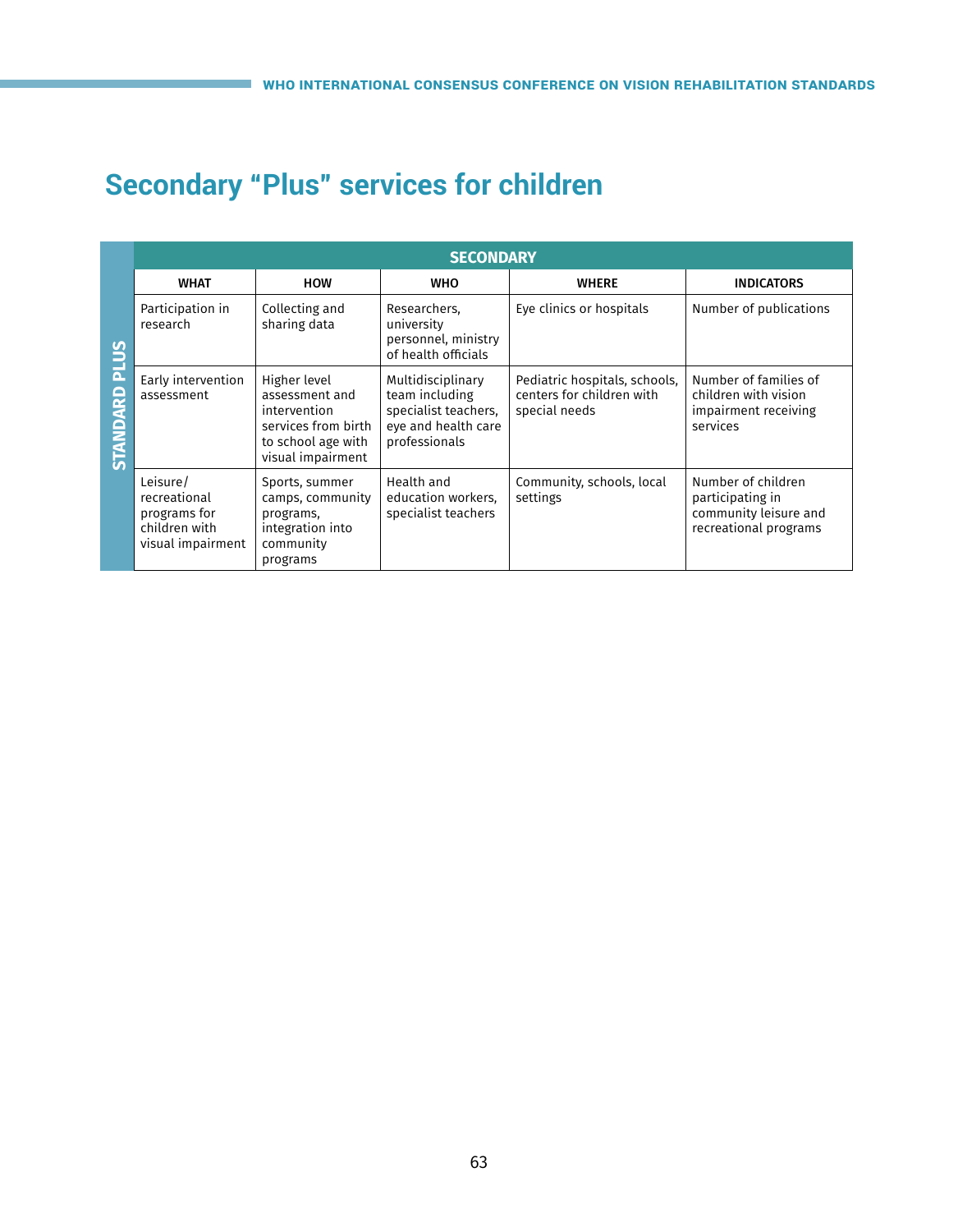### **Tertiary level services for children**

| <b>TERTIARY</b>                                                |                                                                                                                                                                                                                                     |                                                                                                                                                                                                                                                                                                                                                                                                                                                                                      |                                                   |                                                                                                                                              |  |
|----------------------------------------------------------------|-------------------------------------------------------------------------------------------------------------------------------------------------------------------------------------------------------------------------------------|--------------------------------------------------------------------------------------------------------------------------------------------------------------------------------------------------------------------------------------------------------------------------------------------------------------------------------------------------------------------------------------------------------------------------------------------------------------------------------------|---------------------------------------------------|----------------------------------------------------------------------------------------------------------------------------------------------|--|
| <b>WHAT</b>                                                    | <b>HOW</b>                                                                                                                                                                                                                          | <b>WHO</b>                                                                                                                                                                                                                                                                                                                                                                                                                                                                           | <b>WHERE</b>                                      | <b>INDICATORS</b>                                                                                                                            |  |
| Training for<br>eye and health<br>professionals                | Workshops,<br>courses, clinics,<br>continuing<br>education                                                                                                                                                                          | Eye care<br>professionals,<br>interventionists and<br>therapists who work<br>with children                                                                                                                                                                                                                                                                                                                                                                                           |                                                   | Number of persons<br>trained                                                                                                                 |  |
| Access to<br>diagnosis and<br>further diagnostic<br>evaluation | Refraction<br>equipment, age<br>and culturally<br>appropriate<br>near (standard<br>increased<br>crowding) and<br>distance chart,<br>colour vision<br>tests, stereopsis,<br>visual field testing,<br>functional visual<br>assessment | Multidisciplinary<br>team trained<br>specifically for<br>children with visual<br>impairment, which<br>may include:<br>Low vision<br>professionals,<br>Psychologist.<br>Specialist teachers,<br>Therapists,<br>Trained O&M<br>specialists,<br>Neuropsychologist,<br>Pediatricians,<br>Ophthalmologist,<br>Speech<br>Communication<br>specialists,<br>Early intervention<br>specialists,<br>Neurodevelopmental<br>treatment specialists,<br>Architects,<br>Transportation,<br>Planners | Eye clinics, hospitals,<br>rehabilitation centers | Number of low vision<br>aids including glasses<br>prescribed; number<br>of referrals to early<br>intervention and/or<br>educational services |  |
| Comprehensive<br>clinical low vision<br>evaluation             | Clinical Low vision<br>specialist                                                                                                                                                                                                   |                                                                                                                                                                                                                                                                                                                                                                                                                                                                                      | Inclusive and specialized<br>schools              |                                                                                                                                              |  |
| Visual processing<br>evaluation                                | Assessment<br>tools for visual<br>processing                                                                                                                                                                                        |                                                                                                                                                                                                                                                                                                                                                                                                                                                                                      |                                                   | Low vision devices<br>prescribed and being<br>used                                                                                           |  |
| <b>Functional visual</b><br>assessment                         | <b>Functional visual</b><br>assessment                                                                                                                                                                                              |                                                                                                                                                                                                                                                                                                                                                                                                                                                                                      |                                                   |                                                                                                                                              |  |
| Learning media<br>assessment                                   | Formal or informal<br>learning media<br>assessment to<br>determine reading<br>medium                                                                                                                                                |                                                                                                                                                                                                                                                                                                                                                                                                                                                                                      |                                                   |                                                                                                                                              |  |
| Refraction                                                     | Refraction<br>equipment and<br>expertise including<br>retinoscopy,<br>cycloplegic<br>refraction,<br>dynamic<br>retinoscopy                                                                                                          |                                                                                                                                                                                                                                                                                                                                                                                                                                                                                      |                                                   |                                                                                                                                              |  |
| Prescription and<br>provision of low<br>vision devices         | Clinical low vision<br>evaluation                                                                                                                                                                                                   |                                                                                                                                                                                                                                                                                                                                                                                                                                                                                      |                                                   |                                                                                                                                              |  |
| Provision of<br>orientation and<br>mobility services           | Orientation<br>and mobility<br>evaluation                                                                                                                                                                                           |                                                                                                                                                                                                                                                                                                                                                                                                                                                                                      |                                                   | Ability to move in the<br>environment                                                                                                        |  |
| Literacy<br>instruction                                        | Instruction in<br>reading, provision<br>of materials in<br>large print, regular<br>print, Braille                                                                                                                                   |                                                                                                                                                                                                                                                                                                                                                                                                                                                                                      | Inclusive and specialized<br>schools              | Child performance in<br>schools, evidence of<br>performance                                                                                  |  |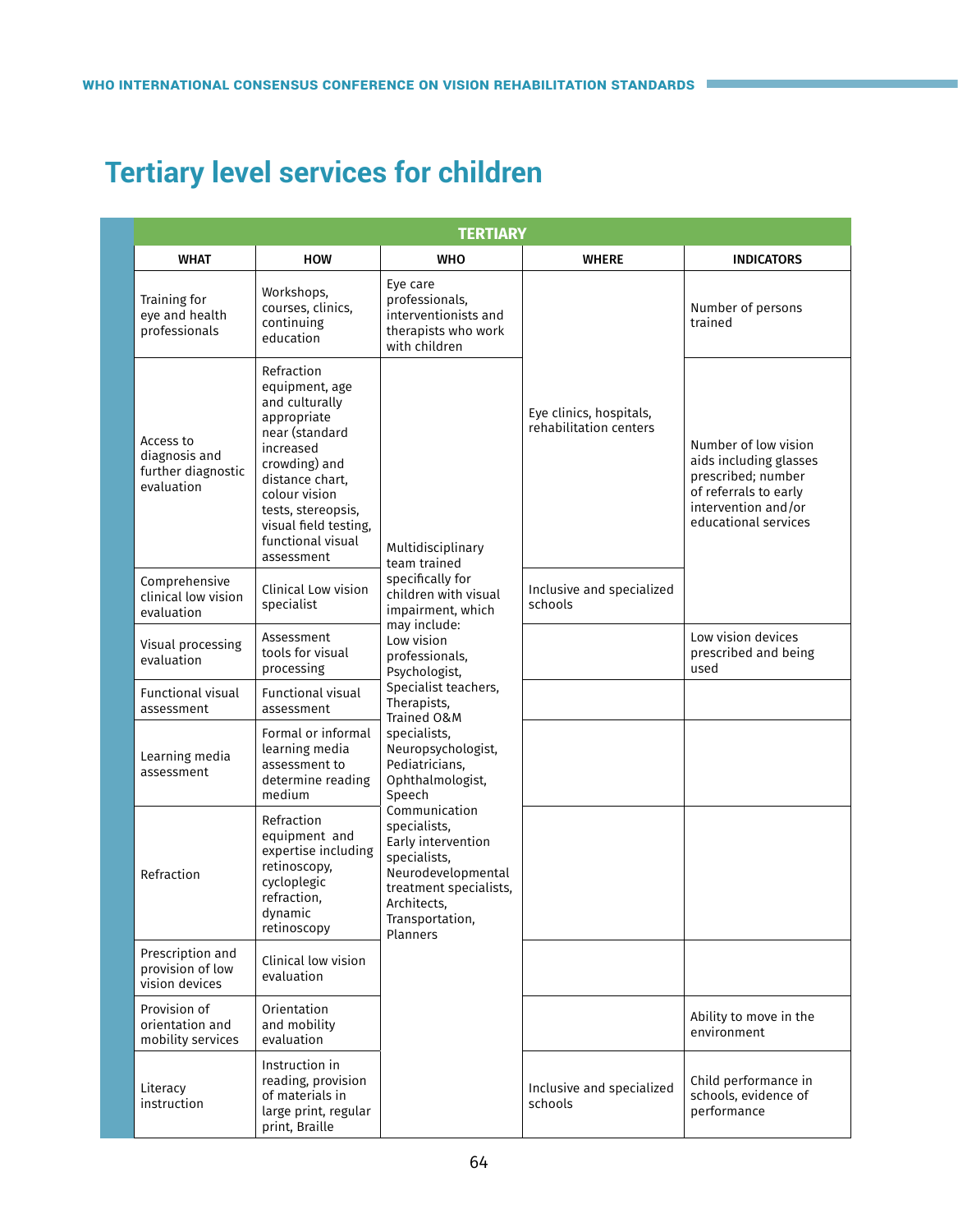| Tele-medicine and<br>tele-intervention               | Access<br>technology to do<br>teleconsultation<br>and learning |                                                                |                          |                        |
|------------------------------------------------------|----------------------------------------------------------------|----------------------------------------------------------------|--------------------------|------------------------|
| Professional<br>development and<br>training          | Train the trainers                                             |                                                                |                          |                        |
| Universal design<br>of materials and<br>environments |                                                                |                                                                |                          |                        |
| Research                                             | Collecting and<br>sharing data                                 | Researchers.<br>university<br>personnel, ministry<br>officials | Eye clinics or hospitals | Number of publications |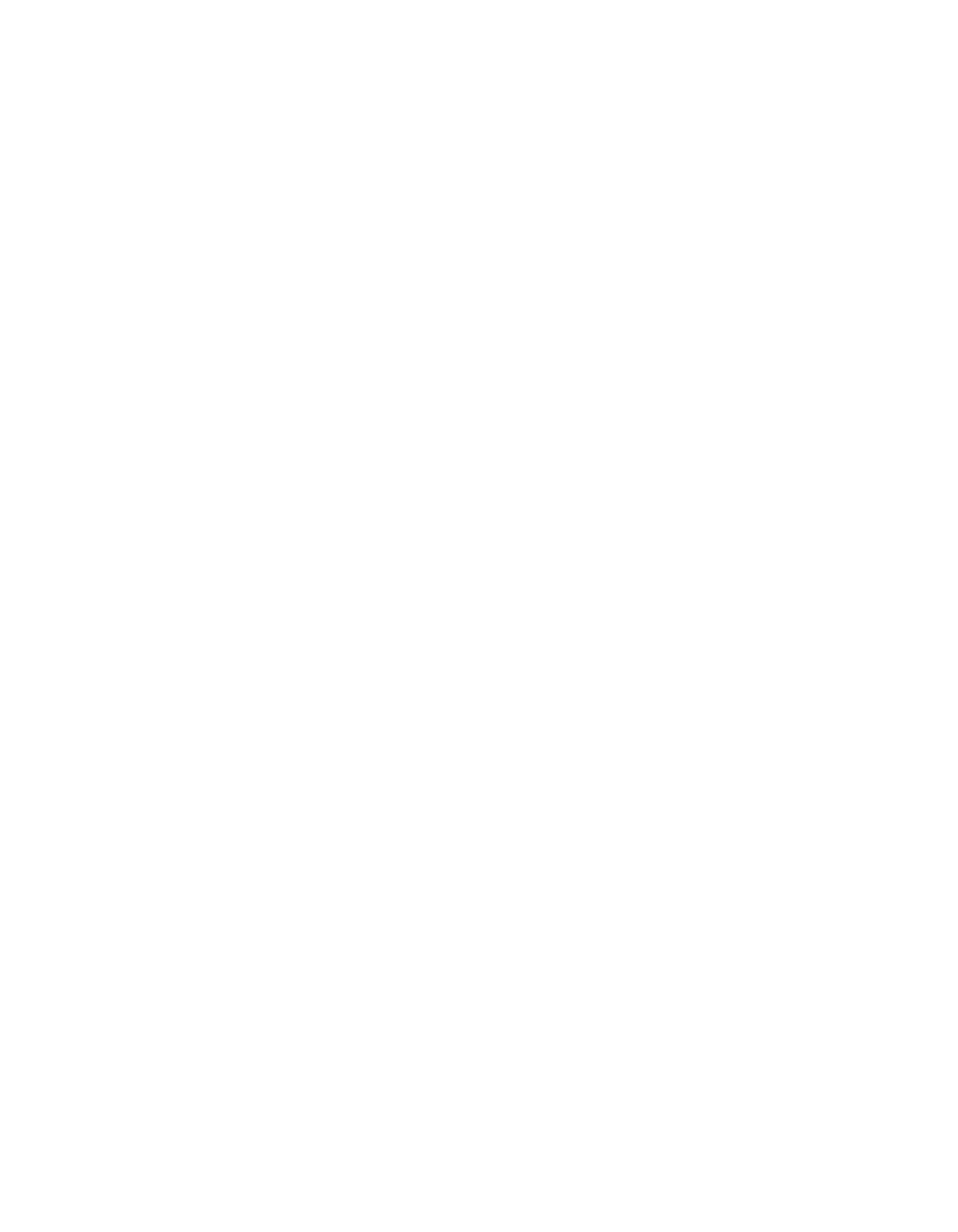#### **Annex 4**

# **Lists of devices required at primary, secondary and tertiary levels**

GATE list of assistive devices and technology essential at primary level

- 1. Braille writer
- 2. Refreshable Braille display
- 3. White canes (folding, non-folding)
- 4. Screen readers
- 5. Talking/touching watches
- 6. Handheld digital magnifiers
- 7. Playback device for Daisy format content
- 8. Spectacle for low vision (short/long distance, filters, protection)
- 9. Optical magnification (readers, handhelds, telescopes)

#### **Others**

- Text to speech software
- Magnifying glasses
- Portable Braille note takers
- PC magnifiers
- Braille printers
- Automatic Speech Recognition software
- Talking calculator
- Braille translation software
- Bifocal spectacles/glasses
- GPS based devices
- Electronic magnifiers
- Character reading machines
- Sport equipment for the blind
- MP3/audio player
- Progressive spectacles/glasses
- Tactile drawing boards
- Wearable Obstacle Detection Systems
- Electronically augmented canes
- Optical scanner
- Assistive products for acoustic navigation
- Tactographs